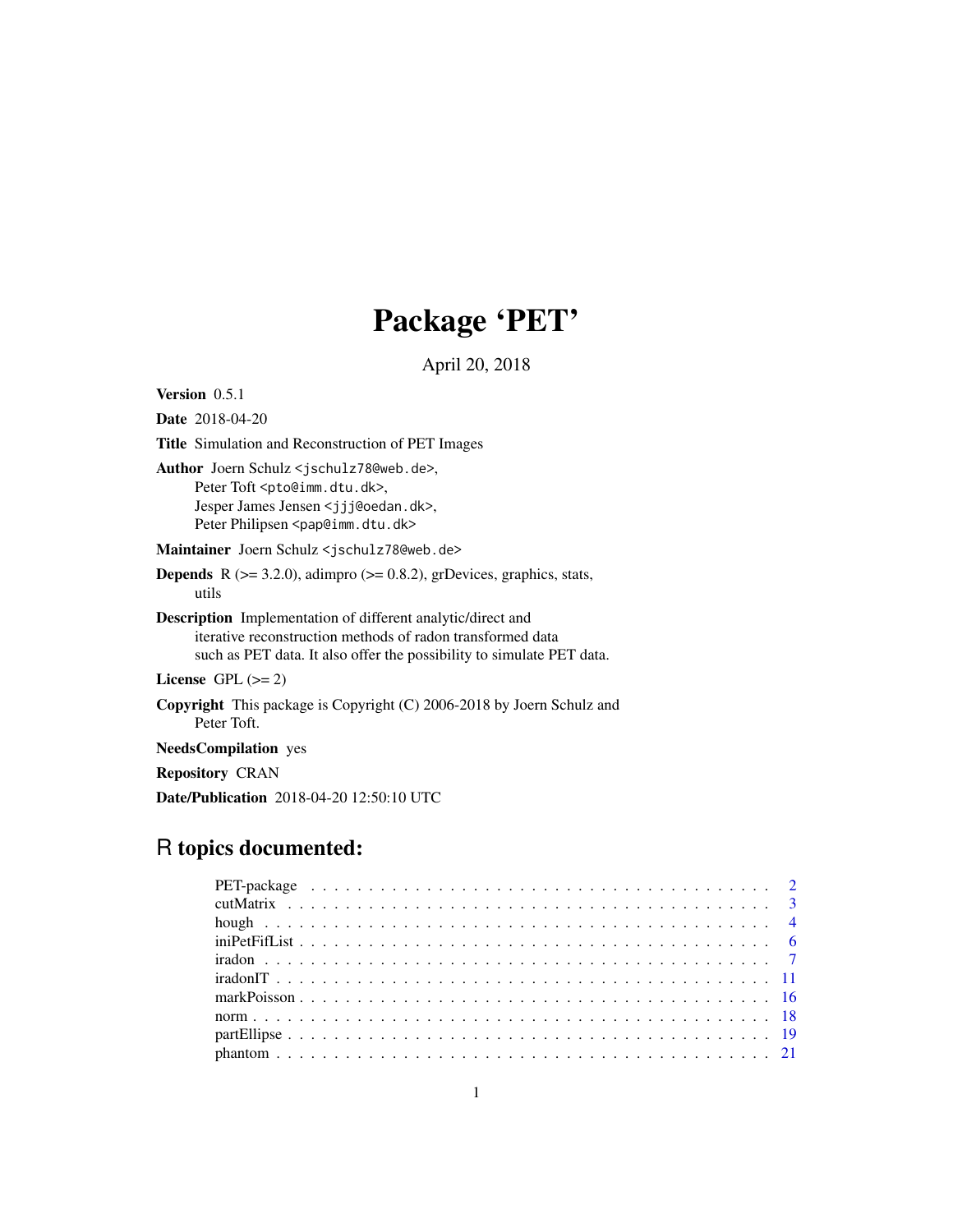# <span id="page-1-0"></span>2 PET-package

| 38 |
|----|
|    |
|    |
|    |
|    |
|    |
|    |
|    |
|    |

PET-package *Simulation and Reconstruction of PET Images*

# Description

This package implements different analytic or direct and iterative reconstruction methods of Peter Toft. It also offer the possibility to simulate PET data.

# Details

| Package:   | <b>PET</b>                            |
|------------|---------------------------------------|
| Version:   | 0.4.8                                 |
| Date:      | 2009-10-25                            |
| License:   | $GPL (=2)$                            |
| Copyright: | 2006-2009 Joern Schulz and Peter Toft |

# Index:

| cutMatrix     | Cut matrix.                                |
|---------------|--------------------------------------------|
|               |                                            |
| hough         | Hough transformation.                      |
| iniPetFifList | Initializes a header for PET or FIF file.  |
| iradonIT      | Iterative inverse radon transformation.    |
| iradon        | Direct Inverse radon transformation.       |
| markPoisson   | Marked poisson process.                    |
| norm          | $L1$ and $L2$ norm.                        |
| partEllipse   | Generates a fragment of an ellipse.        |
| phantom       | Creation of a phantom.                     |
| radon         | Radon transformation.                      |
| readData      | Reload saved datasets in differnt formats. |
| readSifData   | Reloaded system matrix.                    |
| rotate        | Rotates data.                              |
| scaleImage    | Scales an image.                           |
| viewData      | Display several images.                    |
| writeData     | Write datasets in different formats.       |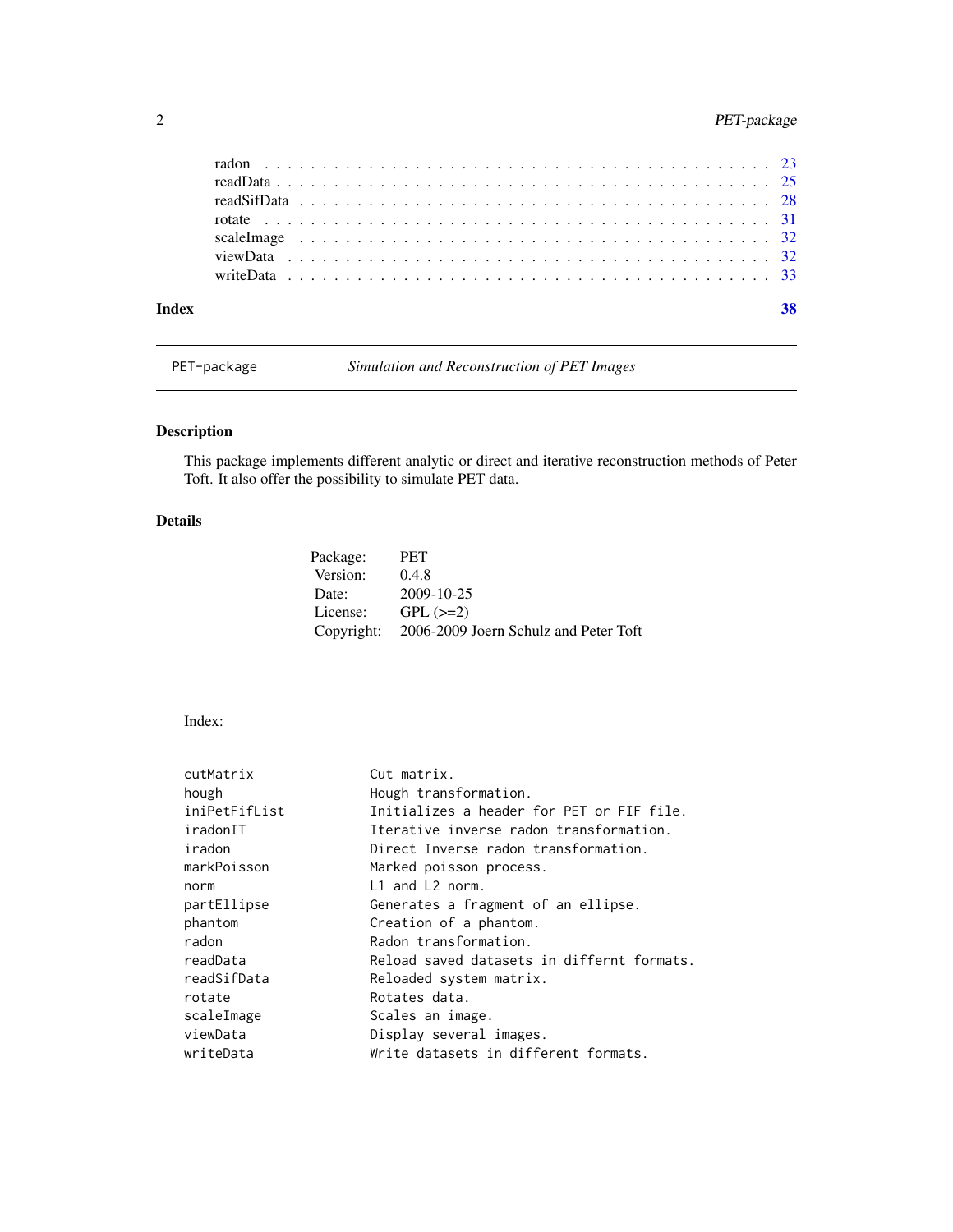#### <span id="page-2-0"></span>cutMatrix 3

# Author(s)

Joern Schulz <jschulz78@web.de>, Peter Toft <pto@imm.dtu.dk>, Jesper James Jensen <jjj@oedan.dk>, Peter Philipsen <pap@imm.dtu.dk>

Maintainer: Joern Schulz <jschulz78@web.de>

cutMatrix *Cut Matrix*

# Description

Scale the minimum of a matrix to 0 and cut off the first and the last rows or columns where the added up values are less than  $1e - 10$ .

# Usage

cutMatrix(A, mode = "col")

# Arguments

| A    | Describe the matrix.                                                                                                                                                                    |
|------|-----------------------------------------------------------------------------------------------------------------------------------------------------------------------------------------|
| mode | The default is set to mode="col" to cut off the first and the last columns of A<br>where the added up columns values are less than $1e - 10$ . Alternative choice is<br>$model="row"$ . |

# Value

| A       | The cut off matrix.                                                                                                 |
|---------|---------------------------------------------------------------------------------------------------------------------|
| dimOrg  | The dimension of the original image.                                                                                |
| pattern | A pattern, contains the first and last column or row of A where the added up<br>values are greater than $1e - 10$ . |

# Author(s)

Joern Schulz <jschulz78@web.de>.

# Examples

```
A \leq matrix(c(rep(0,6),0:2,0,3,4,rep(0,4),5,6,rep(0,9)),nrow=3)
A
cutMatrix(A)
cutMatrix(A,mode="row")
rm(A)
```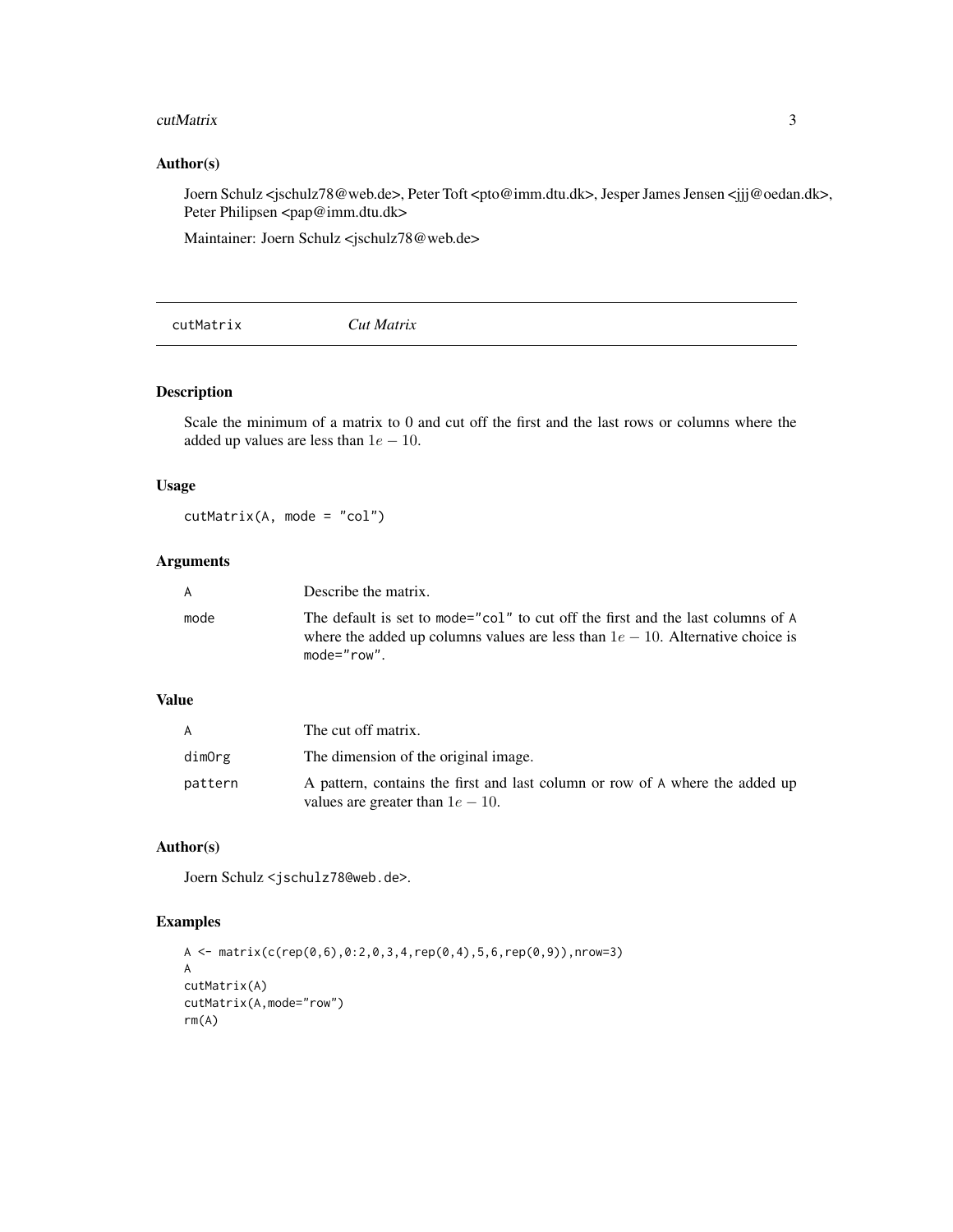<span id="page-3-0"></span>

# Description

The function implements a Hough transformation for an image.

# Usage

```
hough(oData, mode=1, XYSamples=nrow(oData), DeltaXY=1.0,
     XYmin=-0.5*DeltaXY*(XYSamples-1), ThetaSamples=181,
     RhoSamples=2*round(sqrt(sum((dim(oData))^2))/2)+1, ThetaMin=0,
     RhoMin=-0.5*((2*round(sqrt(sum((dim(oData))^2))/2)+1)-1),
     DeltaTheta=pi/ThetaSamples, DeltaRho=(2*abs(RhoMin)+1)/RhoSamples,
     DebugLevel = "Normal")
```
# Arguments

| oData        | (matrix) A matrix that contains the image (for the Hough transformation).                                                                                                                                                                                                              |
|--------------|----------------------------------------------------------------------------------------------------------------------------------------------------------------------------------------------------------------------------------------------------------------------------------------|
| mode         | (integer) The optimization strategy for the Hough transformation. Default is<br>mode=1 for no optimization. Also implemented are mode=2 for 'vector map-<br>ping', mode=3 for 'avoid limit check and use vector mapping' and mode=4 for<br>'avoid limit check and use matrix mapping'. |
| XYSamples    | (integer) Specifies the number of samples on the x-axis (rows) and y-axis (columns)<br>of oData. Defaults to XYSamples=nrow(oData).                                                                                                                                                    |
| DeltaXY      | (double) Specifies the sampling distance of both axes in the image. Defaults to<br>DeltaXY=1.                                                                                                                                                                                          |
| XYmin        | (double) Specifies the minimum sample position in the image on the first and<br>second axis. If not given, the image is centered around the middle. Defaults to<br>XYmin=-0.5*DeltaXY*(XYSamples-1).                                                                                   |
| ThetaSamples | (integer) Specifies the number of samples in the angular parameter $\theta$ in the<br>Hough transformation image. It is sampled linearly from 0 to (approximately)<br>$\pi$ radians. Defaults to ThetaSamples=181.                                                                     |
| RhoSamples   | Specifies the number of samples in the distance parameter $\rho$ in the Hough trans-<br>formation image.<br>Defaults to RhoSamples=2*round(sqrt(sum((dim(oData))^2))/2)+1.                                                                                                             |
| ThetaMin     | (double) Specifies the minimum sample position in the Hough transformation<br>image on the first axis. Defaults to ThetaMin=0.                                                                                                                                                         |
| RhoMin       | (double) Specifies the minimum sample position in the Hough transformation<br>image on the second axis.<br>Defaults to RhoMin=-0.5*((2*round(sqrt(sum((dim(oData))^2))/2)+1)-1).                                                                                                       |
| DeltaTheta   | (double) Angular sampling distance. Defaults to DeltaTheta=pi/ThetaSamples.                                                                                                                                                                                                            |
| DeltaRho     | (double) Specifies the sampling distance in $\rho$ . The program will center the sam-<br>pling points around 0. Defaults to DeltaRho=(2*abs(RhoMin)+1)/RhoSamples                                                                                                                      |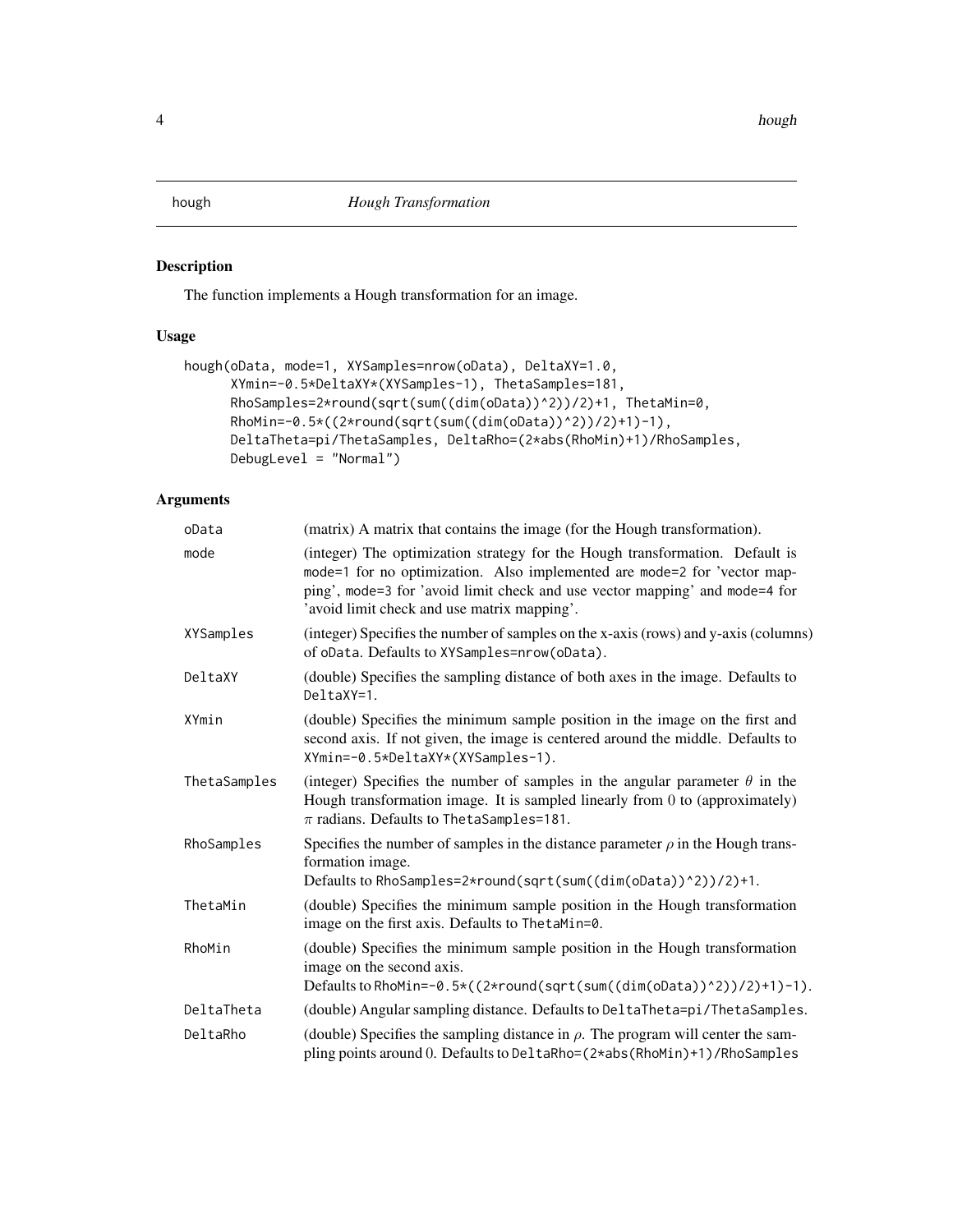#### <span id="page-4-0"></span>hough that is a state of the state of the state of the state of the state of the state of the state of the state of the state of the state of the state of the state of the state of the state of the state of the state of th

| DebugLevel | (character) This parameter controls the level of output. Defaults to DebugLevel="Normal" |
|------------|------------------------------------------------------------------------------------------|
|            | for a standard level output. Alternative implementations are "Detail" if it is de-       |
|            | sirable to show almost all output on screen or "HardCore" for no information at          |
|            | all.                                                                                     |

# Details

It is shown in the paper of P.Toft that the Hough transformation can be defined in a way that gives exactly the same discrete parameter domain as found with the nearest neighbour approximation of the discrete Radon transformation. The Hough transformation does not have the same property. It is also shown that the Hough transformation behaves very differently when changing the sampling intervals in the discrete parameter domain, compared to the discrete Radon transformation. Furthermore different optimization schemes for the Hough transformation are described there.

# Value

| hData  | A matrix, that contains the Hough transformation of oData.      |
|--------|-----------------------------------------------------------------|
| Header | A list of following values:                                     |
|        | <b>SignalDim</b> The dimension of the hData.                    |
|        | XYmin The minimum x- and y-position in hData.                   |
|        | <b>DeltaXY</b> Sampling distance on the x- and y-axis in hData. |
| call   | Arguments of the call to hough.                                 |

# Author(s)

Peter Toft, Joern Schulz <jschulz78@web.de>.

#### References

Toft, Peter, *Ph.D. Thesis, The Radon Transform - Theory and Implementation*, Department of Mathematical Modelling Section for Digital Signal Processing, Technical University of Denmark, 1996. [http://eivind.imm.dtu.dk/staff/ptoft/ptoft\\_papers.html](http://eivind.imm.dtu.dk/staff/ptoft/ptoft_papers.html)

# See Also

[radon](#page-22-1), [markPoisson](#page-15-1)

#### Examples

```
P \leftarrow \text{phantom}()hP \le -hough(P)viewData(list(P, hP$hData), list("Phantom", "Hough transformed phantom"))
rm(P,hP)
```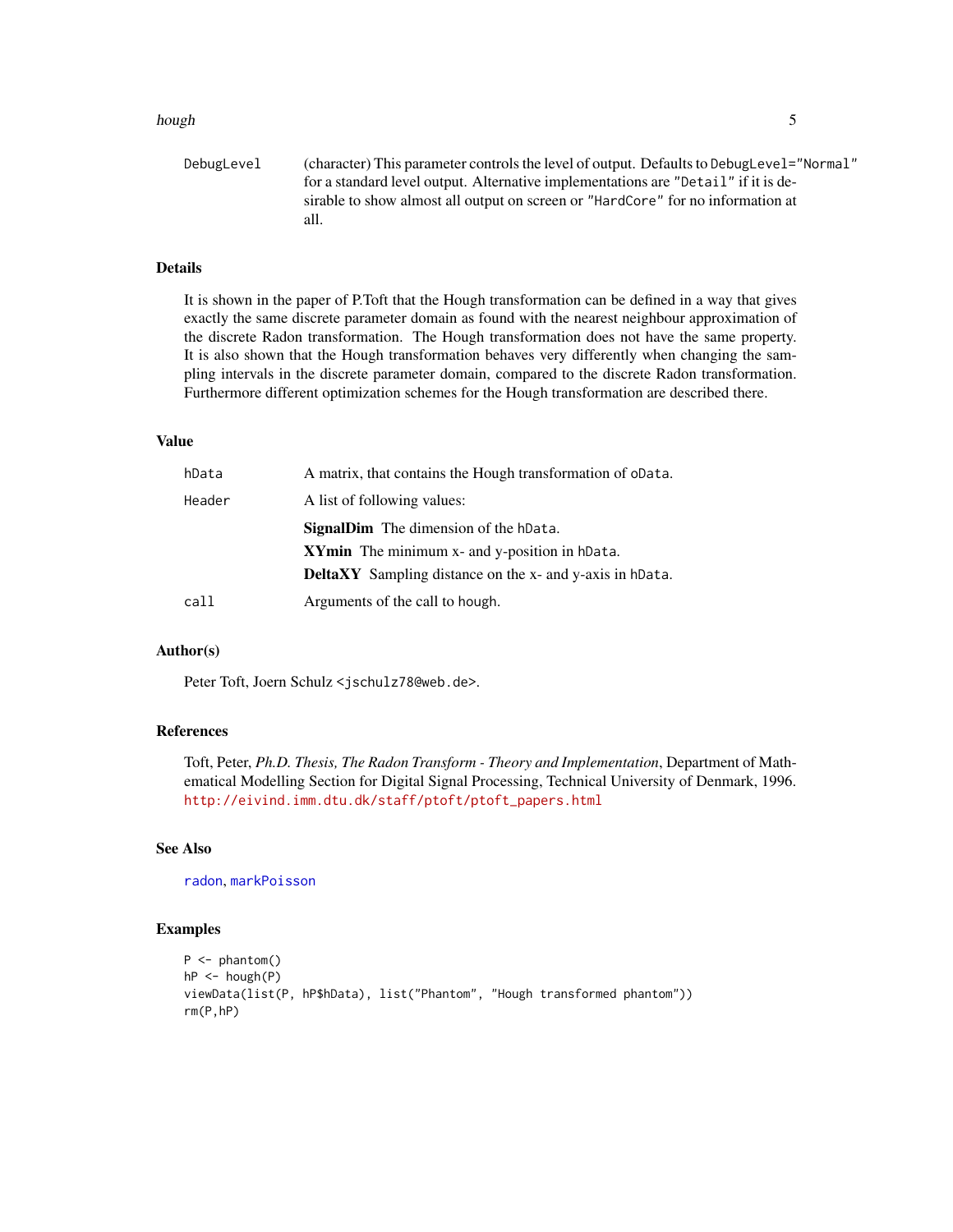<span id="page-5-0"></span>

# Description

The function initializes a list with values that corresponds to a header of a ".pet" or a ".fif" file. The file structures of these formats are explicitly described in the functions readData and writeData of this package.

#### Usage

```
iniPetFifList(listType = "pet", data = NULL, imType = "normal")
```
### Arguments

| listType | Can be chosen between "pet" and "fif". Default is list Type = "pet" to<br>generate a default header for ".pet"-files. Choose listType = "fif" to generate<br>a default header for ".fif"-files.                                                                                          |
|----------|------------------------------------------------------------------------------------------------------------------------------------------------------------------------------------------------------------------------------------------------------------------------------------------|
| data     | Using data, it is possible to consign the matrix corresponding to the list and to<br>generate the parameters SignalDim, XYmin, DeltaXY and SignalMinMax with<br>default values. Otherwise, if data = NULL these values will be set to NULL and<br>you will have to specify these values. |
| imType   | (character) imType specifies the type of image and thus the default values of the<br>list. Default is $imType="normal$ ". It is also implemented $imType="radon$ ", i.e.<br>that the image is a sinogram (radon transformed image).                                                      |

# Details

Set listType="pet" to generate a list with the following structure. It is assumed that data is a matrix and not equal to NULL.

| Description  | Contains a short description of the image. The maximal number                        |
|--------------|--------------------------------------------------------------------------------------|
|              | of characters has to be 80. Defaults to Description="}\eqn{\backslash 0}{\0}\code{". |
| SignalDim    | Contains the number of rows and columns of the matrix.                               |
|              | Defaults to SignalDim=dim(data).                                                     |
| <b>XYmin</b> | Leftmost coordinate and lowest coordinate in the original                            |
|              | image. If imType="normal" then defaults to XYmin=                                    |
|              | $-0.5*(dim(data)-1)$ or if imType="radon" then                                       |
|              | defaults to $XYmin=c(0, -0.5*(ncol(data)-1)).$                                       |
| DeltaXY      | Quantization steps in the original image in $x$ and $y$ direction.                   |
|              | If $imType="normal"$ then defaults to DeltaXY=c(1,1)                                 |
|              | or if imType="radon" then defaults to DeltaXY=                                       |
|              | c(pi/(nrow(data)), 1).                                                               |
|              |                                                                                      |

Set listType="fif" to generate a list, with the following structure. It is assumed that data is a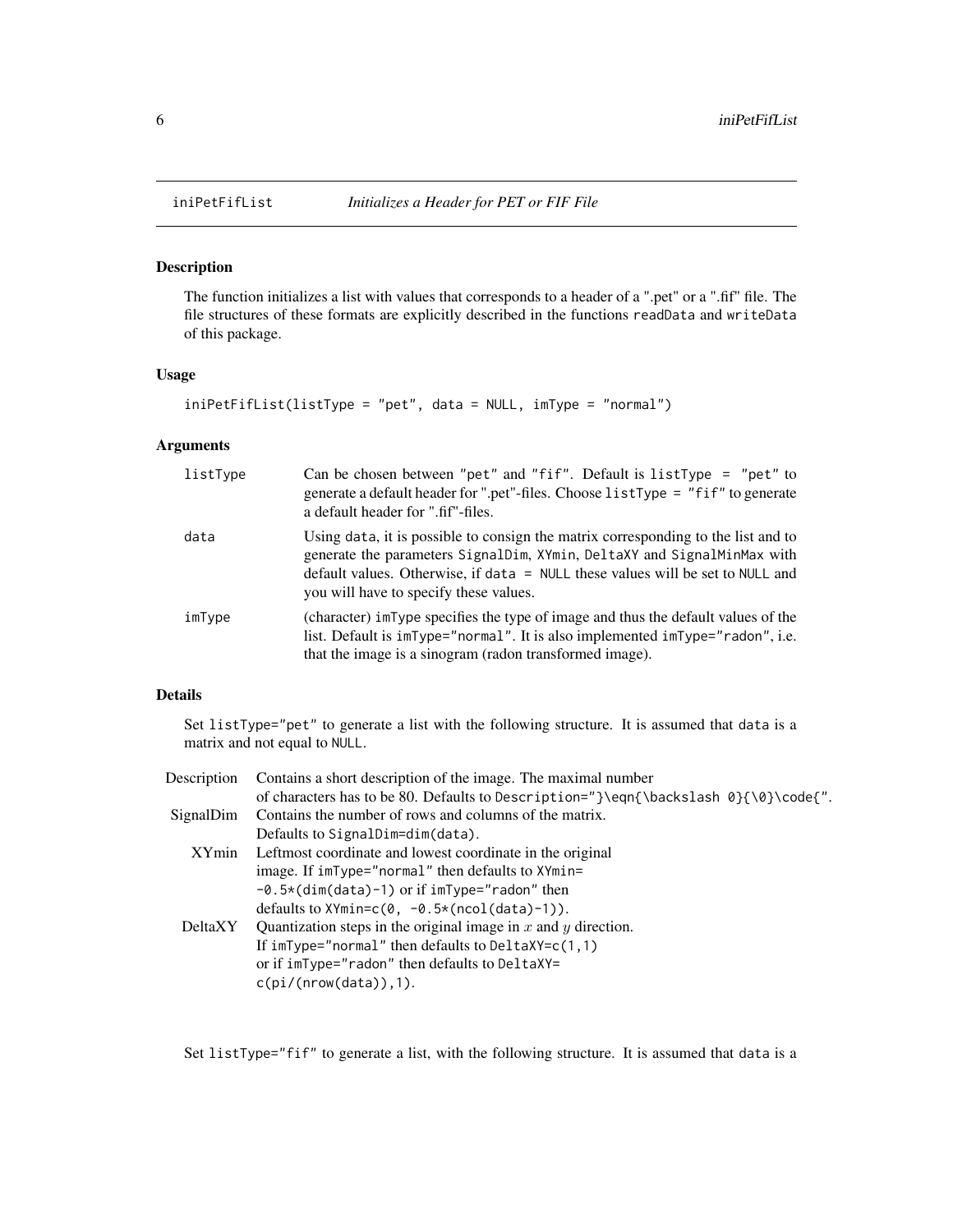#### <span id="page-6-0"></span>iradon 7

matrix and not equal to NULL.

| <b>FIFIdType</b> | ID used to restore FIF:17737:'\0"\0"E"I'. Defaults to                |
|------------------|----------------------------------------------------------------------|
|                  | FIFIdType=17737.                                                     |
| FileName         | Name used for saving/restoring this image. Defaults to               |
|                  | FileName="}\eqn{\backslash 0}{\0}\code{".                            |
| Description      | See above.                                                           |
| Date             | Date (YYYY-MM-DD). Defaults to Date=                                 |
|                  | as. character(Sys.Date()).                                           |
| SignalDim        | See above.                                                           |
| ArrayType        | Defines the format number. 1 for Real and 2 for Complex.             |
|                  | Complex matrices are determined by $A = a_{i,j}$                     |
|                  | where $a_{i,2n}$ is the imaginary part to the real value             |
|                  | $a_{i,2n-1}, i = 1, \ldots, M, j = 1, \ldots, 2N, n = 1, \ldots, N.$ |
|                  | Defaults to ArrayType=1.                                             |
| XYmin            | See above.                                                           |
| <b>DeltaXY</b>   | See above.                                                           |
| SignalMinMax     | The lowest and highest signal value in the matrix. Defaults          |
|                  | to SignalMinMax= $c(min(data)$ , max $(data)$ ).                     |

#### Value

Returns a list with above structure.

# Author(s)

Joern Schulz <jschulz78@web.de>, Peter Toft.

# See Also

[writeData](#page-32-1), [readData](#page-24-1)

# Examples

```
A \leftarrow \text{phantom}()PetList <- iniPetFifList(data = A, imType = "normal")
PetList
rm(A,PetList)
```
<span id="page-6-1"></span>iradon *Direct Inverse Radon Transformation*

# Description

The function implements different direct reconstruction methods for a radon transformed twodimensional image.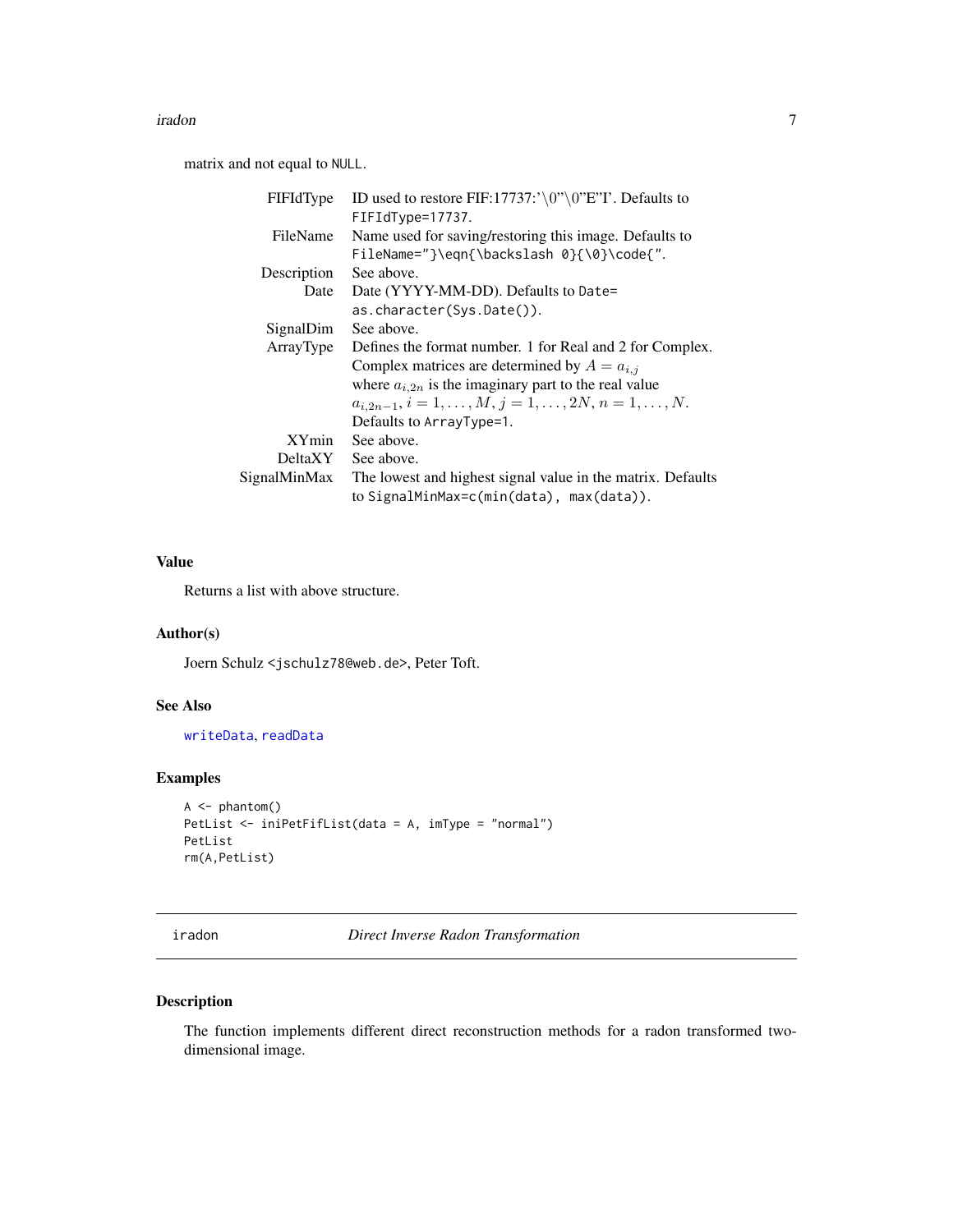# Usage

```
iradon(rData, XSamples, YSamples, mode = "FB",
      Xmin = -sqrt(0.5)*(ncol(rData)/XSamples)*0.5*(XSamples-1),
      Ymin = -sqrt(0.5)*(ncol(rData)/YSamples)*0.5*(YSamples-1),
      DeltaX = sqrt(0.5)*(ncol(rData)/XSamples),
      DeltaY = sqrt(0.5)*(ncol(rData)/YSamples),
      InterPol=1, FilterTyp="Hamming1", oData=NULL,
      DebugLevel="Normal", iniFile=NULL)
```
# Arguments

| rData      | (matrix) A matrix that contains the sinogram image (for the reconstruction func-<br>tions).                                                                                                                                                                                                                                                                                                                                                                                                                                                                                                                                                                                                                                                                                                                                                                                                                    |
|------------|----------------------------------------------------------------------------------------------------------------------------------------------------------------------------------------------------------------------------------------------------------------------------------------------------------------------------------------------------------------------------------------------------------------------------------------------------------------------------------------------------------------------------------------------------------------------------------------------------------------------------------------------------------------------------------------------------------------------------------------------------------------------------------------------------------------------------------------------------------------------------------------------------------------|
| XSamples   | (integer) Number of samples on the x-axis (rows) in the reconstructed image.                                                                                                                                                                                                                                                                                                                                                                                                                                                                                                                                                                                                                                                                                                                                                                                                                                   |
| YSamples   | (integer) Number of samples on the y-axis (columns) in the reconstructed image.                                                                                                                                                                                                                                                                                                                                                                                                                                                                                                                                                                                                                                                                                                                                                                                                                                |
| mode       | (character) The reconstruction method. Default is mode="FB" for Filtered Back-<br>projection. Also implemented are "BF" for Filtering After Backprojection, "CNF"<br>for Central Slice (FFT based with Nearest Neighbour approximation), "CBF" for<br>Central Slice (FFT based with Bilinear Interpolation), "CC" for using a variation<br>of the Central Slice (by the use of nonlinear sampling of the Radon domain with<br>the use of the Chirp-z algorithm, the interpolation can be reduced to a simple<br>one dimensional linear interpolation compared to normal CS), "CNC" for Central<br>Slice (Chirp-z based with Nearest Neighbour approximation), "CBC" for Central<br>Slice (Chirp-z based with Bilinear Interpolation) and "Test" to run all available<br>reconstruction routines on the same image and to compare with a L1-Norm and<br>L2-Norm. In case of "Test" the surrender value is NULL. |
| Xmin       | (double) The minimum x-position of the reconstructed image. Defaults to Xmin=-sqrt $(0.5)$ *(ncol(rDa)                                                                                                                                                                                                                                                                                                                                                                                                                                                                                                                                                                                                                                                                                                                                                                                                         |
| Ymin       | (double) The minimum y-position of the reconstructed image. Defaults to Ymin=-sqrt(0.5)*(ncol(rDa)                                                                                                                                                                                                                                                                                                                                                                                                                                                                                                                                                                                                                                                                                                                                                                                                             |
| DeltaX     | (double) Sampling distance on the x-axis.<br>Defaults set to DeltaX = $sqrt(0.5)*(ncol(rData)/XSamples)$ .                                                                                                                                                                                                                                                                                                                                                                                                                                                                                                                                                                                                                                                                                                                                                                                                     |
| DeltaY     | (double) Sampling distance on the y-axis.<br>Defaults set to DeltaY = $sqrt(0.5)*(ncol(rData)/YSamples)$ .                                                                                                                                                                                                                                                                                                                                                                                                                                                                                                                                                                                                                                                                                                                                                                                                     |
| InterPol   | (integer) Interpolation level. Used by Filtered Backprojection. Defaults InterPol=1.                                                                                                                                                                                                                                                                                                                                                                                                                                                                                                                                                                                                                                                                                                                                                                                                                           |
| FilterTyp  | (character) Filter type is only used by Filtered Backprojection ("FB"). Defaults<br>to FilterTyp="Hamming1" for generalized Hamming Filter with $\alpha = 0.5$ . The<br>alternative choice is "Hamming2" for generalized Hamming Filter with $\alpha = 0.54$<br>or a "Ramp" to get very good results of data without noise.                                                                                                                                                                                                                                                                                                                                                                                                                                                                                                                                                                                    |
| oData      | (matrix) If mode="Test", measures of misfit can be made between rData and<br>oData. oData is the original image of the radon transformed data. Defaults to<br>oData=NULL.                                                                                                                                                                                                                                                                                                                                                                                                                                                                                                                                                                                                                                                                                                                                      |
| DebugLevel | (character) This parameter controls the level of output. Defaults to DebugLevel="Normal"<br>for a standard level output. Alternative implementations are "Detail" if it is de-<br>sirable to show almost all output on screen or "HardCore" for no information at<br>all.                                                                                                                                                                                                                                                                                                                                                                                                                                                                                                                                                                                                                                      |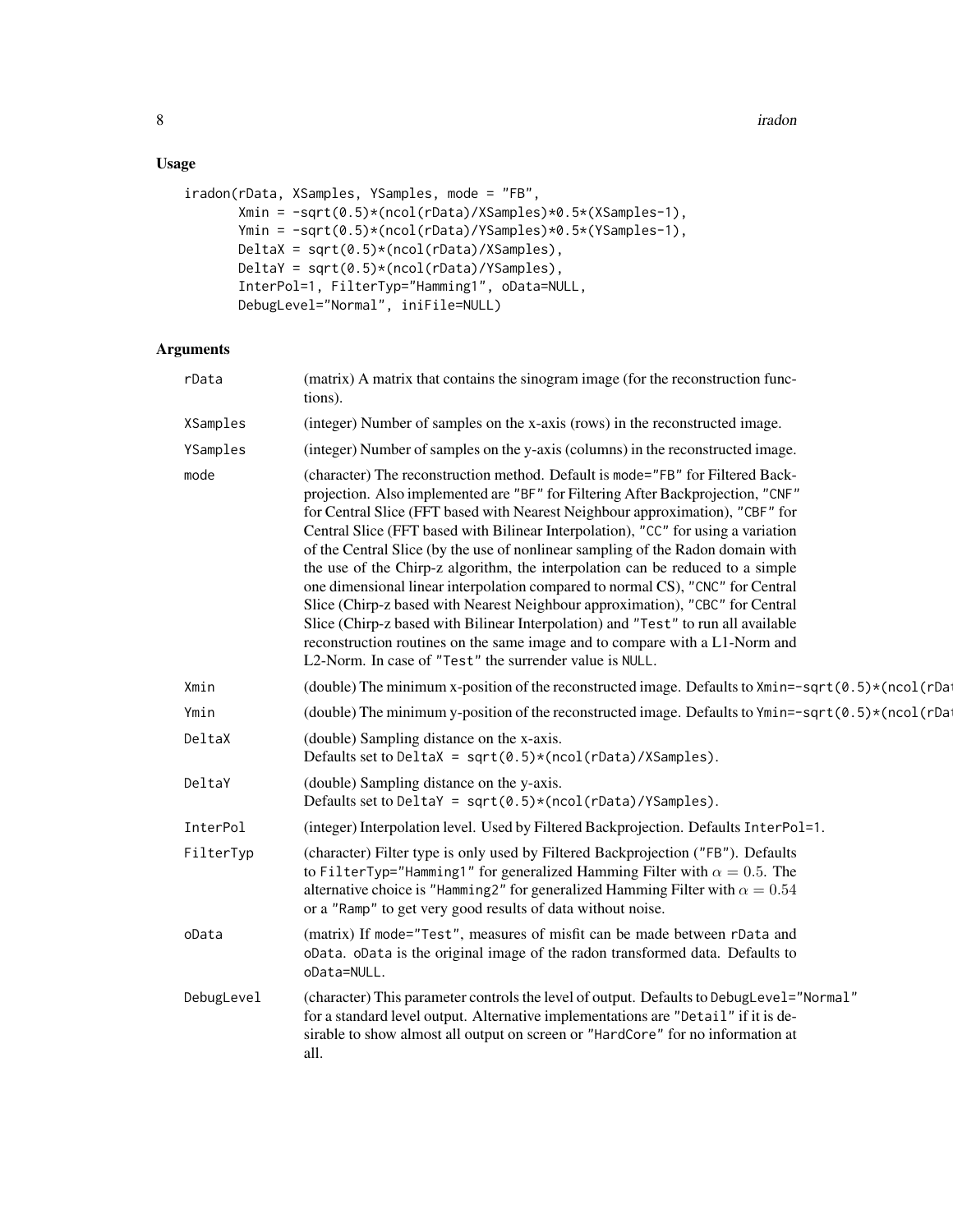#### iradon 9

iniFile (character) If iniFile!=NULL, iniFile has to be the name of an ini-file including a pathname to the file. In the case of a specified iniFile all parameters are read from the file. Note that in this case contingently setting parameters (except for DebugLevel) in R are ignored when calling iradon. The parameters which are not specified in iniFile are set to defaults. Defaults to iniFile=NULL.

### Details

The function implements different direct reconstruction methods for a radon transformed twodimensional image. The different methods will be specified with parameter mode. The reconstruction methods are developed by P. Toft (1996) and implemented in R by J. Schulz (2006). For detail theoretical information about the radon-transformation see references.

Several things must be fulfilled to ensure a reasonable performance. Firstly sampling must be adequate in all parameters (see to references to get detail information). This will imply bounds on the sampling intervals. Secondly it is assumed that the fundamental function  $f(x, y)$  to be reconstructed have compact support, or more precisely is zero if  $\sqrt{x^2 + y^2} > |\rho_{max}|$ . This demand will ensure that  $Rf(\rho, \theta) = 0$ , if  $|\rho| > |\rho_{max}|$ . If this cannot be fulfilled, numerical problems must be expected.

Assuming that  $f(x, y)$  has compact support, then  $(x, y) = (0, 0)$  should be placed to minimize  $|\rho_{max}|$ . This will reduce the size of the data array used for the discrete Radon transform.

Another variation to determine the parameter is the offer with iniFile. iniFile has to be a name of a file (e.g. iniFile="/home/work/sino.ini") with the following structure. Each line begins with the name of parameter, then an equal sign follows and the value of the parameter. The first line must contain the parameter mode. Characters are not written in "", e.g. RadonKernel=NN and not RadonKernel="NN". Furthermore note that in an ini-file rData and oData both have to be of type character, videlicet the name of the corresponding file. Supported file formats are ".txt", ".dat", ".fif", ".pet", ".tif", ".tiff", ".pgm", ".ppm", ".png", ".pnm", ".gif, ".jpg, ".jpeg. See ?readData to get detailed information about supported formats.

If a file of the type ".fif", ".pet" or ".dat" is specified for oData (see ?readData or ?writeData in R to get more information about these formats), the parameters XSamples, YSamples, XMin, YMin, DeltaX and DeltaY will be read from the file-header, but only in the case of unspecified corresponding parameters.

Note that in the case of an ini-file contingently setting parameters (except for DebugLevel) in R are ignored with the calling of iradon. Parameters that are not specified in the iniFile are set to default.

#### Value

| irData | A matrix, that contains the reconstructed image (matrix) of rData. |
|--------|--------------------------------------------------------------------|
| Header | A list of following values:                                        |
|        | <b>SignalDim</b> The dimension of the irData.                      |
|        | XYmin The minimum x- and y-position in irData.                     |
|        | <b>DeltaXY</b> Sampling distance on the x- and y-axis in irData.   |
| call   | Arguments of the call to iradon.                                   |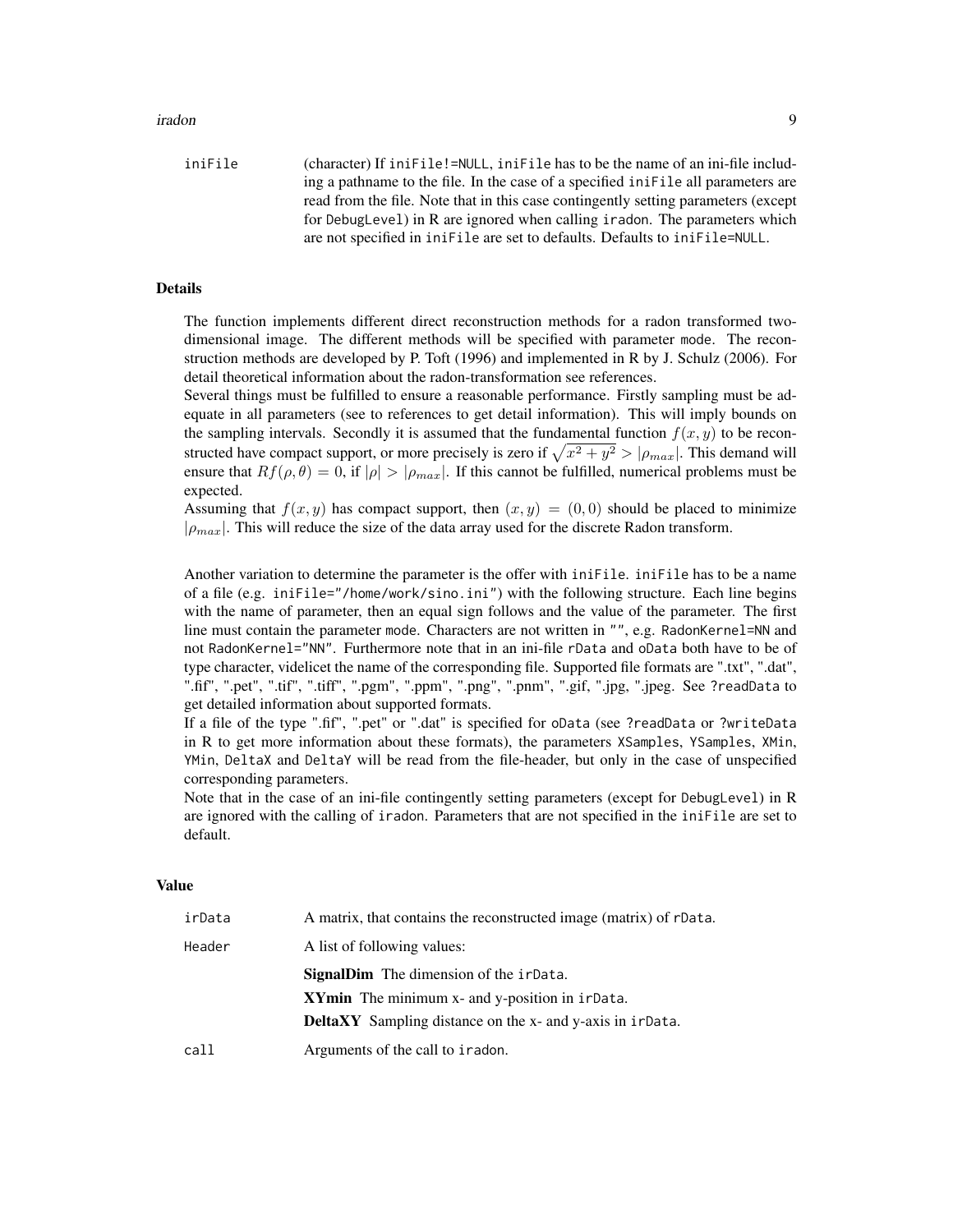#### <span id="page-9-0"></span>Author(s)

Joern Schulz <jschulz78@web.de>, Peter Toft.

#### References

Toft, Peter, *Ph.D. Thesis, The Radon Transform - Theory and Implementation*, Department of Mathematical Modelling Section for Digital Signal Processing, Technical University of Denmark, 1996. [http://eivind.imm.dtu.dk/staff/ptoft/ptoft\\_papers.html](http://eivind.imm.dtu.dk/staff/ptoft/ptoft_papers.html)

Schulz, Joern, *Diploma Thesis: Analyse von PET Daten unter Einsatz adaptiver Glaettungsverfahren*, Humboldt-Universitaet zu Berlin, Institut fuer Mathematik, 2006.

#### See Also

[radon](#page-22-1), [iradonIT](#page-10-1)

#### Examples

```
#
# Compare the results of different direct reconstruction methods
#
## Not run:
P <- phantom(design="B")
rP <- markPoisson(P, nSample=3000000 )
irP1 <- iradon(rP$rData , nrow(P), ncol(P))
irP2 <- iradon(rP$rData , nrow(P), ncol(P),
        mode="BF", DebugLevel="HardCore")
irP3 <- iradon(rP$rData , nrow(P), ncol(P),
        mode="CBF", DebugLevel="HardCore")
viewData(list(rP$rData, irP1$irData, irP2$irData, irP3$irData),
         list("Generated PET Data", "Reconstruction: mode='FB'",
         "Reconstruction: mode='BF'", "Reconstruction: mode='CBF'"))
rm(irP1,irP2,irP3,P,rP)
## End(Not run)
#
# Compare the results of different values for RhoSamples in 'markPoisson'
#
## Not run:
P \leftarrow \text{phantom}()rP1 <- markPoisson(P, nSample=1000000, RhoSamples=101, image=FALSE)
rP2 <- markPoisson(P, nSample=1000000, RhoSamples=256, image=FALSE)
rP3 <- markPoisson(P, nSample=1000000, RhoSamples=501, image=FALSE)
rP4 <- markPoisson(P, nSample=1000000, RhoSamples=801, image=FALSE)
irP1 <- iradon(rP1$rData, 257, 257)
irP2 <- iradon(rP2$rData, 257, 257, DebugLevel="HardCore")
irP3 <- iradon(rP3$rData, 257, 257, DebugLevel="HardCore")
irP4 <- iradon(rP4$rData, 257, 257, DebugLevel="HardCore")
viewData(list(irP1$irData, irP2$irData, irP3$irData, irP4$irData,),
         list("RhoSamples=101", "RhoSamples=256", "RhoSamples=501",
         "RhoSamples=801"))
```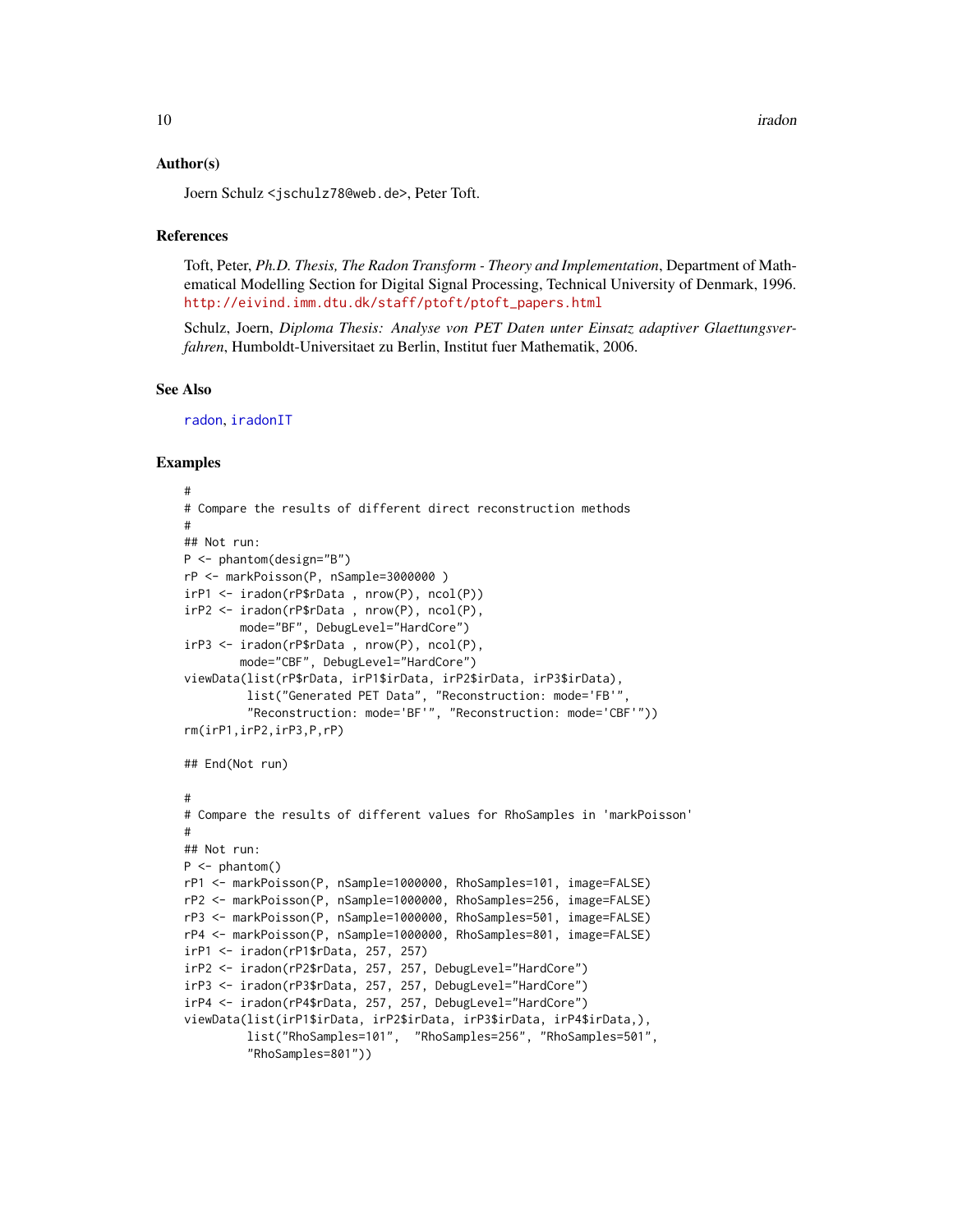#### <span id="page-10-0"></span>iradonIT and the contract of the contract of the contract of the contract of the contract of the contract of the contract of the contract of the contract of the contract of the contract of the contract of the contract of t

```
rm(P,rP1,rP2,rP3,rP4,irP1,irP2,irP3,irP4)
## End(Not run)
#
# mode="Test"
#
P \leftarrow \text{phantom}()R \leq - \text{radon}(P)iradon(R$rData, XSamples=257, YSamples=257, mode="Test", oData=P)
rm(P,R)
```
<span id="page-10-1"></span>

iradonIT *Iterative Inverse Radon Transformation*

#### Description

The function implements three of the major iterative reconstruction techniques: ART (Algebraic Reconstruction Technique), EM (Likelihood Reconstruction using Expectation Maximization) and LSCG (Least Squares Conjugate Method).

#### Usage

```
iradonIT(rData, XSamples, YSamples, StartImage = "None",
         mode = "EM", UseFast = 1, RadonKernel = "NN",
         Iterations = 20, IterationsType = "random",
         SaveIterations = 0, SaveIterationsName = "",
         LowestALevel = 0, ConstrainMin = -1,
         ConstrainMax = -1, Alpha = 1, Beta = 1,
         Regularization = 0, KernelFileSave = 0,
         KernelFileName = "", RefFileName = "None",
         ThetaSamples = nrow(rData), RhoSamples = ncol(rData),
         ThetaMin = 0, RhoMin = -0.5*(2*round(sqrt(XSamples^2+))YSamples^2)/2)+1)-1), DeltaTheta = pi/ThetaSamples,
         DeltaRho = (2*abs(RhoMin)+1)/RhoSamples,
         Xmin = -0.5*(XSamples-1), Ymin = -0.5*(YSamples-1),DeltaX = 1, DeltaY = 1, OverSamp = 0,
         DebugLevel = "Normal", iniFile = NULL)
```
# **Arguments**

| rData    | (matrix) A matrix that contains the sinogram. The rows of the image correspond<br>to the sampled angles $\theta$ and the columns correspond to the sampled distance $\rho$ .<br>These both parameters determine the lines. |
|----------|----------------------------------------------------------------------------------------------------------------------------------------------------------------------------------------------------------------------------|
| XSamples | (integer) XSamples is the number of samples on the x-axis (rows) in the recon-<br>structed image.                                                                                                                          |
| YSamples | (integer) YSamples is the number of samples on the y-axis (columns) in the<br>reconstructed image.                                                                                                                         |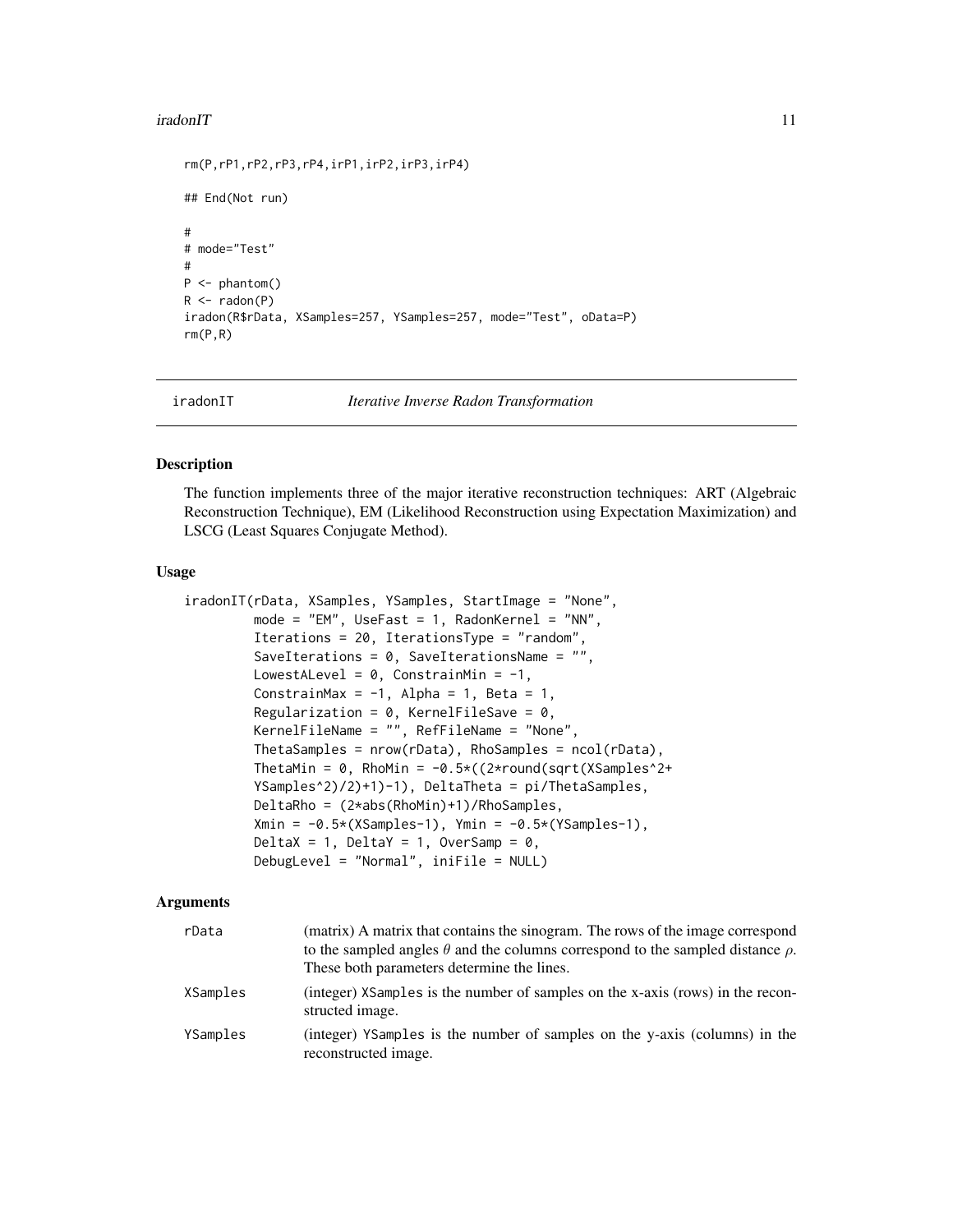| StartImage         | (matrix) If provided, then the initial guess on the reconstructed image is taken<br>from this image, otherwise a constant solution will be assumed from the start.<br>Default is set to StartImage="None". Note, that the dimension of the StartImage<br>has to be dim(StartImage)==c(XSamples, YSamples).                                                                                                                                                                                                                                                                                                                                                             |  |
|--------------------|------------------------------------------------------------------------------------------------------------------------------------------------------------------------------------------------------------------------------------------------------------------------------------------------------------------------------------------------------------------------------------------------------------------------------------------------------------------------------------------------------------------------------------------------------------------------------------------------------------------------------------------------------------------------|--|
| mode               | (character) The iterative reconstruction method. Default is mode="EM" for Like-<br>lihood Reconstruction using Expectation Maximization. Additional implemen-<br>tations are "ART" (Algebraic Reconstruction Technique) and "CG" (Least Squares<br>Conjugate Method).                                                                                                                                                                                                                                                                                                                                                                                                  |  |
| UseFast            | (logical) If UseFast=1 fast reconstruction is used, where the system matrix is<br>stored (in case of KernelFileSave=1) using sparse techniques, otherwise a<br>slower but more efficient memory reconstruction is used. Default is UseFast=1.                                                                                                                                                                                                                                                                                                                                                                                                                          |  |
| RadonKernel        | (character) The type of kernel is used to model the system matrix. Default<br>is RadonKernel="NN" for two-level Nearest Neighbour approximation (Mem-<br>ory consuming). Additional implementations are "RNN" for ray driven Nearest<br>Neighbour approximation discrete Radon transformation based (very fast with<br>small system matrix), "RL" for ray driven Linear Interpolation discrete Radon<br>transformation based (fast with small system matrix), "P1" for method based on<br>Radon transformation of square with pre-guidance (slow but good) and "P2" for<br>method based on Radon transformation of square with no pre-guidance (slower<br>but better). |  |
| Iterations         | (integer) Using mode="EM" or "CG", it is the number of iterations before the<br>iteration ends. Using mode="ART", it is the number of full iterations, i.e., divided<br>by the number of rows in the system matrix. Defaults to Iterations=20.                                                                                                                                                                                                                                                                                                                                                                                                                         |  |
| IterationsType     | (character) Using mode="ART", two iterations types are possible:<br>"cyclic" selection of the row index or "random" selection. Defaults to IterationsType = "random".                                                                                                                                                                                                                                                                                                                                                                                                                                                                                                  |  |
| SaveIterations     | (integer) If it is set to SaveIterations=1, the current solution will be saved<br>after each iteration under the name SaveIterationsName + CurrentIteration (also<br>possible 2,3 ). Defaults to SaveIterations=0.<br>NOTE: When Iterations/itINI. SaveIterations>300 then too many new<br>files are requested. In this case default is used.                                                                                                                                                                                                                                                                                                                          |  |
| SaveIterationsName |                                                                                                                                                                                                                                                                                                                                                                                                                                                                                                                                                                                                                                                                        |  |
|                    | (character) In case of SaveIteration is non-zero, the parameter determines the<br>name of the currently saved iteration. It contains the path to the file and the file-<br>name. The path contains the path relatively to the working-directory of your R-<br>session or it contains the full path of the file. Defaults to SaveIterationsName="".                                                                                                                                                                                                                                                                                                                     |  |
| LowestALevel       | (double) If fast reconstruction is used, the matrix elements will be truncated to<br>this level relatively to the sampling distance of $x$ . Defaults to LowestALevel=0.0.                                                                                                                                                                                                                                                                                                                                                                                                                                                                                             |  |
| ConstrainMin       | (double) After each iteration the solution in each sample will be forced above<br>this limit. Defaults to ConstrainMin=0.                                                                                                                                                                                                                                                                                                                                                                                                                                                                                                                                              |  |
| ConstrainMax       | (double) After each iteration the solution in each sample will be forced below<br>this limit. Defaults to ConstrainMax=-1.<br>NOTE: For both limit it is assumed that negative limits imply that the feature is<br>not used.                                                                                                                                                                                                                                                                                                                                                                                                                                           |  |
| Alpha              | (double) If mode="ART", it will be the initial update weight. Defaults to Alpha=1.0.                                                                                                                                                                                                                                                                                                                                                                                                                                                                                                                                                                                   |  |
| Beta               | (double) If mode="ART", it will be the multiplicative change to the weight factor,<br>which should be less than one. Default is set to Beta=1.                                                                                                                                                                                                                                                                                                                                                                                                                                                                                                                         |  |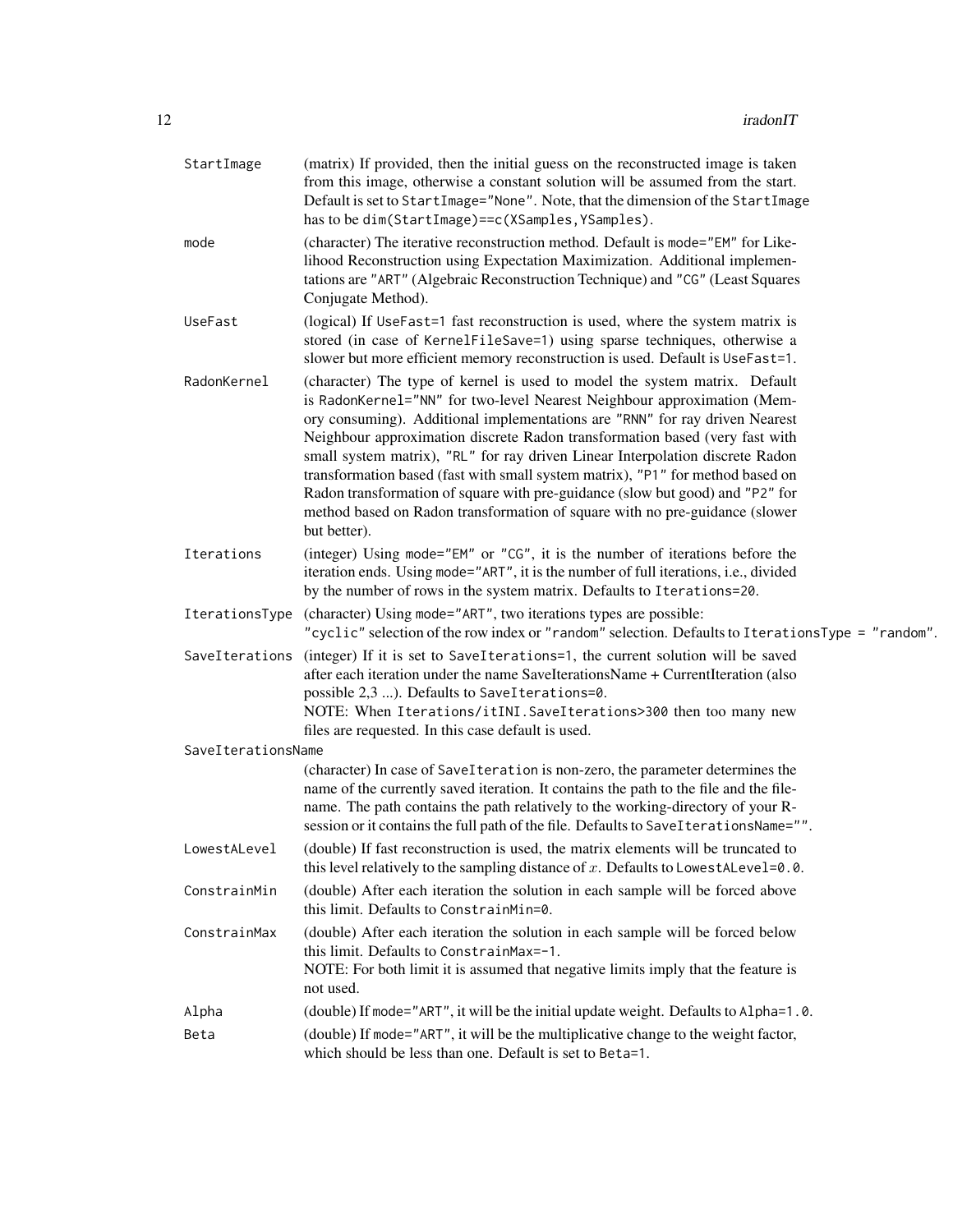#### iradonIT and the contract of the contract of the contract of the contract of the contract of the contract of the contract of the contract of the contract of the contract of the contract of the contract of the contract of t

|                | Regularization (double) If the Regularization is not zero and positive and using fast reconstruc-<br>tion, rows will be appended to the system matrix with a simple Laplace operator.<br>A weight factor should also be incorporated. If negative, identity matrix will be<br>used. Defaults to Regularization=0.                                                                                                                                        |
|----------------|----------------------------------------------------------------------------------------------------------------------------------------------------------------------------------------------------------------------------------------------------------------------------------------------------------------------------------------------------------------------------------------------------------------------------------------------------------|
| KernelFileSave | (logical) If Kernel FileSave=1 and fast reconstruction is used, the system ma-<br>trix will be saved under the name KernelFileName. Defaults to KernelFileSave=0.                                                                                                                                                                                                                                                                                        |
| KernelFileName | (character) If fast reconstruction is used, the system matrix will be saved and<br>restored with this sif-name. If the system matrix is incompatible to the sam-<br>pling parameters, a new one will be generated. KernelFileName contains the<br>path to the filename and the filename. The path contains the path relatively to<br>the working-directory of your R-session or it contains the full path to the file.<br>Defaults to KernelFileName="". |
| RefFileName    | (character) Error measures can be made between the image which is contained<br>in RefFileName and the reconstructed image from rData. The file has to be<br>either a fif-file or a pet-file (type ?writeData or ?readData in R to get more<br>information about these formats). If RefFileName exists, the measures will be<br>logged in a file with the name of RefFileName and extension 'dif'. Defaults to<br>RefFileName="None".                     |
| ThetaSamples   | (integer) Number of angular samples $\theta$ in the sinogram.<br>Defaults to ThetaSamples=nrow(rData).                                                                                                                                                                                                                                                                                                                                                   |
| RhoSamples     | (integer) Number of samples in the sinogram $\rho$ in the $\rho$ -direction. Defaults to<br>RhoSamples=ncol(rData).                                                                                                                                                                                                                                                                                                                                      |
| ThetaMin       | (double) Start of the angular sampling (should be set to zero). Defaults to<br>ThetaMin=0.                                                                                                                                                                                                                                                                                                                                                               |
| RhoMin         | (double) Start of sampling positions in $\rho$ .<br>Defaults to RhoMin=-0.5* ((2*round(sqrt(XSamples^2+YSamples^2)/2)+1)-1).                                                                                                                                                                                                                                                                                                                             |
| DeltaTheta     | (double) Angular sampling distance. Should be set to the default DeltaTheta = pi/ThetaSamples.                                                                                                                                                                                                                                                                                                                                                           |
| DeltaRho       | (double) Sampling distance in $\rho$ . Defaults to DeltaRho=(2*abs(RhoMin)+1)/RhoSamples.                                                                                                                                                                                                                                                                                                                                                                |
| Xmin           | (double) The minimum x-position of the reconstructed image. Defaults to $Xmin = 0.5*(XSamples-1)$ .                                                                                                                                                                                                                                                                                                                                                      |
| Ymin           | (double) The minimum y-position of the reconstructed image. Defaults to Ymin=-0.5*(YSamples-1).                                                                                                                                                                                                                                                                                                                                                          |
| DeltaX         | (double) Sampling distance on the $x$ -axis. Defaults to Delta $X=1$ .                                                                                                                                                                                                                                                                                                                                                                                   |
| DeltaY         | (double) Sampling distance on the $y$ -axis. Defaults to DeltaY=1.                                                                                                                                                                                                                                                                                                                                                                                       |
| OverSamp       | (integer) Uses oversampling - squared number of samples are used. Defaults to<br>OverSamp=0.                                                                                                                                                                                                                                                                                                                                                             |
| DebugLevel     | (character) This parameter controls the level of output. Defaults to DebugLevel="Normal"<br>for a standard level output. Alternative implementations are "Detail" if it is de-<br>sirable to show almost all output on screen or "HardCore" for no information at<br>all.                                                                                                                                                                                |
| iniFile        | (character) If iniFile!=NULL, iniFile has to be the name of an ini-file includ-<br>ing a pathname to the file. In the case of a specified inifile all parameters are<br>read from the file. Note that in this case contingently setting parameters (ex-<br>cept for DebugLevel) in R are ignored when calling iradonIT. The parameters<br>which are not specified in iniFile are set to defaults. Default of iniFile is<br>iniFile=NULL.                 |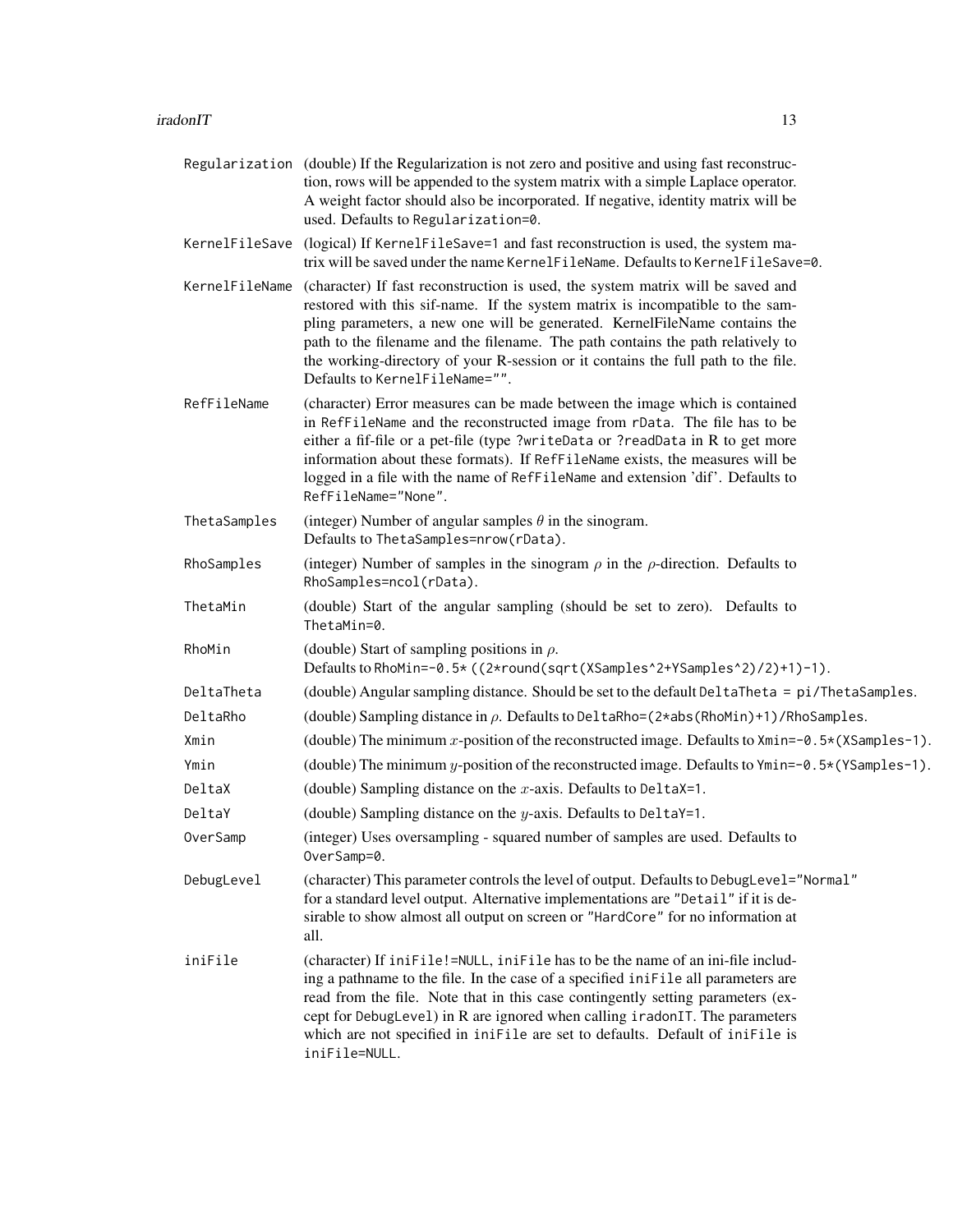#### Details

The function implements three of the major iterative reconstruction techniques: ART (Algebraic Reconstruction Technique), EM (Likelihood Reconstruction using Expectation Maximization) and LSCG (Least Squares Conjugate Method). The reconstruction methods were developed by P. Toft (1996) and implemented in R by J. Schulz (2006). For detailed theoretical information about the Radon-transformation see references.

There are a lot of different parameters which influence the reconstruction method. In common cases, it should be enough to determine rData, XSamples and YSamples. For the default parameters, it is assumed that the sinogram is standardised to a coordinate system with  $\theta$  from 0 to  $\pi$  and  $\rho$  from  $-0.5*((2*round(sqrt(M^2+N^2)/2)+1)-1)$  to  $0.5*((2*round(sqrt(M^2+N^2)/2)+1)-1).$ It is also assumed that the reconstructed image is standardised to a coordinate system with  $x$  from  $-0.5 * (M - 1)$  to  $0.5 * (M - 1)$  and y from  $-0.5 * (N - 1)$  to  $0.5 * (N - 1)$ . R, M and N are the number of sampling parameters in  $\rho$ , x and y. If that is not true, you will have to adapt the parameters.

Several things must be fulfilled to ensure a reasonable performance. Firstly sampling must be adequate in all parameters (see to references to get detail information). This will imply bounds on the sampling intervals. Secondly it is assumed that the fundamental function  $f(x, y)$  to be reconstructed have compact support, or more precisely is zero if  $\sqrt{x^2 + y^2} > |\rho_{max}|$ . This demand will ensure that  $Rf(\rho, \theta) = 0$ , if  $|\rho| > |\rho_{max}|$ . If this cannot be fulfilled, numerical problems must be expected.

Assuming that  $f(x, y)$  has compact support, then  $(x, y) = (0, 0)$  should be placed to minimize  $|\rho_{max}|$ . This will reduce the size of the data array used for the discrete Radon transform.

The numerical complexity of the procedure is mainly determined by Iterations, the size of rData, XSamples, YSamples and by the use of fast reconstruction method.

Fast reconstruction is used in case of UseFast=1. It is possible to store the computed system matrix (KernelFileSave=1) under the name KernelFileName. The speed of the reconstruction can obviously be increased by using of an existing system matrix. NOTE: This is only possible, if the sampling parameters are compatible with the system matrix. That means, that the fifteen parameters XSamples, YSamples, DeltaX, DeltaY, Xmin, Ymin, ThetaSamples, RhoSamples, DeltaRho, DeltaTheta, ThetaMin, RhoMin, LowestALevel, RadonKernel and OverSamp are equal to the parameter from which the system matrix is generated. If the system matrix is incompatible to the sampling parameters, a new one will be generated.

Another variation to determine the parameter is the offer with iniFile. iniFile has to be the name of a file (e.g. iniFile="/home/work/sino.ini") with the following structure. Each line contains at first the name of a parameter, then an equal sign follows and the value of the parameter. The first line must contain the parameter mode. Characters are not written in "", e.g. RadonKernel=NN and not RadonKernel="NN". Furthermore note that in an ini-file rData and StartImage are to be of type character, videlicet the name of the corresponding file. Supported file formats are ".txt", ".dat", ".fif", ".pet", ".tif", ".tiff", ".pgm", ".ppm", ".png", ".pnm", ".gif", ".jpg", ".jpeg". See ?readData to get detailed information about supported formats.

If a file of the type ".fif", ".pet" or ".dat" is specified for rData (see ?writeData or ?readData in R to get more information about these formats), the parameters ThetaSamples, RhoSamples, ThetaMin, RhoMin, DeltaTheta and DeltaRho will be read from the file-header of rData, but only in case of unspecified corresponding parameters. Just as, if a file of type ".fif", ".pet" or ".dat"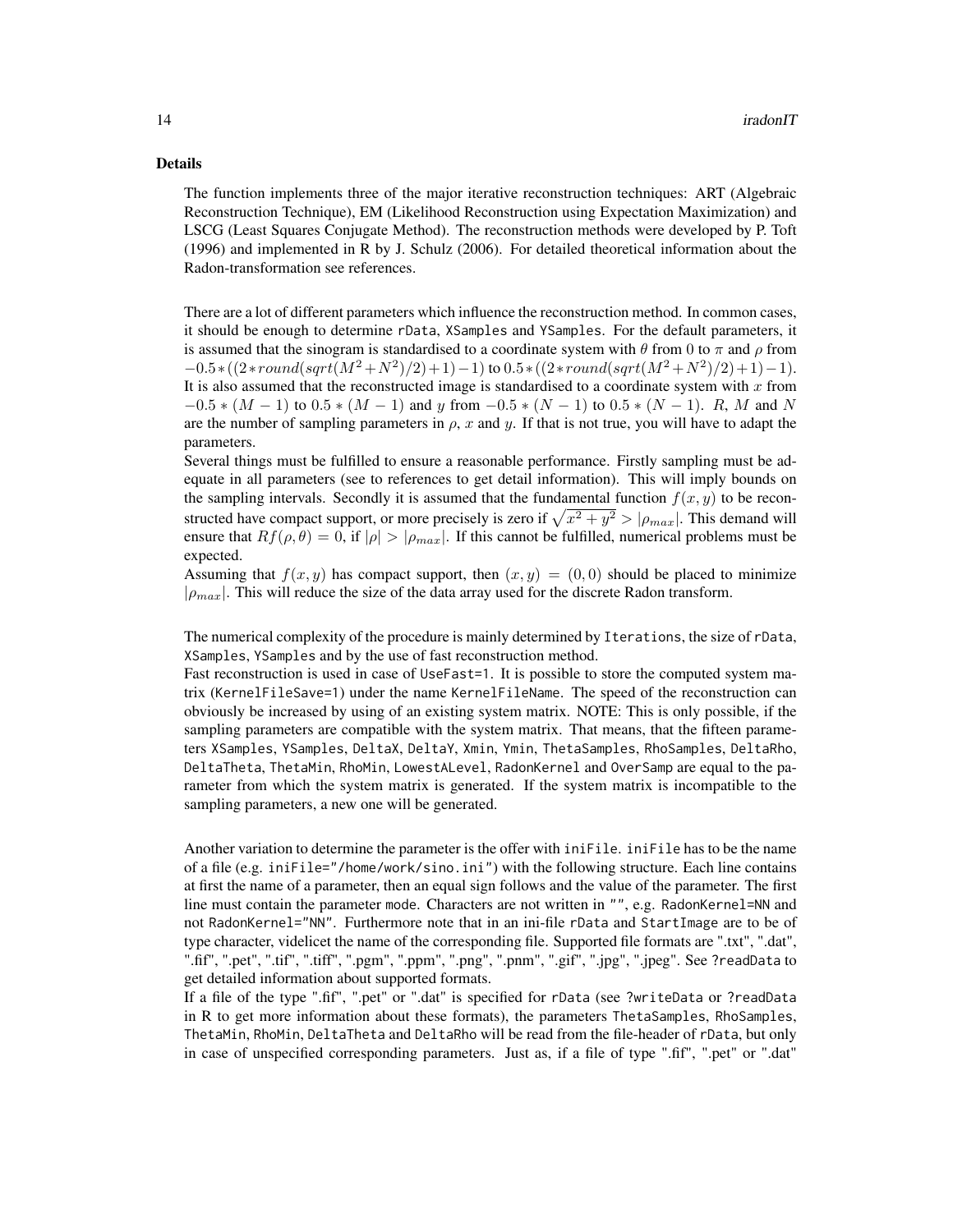#### <span id="page-14-0"></span>iradonIT and the state of the state of the state of the state of the state of the state of the state of the state of the state of the state of the state of the state of the state of the state of the state of the state of t

is specified for StartImage, then the parameters XSamples, YSamples, XMin, YMin, DeltaX and DeltaY will be read from the file-header.

Note that in case of an ini-file, contingently setting parameters (except for DebugLevel) in R are ignored when calling iradonIT. Parameters that are not specified in the iniFile are set to defaults.

# Value

| irData | A matrix, that contains the reconstructed image (matrix) of rData. |
|--------|--------------------------------------------------------------------|
| Header | A list of following values:                                        |
|        | <b>SignalDim</b> The dimension of the irData.                      |
|        | <b>XYmin</b> The minimum $x$ - and $y$ -position in $i$ rData.     |
|        | <b>DeltaXY</b> Sampling distance on the x- and y-axis in irData.   |
| call   | Arguments of the call to iradonIT.                                 |

# Author(s)

Joern Schulz <jschulz78@web.de>, Peter Toft.

#### References

Toft, Peter, *Ph.D. Thesis, The Radon Transform - Theory and Implementation*, Department of Mathematical Modelling Section for Digital Signal Processing, Technical University of Denmark, 1996. [http://eivind.imm.dtu.dk/staff/ptoft/ptoft\\_papers.html](http://eivind.imm.dtu.dk/staff/ptoft/ptoft_papers.html)

Schulz, Joern, *Diploma Thesis: Analyse von PET Daten unter Einsatz adaptiver Glaettungsverfahren*, Humboldt-Universitaet zu Berlin, Institut fuer Mathematik, 2006.

# See Also

[radon](#page-22-1), [iradon](#page-6-1)

# Examples

```
#
# Compare the results of iterative reconstruction method "EM" and
# direct reconstruction method "FB"
#
## Not run:
P <- phantom(design="B")
rP <- markPoisson(P, nSample=1600000 )
irP1 <- iradon(rP$rData , nrow(P), ncol(P))
irP2 <- iradonIT(rP$rData , nrow(P), ncol(P))
viewData(list(P, rP$rData, irP1$irData, irP2$irData),
         list("Generated unnoisy Phantom", "Generated PET Data",
         "Direct rec.: mode='FB'", "Iterative rec.: mode='EM'"))
rm(irP1,irP2,P,rP)
## End(Not run)
#
# Compare the results from the iterative reconstruction methods "EM"
```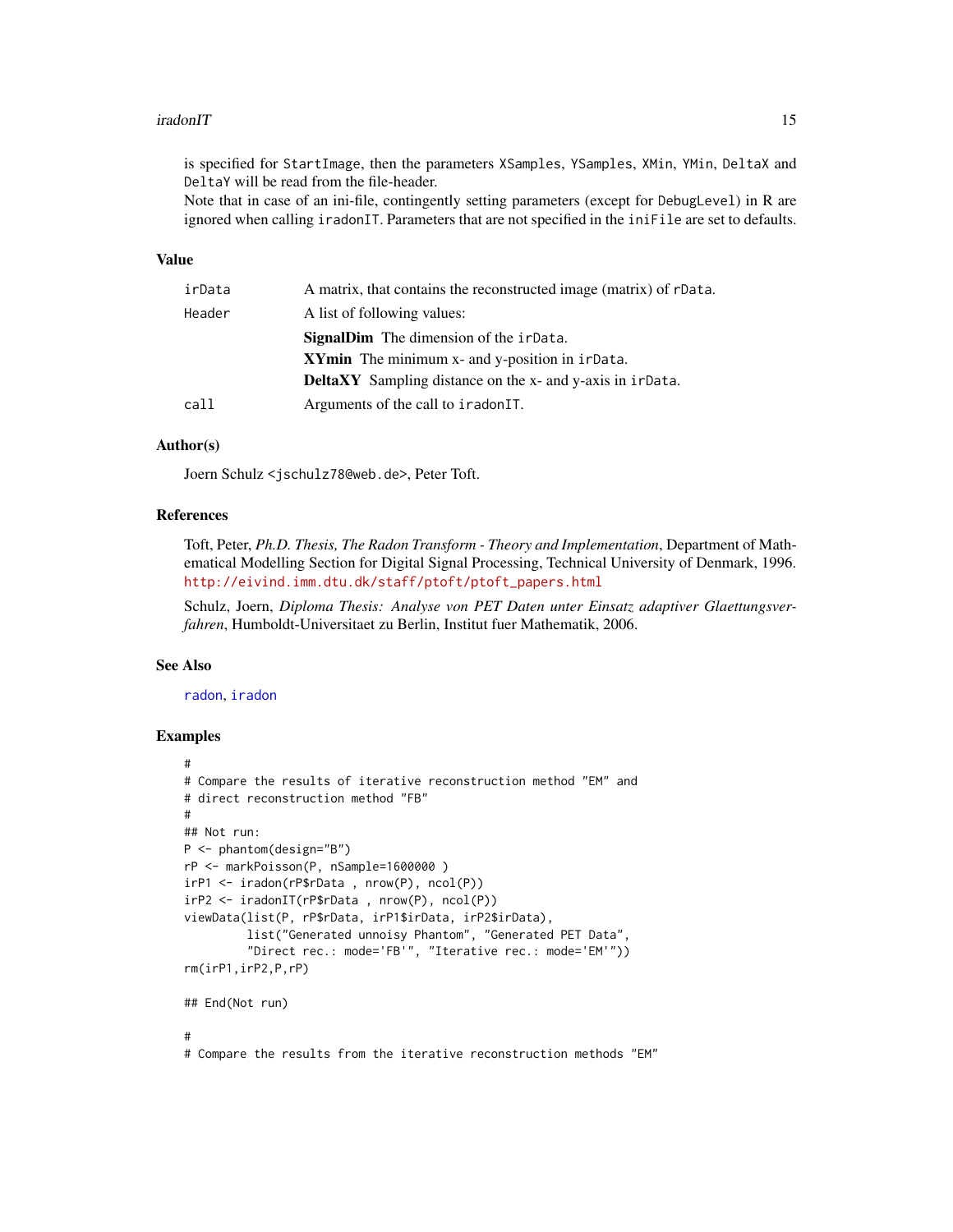```
# "CG" and "ART"
#
## Not run:
P <- phantom(n=151, addIm="blurred1")
rP <- markPoisson(P, nSample=2000000, RhoSamples=401)
irP1 <- iradonIT(rP$rData , nrow(P), ncol(P), Iterations=20,
        ConstrainMin=0, ConstrainMax=10)
irP2 <- iradonIT(rP$rData , nrow(P), ncol(P), mode="CG",
        Iterations=4, ConstrainMin=0, ConstrainMax=10)
irP3 <- iradonIT(rP$rData , nrow(P), ncol(P), mode="ART",
        Iterations=5, ConstrainMin=0, ConstrainMax=10,
        Alpha=0.1, Beta=0.5)
viewData(list(P,irP1$irData,irP2$irData,irP3$irData),
         list("Generated unnoisy Phantom",
         "mode='EM', Iterations=20","mode='CG', Iterations=4",
         "mode='ART', Iter.=20, Alpha=0.1, Beta=0.5"))
rm(irP1,irP2,irP3,P,rP)
## End(Not run)
```
<span id="page-15-1"></span>

markPoisson *Marked Poisson Process*

#### Description

The function implements the Acceptance Rejection (AR) procedure to simulate a marked Poisson process with spatial varying intensity. Therewith it is possible to create noisy data from a phantom, as generated in Positron Emission Tomography (PET).

#### Usage

```
markPoisson(DataInt, nSample = 200000, ThetaSamples = 181,
            RhoSamples = 2*round(sqrt(sum((dim(DataInt))^2))/2)+1,
            RhoMin = -0.5*sqrt(2),
            vect.length = 100000, image = TRUE, DebugLevel = "Normal")
```
#### Arguments

| DataInt      | (matrix) A two dimensional image in which the matrix elements comply with<br>intensities. That means the intensity of the decay of positrons in a certain tissue.                                            |
|--------------|--------------------------------------------------------------------------------------------------------------------------------------------------------------------------------------------------------------|
| nSample      | (integer) nSample determines the number of accepted events that will be gener-<br>ated with AR method. Defaults to $nSample = 200000$ .                                                                      |
| ThetaSamples | (integer) Specifies the number of samples in the angular parameter $\theta$ in the sino-<br>gram. The sinogram is sampled linearly from 0 to (approximately) $\pi$ radians.<br>Defaults to ThetaSamples=181. |
| RhoSamples   | (integer) Specifies the number of samples in the distance parameter $\rho$ in the sino-<br>gram. Defaults to RhoSamples=2*round(sqrt(sum((dim(DataInt))^2))/2)+1.                                            |

<span id="page-15-0"></span>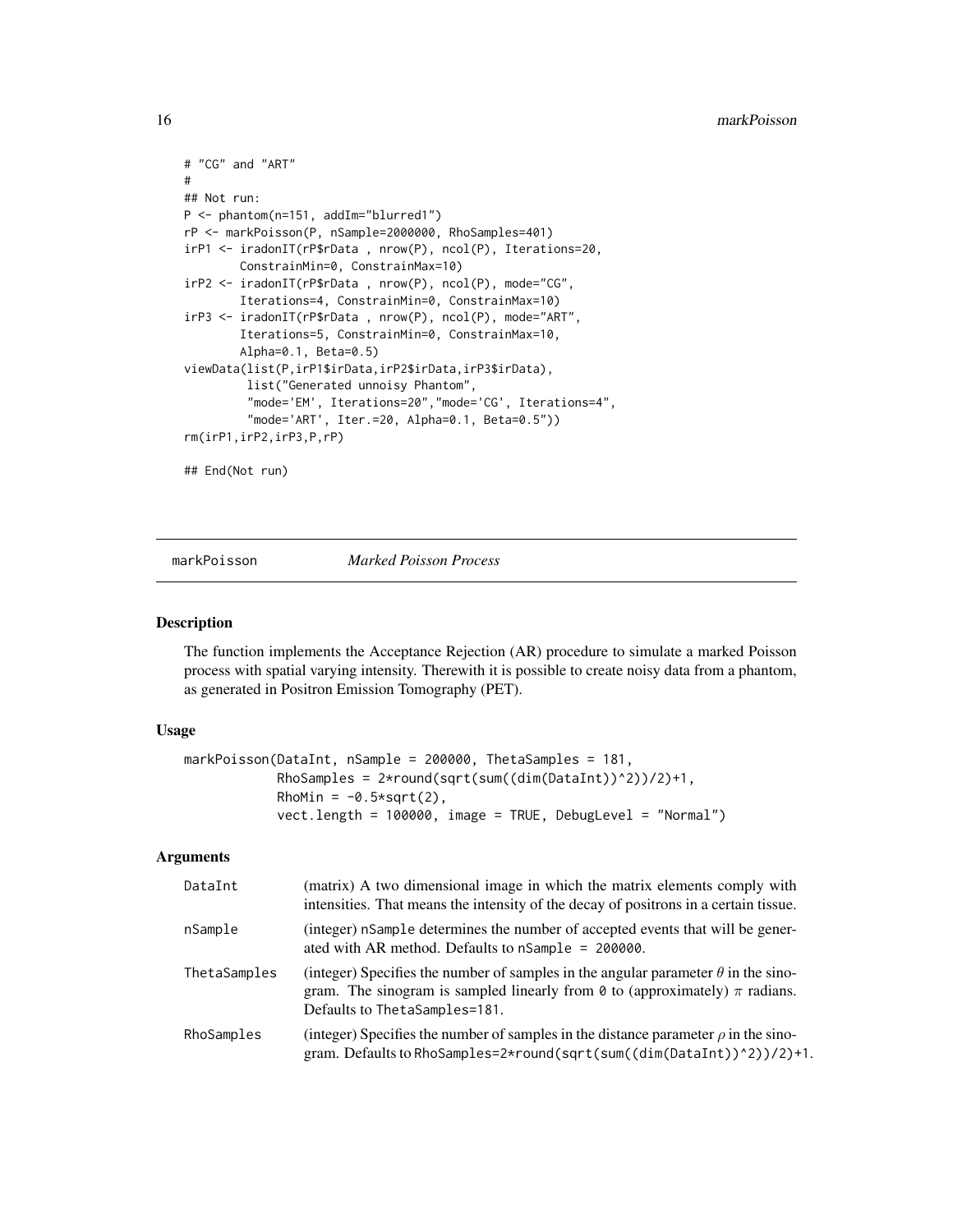| RhoMin      | (double) Specifies the minimum sample position in the sinogram on the sec-<br>ond axis. It is assumed that DataInt is scaled to $[-0.5, 0.5]^2$ . Defaults to<br>$RhOMin=-0.5*sqrt(2)$ .                                                                                                                                                                                                                                                                                |
|-------------|-------------------------------------------------------------------------------------------------------------------------------------------------------------------------------------------------------------------------------------------------------------------------------------------------------------------------------------------------------------------------------------------------------------------------------------------------------------------------|
| vect.length | (integer) Determines a bound of number of generated accepted events in each it-<br>eration. That means, if $n$ Sample $\ge$ vect. length then in each iteration vect. length/ $(0.1217)$<br>events will be generated and roughly vect. length accepted events. If you scale<br>down vect. length the computation will be more time-consuming and if you in-<br>crease the value of vect. Length, more memory will be necessary. Defaults to<br>$vect.length = 100000$ . |
| image       | (logical) If image=FALSE, only a generated sinogram will be returned, i.e. a<br>noisy Radon transformation of the phantom will be returned. Otherwise, if<br>image=TRUE an additional image will be returned, where each pixel of the im-<br>age corresponds to a number of accepted events generated with the AR method.<br>Defaults to image=TRUE.                                                                                                                    |
| DebugLevel  | (character) This parameter controls the level of output. Available are: The de-<br>fault DebugLevel="Normal" for standard level output or alternative "Detail"<br>if it desirable to logged almost all output to screen or "HardCore" for no infor-<br>mation at all.                                                                                                                                                                                                   |

# Details

The function implements the Acceptance Rejection (AR) method to simulate a marked Poisson process with spatial varying intensity. The function was developed to simulate data of a PET scanner. Therefore, new random events are generated with the AR method from DataInt. An angle  $\theta$  will be generated to each event (uniform and iid. in  $[0, \pi]$ ), because a PET scanner detects two photons, who will travel in (nearly) opposite directions. The line between the two detectors has the line parameters  $(\rho, \theta)$ , whereas  $\rho$  is the shortest distance from the origin of the coordinate system to the line, and  $\theta$  an angle corresponding to the angular orientation of the line. The only obtainable information from the two photons is the fact, that the photon emission took place somewhere along that line.

# Value

| rData  | A matrix, that contains the Radon transformed data.                                                                                                                   |
|--------|-----------------------------------------------------------------------------------------------------------------------------------------------------------------------|
| Data   | Will be returned only in case of image = TRUE. A matrix, where each pixel of<br>the image corresponds to a number of accepted events generated with the AR<br>method. |
| Header | A list of following values:                                                                                                                                           |
|        | <b>SignalDim</b> The dimension of the rData.                                                                                                                          |
|        | XYmin The minimum x- and y-position in rData.                                                                                                                         |
|        | <b>DeltaXY</b> Sampling distance on the x- and y-axis in rData.                                                                                                       |
| call   | Arguments of the call to markPoisson.                                                                                                                                 |

# Author(s)

Joern Schulz <jschulz78@web.de>.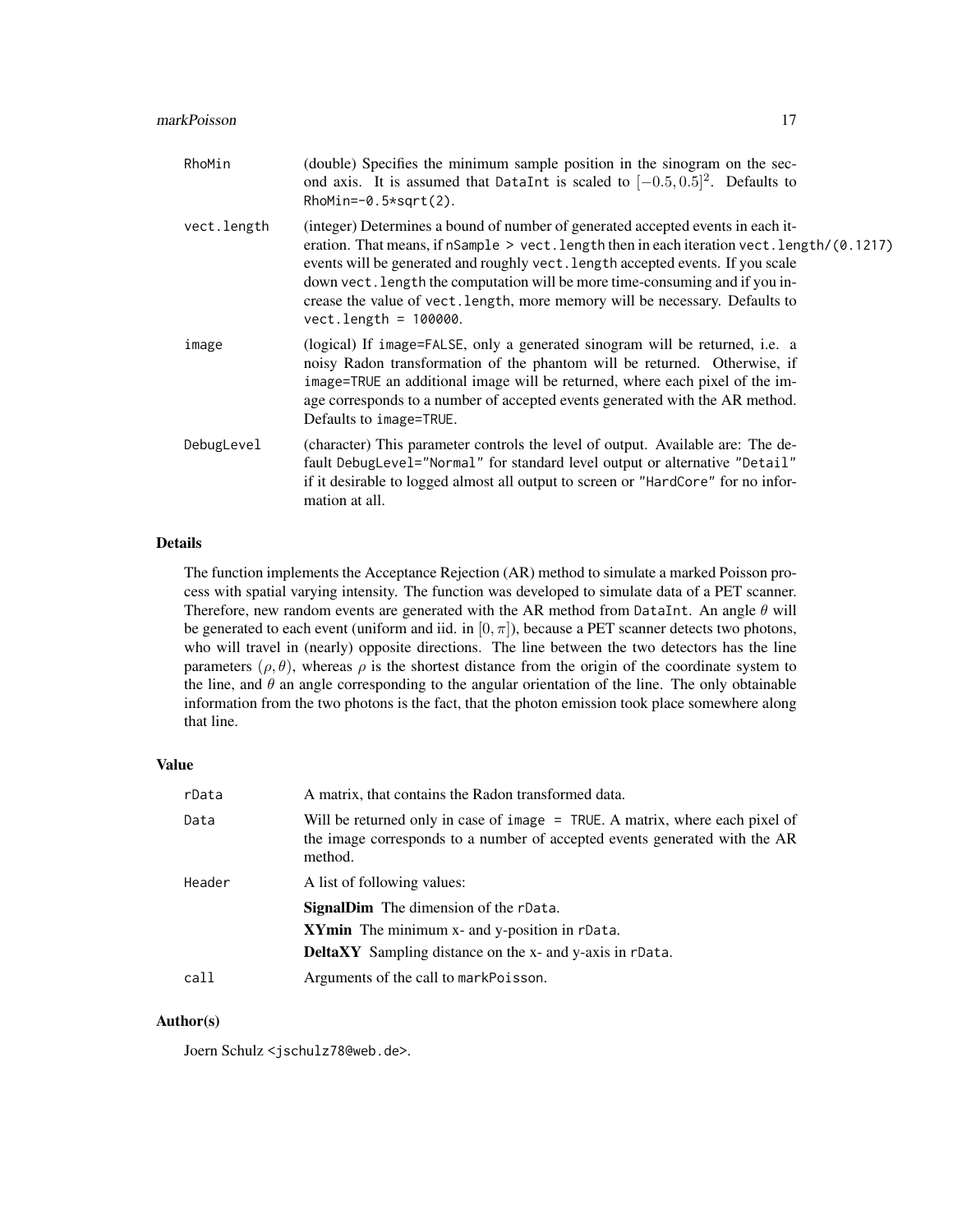# <span id="page-17-0"></span>References

Schulz, Joern, *Diploma Thesis: Analyse von PET Daten unter Einsatz adaptiver Glaettungsverfahren*, Humboldt-Universitaet zu Berlin, Institut fuer Mathematik, 2006.

Gentle, J.E., *Elements of Computational Statistics*, Springer-Verlag New York Berlin Heidelberg, 2002.

# See Also

[radon](#page-22-1), [iradon](#page-6-1), [iradonIT](#page-10-1)

#### Examples

```
## Not run:
P \leftarrow \text{phantom}()rP \leq - \text{radon}(P)mP1 <- markPoisson(P)
mP2 <- markPoisson(P, nSample = 1000000)
viewData(list(P, mP1$Data, mP2$Data, rP$rData, mP1$rData, mP2$rData),
         list("Phantom", "nSample = 200000", "nSample = 1000000",
               "Radon Transfom of Phantom", "nSample = 200000",
               "nSample = 1000000"))
cat("Number of generated accepted events for mP2:",sum(mP2$Data),"\n")
rm(mP1,mP2,P,rP)
## End(Not run)
```
norm *L1 and L2 norm*

# Description

Computes the L1 or L2 norm between two vectors or matrices.

### Usage

```
norm(orgImage, testImage, mode = "L2")
```
# Arguments

| orgImage  | A vector or a matrix.                                                                                         |
|-----------|---------------------------------------------------------------------------------------------------------------|
| testImage | A vector or a matrix of same size as orgImage.                                                                |
| mode      | Defaults to mode=" $L2$ " to compute a L2 norm between orgImage and testImage.<br>Alternative choice is "L1". |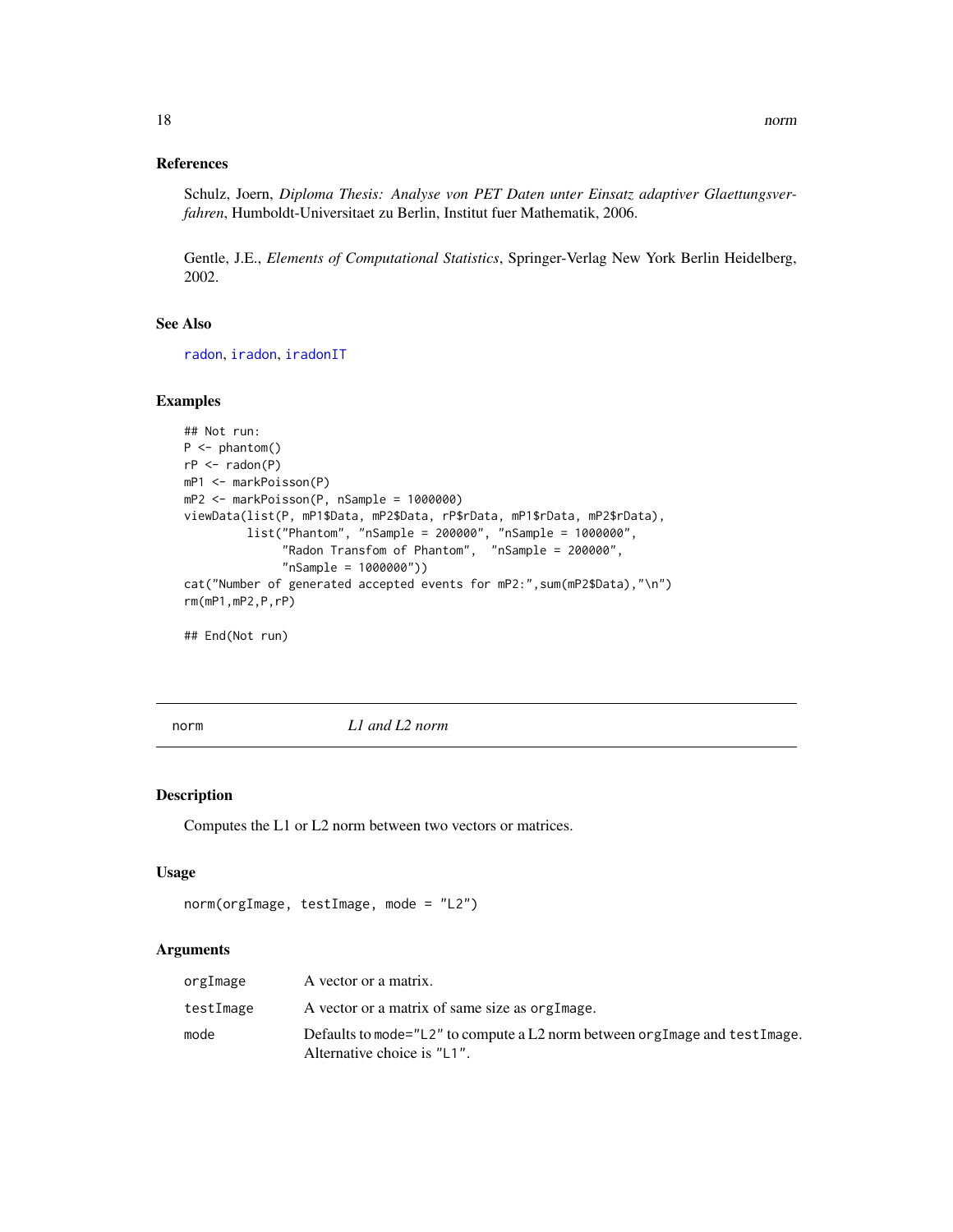# <span id="page-18-0"></span>partEllipse 19

# Details

If X and Y are vectors of length n or  $(n_1, n_2)$ -matrices with  $n = n_1 * n_2$  then the L1-norm and the L2-norm will be compute as follow:

$$
L1 = \frac{1}{n} \sum_{i=1}^{n} |X_i - Y_i|
$$

$$
L2 = \left(\frac{1}{n} \sum_{i=1}^{n} (X_i - Y_i)^2\right)^{\frac{1}{2}}
$$

### Value

Returns the L1 or L2 norm.

# Author(s)

Joern Schulz, <jschulz78@web.de>.

# Examples

 $P \leq - \text{phantom}(n=101)$ P.pois <- markPoisson(P)\$Data cat("The L1 is:",norm(P, P.pois, mode="L1"),"\n") rm(P,P.pois)

#### <span id="page-18-1"></span>partEllipse *Generates a Fragment of an Ellipse*

#### Description

The function offers the possibility to generate and to manipulate an ellipse. The data will be generated in  $[-1, 1]^2$ .

#### Usage

```
partEllipse(mod = "hcirc1", x = 0, y = 0, intensity = 0.1,
            n = 257, re1 = 0.2, re2 = 0.2, ring.wide = 0.05,
            no.xax1 = -1, no.xax2 = 1, no.yax1 = -1, no.yax2 = 1,
            in.r = 0.01, DebugLevel = "HardCore")
```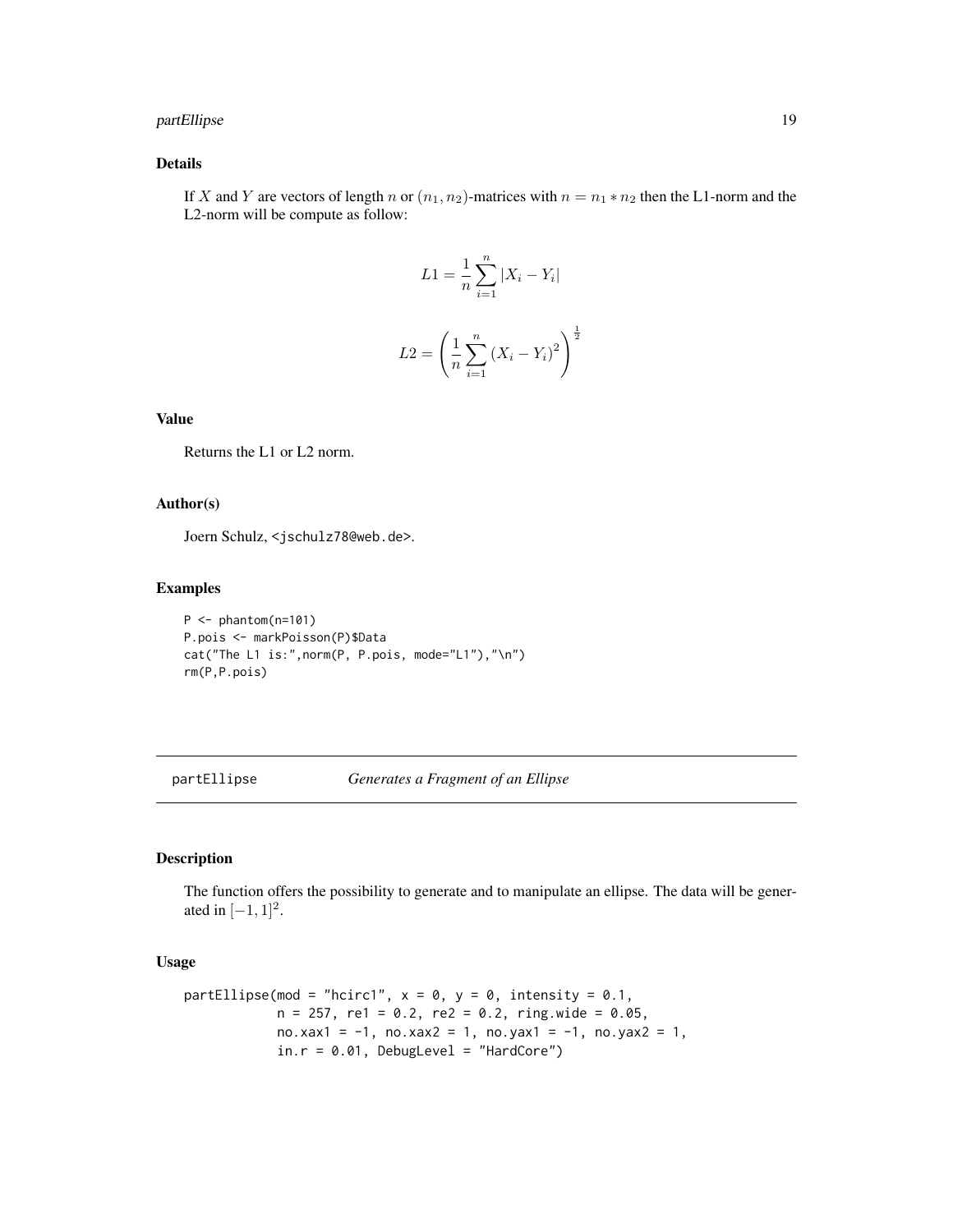# <span id="page-19-0"></span>Arguments

| mod             | Defines the type of computation technique. Default is mod = " $ncirc1$ ", i.e. the<br>ellipse is generated only by the parameters from mod to no.yax2. Also imple-<br>mented are mod = "hcirc2" and mod = "hcirc3" where additionally in each<br>point a circle with radius in. r will be generated in the area with an intensity.<br>The effect is that the border of the ellipse is rounded. If mod = "hcirc2" all<br>values in an accepted area will be set to intensity, but if mod = "hcirc3"<br>then values in an accepted area will be cumulated. The result is more blurred.<br>Note that in both cases the costs for computation increase obviously, all the more<br>value exist with intensity!=0. |
|-----------------|--------------------------------------------------------------------------------------------------------------------------------------------------------------------------------------------------------------------------------------------------------------------------------------------------------------------------------------------------------------------------------------------------------------------------------------------------------------------------------------------------------------------------------------------------------------------------------------------------------------------------------------------------------------------------------------------------------------|
| x               | Is the <i>x</i> -coordinate of the center of the ellipse. Defaults to $x = 0$ .                                                                                                                                                                                                                                                                                                                                                                                                                                                                                                                                                                                                                              |
| у               | Is the y-coordinate of the center of the ellipse. Defaults to $y = 0$ .                                                                                                                                                                                                                                                                                                                                                                                                                                                                                                                                                                                                                                      |
| intensity       | The intensity of the values, those are in the defined area. Defaults to intensity = $0.1$ .                                                                                                                                                                                                                                                                                                                                                                                                                                                                                                                                                                                                                  |
| n               | (integer) Is the number of columns and rows in the generated image. It is as-<br>sumed that the number of columns are equal to the number of rows. Defaults to<br>$n = 257.$                                                                                                                                                                                                                                                                                                                                                                                                                                                                                                                                 |
| re1             | Is the half length of the horizontal axis. Defaults to re1 = $0.2$ .                                                                                                                                                                                                                                                                                                                                                                                                                                                                                                                                                                                                                                         |
| re <sub>2</sub> | Is the half length of the vertical axis. Defaults to $re2 = 0.2$ .                                                                                                                                                                                                                                                                                                                                                                                                                                                                                                                                                                                                                                           |
| ring.wide       | Defines the wide of the ellipse. This area is set to intensity. Note $0 <$<br>ring.wide $\leq$ = 1. Defaults to ring.wide = 0.05.                                                                                                                                                                                                                                                                                                                                                                                                                                                                                                                                                                            |
| no.xax1         | The area of x-axis between $-1$ and no. xax1 is set to 0. Defaults to no. xax1 = -1.                                                                                                                                                                                                                                                                                                                                                                                                                                                                                                                                                                                                                         |
| no.xax2         | The area of x-axis between 1 and no. xax2 is set to 0. Defaults to no. xax2 = 1.                                                                                                                                                                                                                                                                                                                                                                                                                                                                                                                                                                                                                             |
| no.yax1         | The area of y-axis between $-1$ and no. yax1 is set to 0. Defaults to no. yax1 = -1.                                                                                                                                                                                                                                                                                                                                                                                                                                                                                                                                                                                                                         |
| no.yax2         | The area of y-axis between 1 and no. yax2 is set to 0. Defaults to no. yax2 = 1.                                                                                                                                                                                                                                                                                                                                                                                                                                                                                                                                                                                                                             |
| in.r            | If mod = "hcirc2" or mod = "hcirc3" in.r will define the radius of cir-<br>cles that will be generated in each point of the areas with itensity $> 0$ . If<br>mod="hcirc1" in.r will be ignored. Defaults to in.r = $0.01$ .                                                                                                                                                                                                                                                                                                                                                                                                                                                                                 |
| DebugLevel      | (character) This parameter controls the level of output. Defaults to DebugLevel="HardCore"<br>for no information at all. Alternative implementations are "Detail" if it is de-<br>sirable to show almost all output on screen or "Normal" for a standard level<br>output.                                                                                                                                                                                                                                                                                                                                                                                                                                    |
|                 |                                                                                                                                                                                                                                                                                                                                                                                                                                                                                                                                                                                                                                                                                                              |

# Value

Returns a matrix.

# Author(s)

Joern Schulz <jschulz78@web.de>.

# See Also

[phantom](#page-20-1)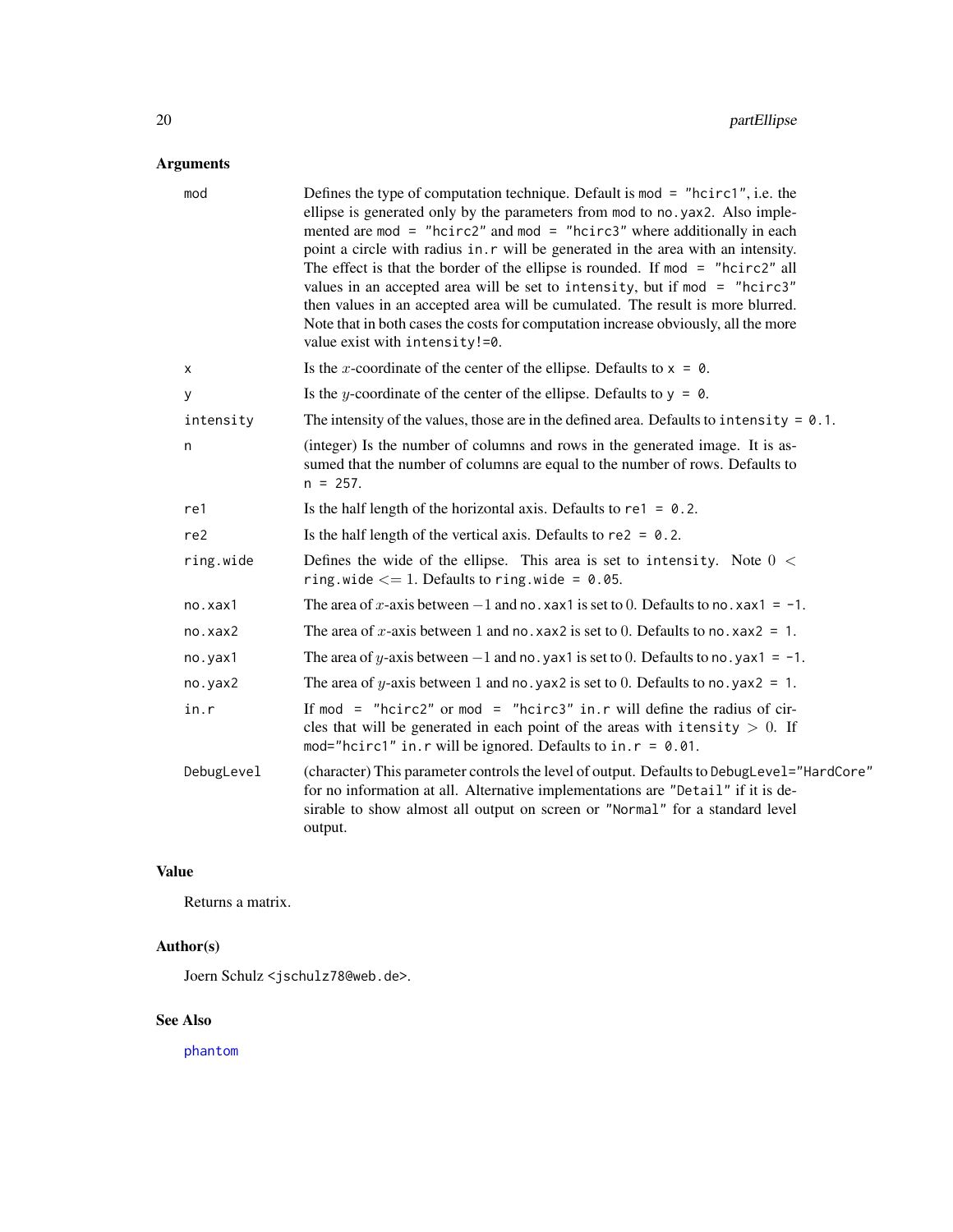#### <span id="page-20-0"></span>phantom 21

#### Examples

```
## Not run:
ellip1 <- partEllipse()
ellip2 <- partEllipse(x=0.1, y=-0.1, ring.wide=0.4)
ellip3 <- partEllipse(mod="hcirc2", y=0.2, intensity=0.4,
                  re1=0.5, no.xax1=0, DebugLevel="Normal")
ellip4 <- partEllipse(mod="hcirc3", y=0.2, intensity=0.4,
                  re1=0.5, no.xax2=0, DebugLevel="Normal")
viewData(list(ellip1, ellip2, ellip3, ellip4,),
         list("Part of an ellipse 1", "Part of an ellipse 2",
              "Part of an ellipse 3", "Part of an ellipse 4"))
rm(ellip1,ellip2,ellip3,ellip4)
```
## End(Not run)

<span id="page-20-1"></span>phantom *Creation of a Phantom*

#### Description

This function creates two dimensional phantom data. There are different options, e.g. to generate a big ellipse that represents the head, and several smaller ellipses, that represent pathological areas to be located in the space of the bigger ellipse.

# Usage

phantom(n = 257, design = "A", addIm = "none", DebugLevel = "Normal")

# Arguments

| n          | (integer) Is the number of columns and rows in the generated phantom. It is<br>assumed that the number of columns is equal to the number of rows. Defaults to<br>$n = 257.$                                                                                                                                                                                                                                                                                          |
|------------|----------------------------------------------------------------------------------------------------------------------------------------------------------------------------------------------------------------------------------------------------------------------------------------------------------------------------------------------------------------------------------------------------------------------------------------------------------------------|
| design     | (character) design characterizes the phantom data. It is possible to define dif-<br>ferent ellipses, with different intensities. There are four default-designs, these<br>are design = $^nA''$ , $^nB''$ , $^nC''$ and $^nD''$ . To define an own design of the phantom<br>see below to details. Defaults to design $=$ "A".                                                                                                                                         |
| addIm      | (character) Adds an additional image to the phantom. There are six default-<br>designs for addIm. These are addIm="blurred1", "blurred2", "keen1", "keen2",<br>"simple1" and "simple2". The defaults of addIm will be generated with the<br>function partEllipse. If addIm="none", no image will be added to the phan-<br>tom. A further possibility is a matrix A (addIm=A) with the same size as the<br>phantom (i.e. dim(A)==c(n,n)). Defaults to addIm = "none". |
| DebugLevel | (character) This parameter controls the level of output. Defaults to DebugLevel="Normal"<br>for a standard level output. Alternative implementations are "Detail" if it is de-<br>sirable to show almost all output on screen or "HardCore" for no information at<br>all.                                                                                                                                                                                            |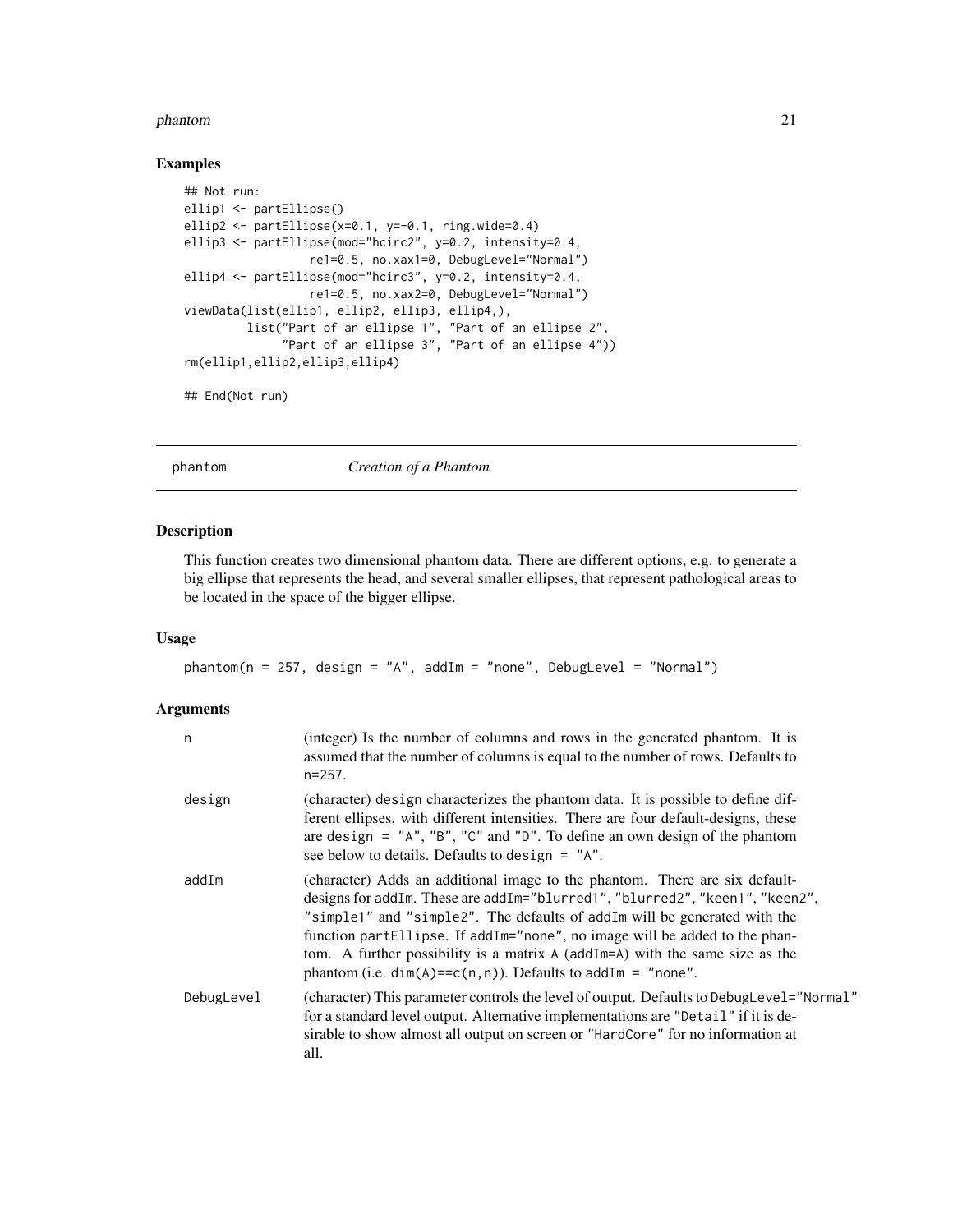# <span id="page-21-0"></span>Details

design:

To define an own design of the phantom (e.g. design=P) you have to note the following conditions:

- 1. P is a  $(n, 5)$  or  $(n, 6)$  matrix, whereas  $n > 0$ .
- 2. All elements  $x$  of P have to be between -1 and 1.
- 3. Each row from P define a ellipse on  $[-1, 1]^2$ , where
	- $[0,1]$  A Is the additive intensity of the corresponding ellipse.
	- [,2]  $x_0$  Is the x-coordinate of the center of the ellipse.
	- [,3]  $y_0$  Is the y-coordinate of the center of the ellipse.
	- $[$ ,4 $]$  a Is the half length of the horizontal axis.
	- $[5]$  b Is the half length of the vertical axis.
	- [,6]  $\alpha$  Is the angle in degree between the *x*-axis of the ellipse and the  $x$ -axis of the grid. This parameter is optional, but the number of columns have to be the same in all rows.

#### Value

Returns a phantom image.

#### Author(s)

Joern Schulz <jschulz78@web.de>.

# See Also

[partEllipse](#page-18-1), [markPoisson](#page-15-1)

#### Examples

```
P1 \leq - \text{phantom}()P2 <- phantom(addIm="blurred1")
PhPa1 <- c(0.5, 0, 0, 0.4, 0.6)PhPa2 <- matrix( c(0.6, -0.35, 0, 0.4, 0.6,
         0.3, 0.5, 0, 0.2, 0.35), nrow=2, byrow=TRUE )
P3 <- phantom(design=PhPa1)
P4 <- phantom(design=PhPa2)
viewData(list(P1, P2, P3, P4), list("Default Phantom",
         "addIm='blurred1'", "First new design",
         "Second new design"))
rm(P1,P2,P3,P4,PhPa1,PhPa2)
```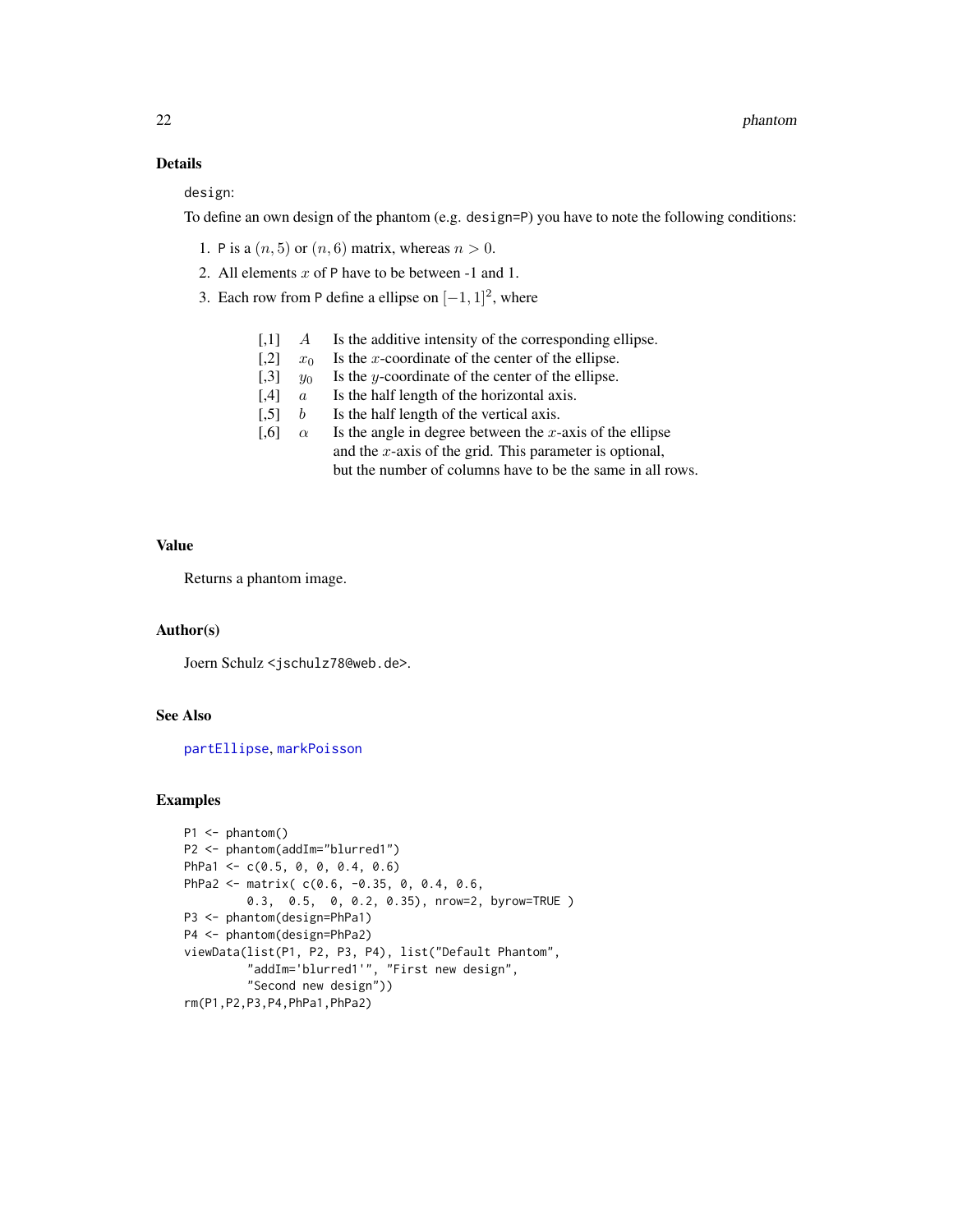<span id="page-22-1"></span><span id="page-22-0"></span>

# Description

This function will forward project (normal Radon transformation) a quadratic image into a sinogram.

# Usage

```
radon(oData, mode="NN", XYSamples=nrow(oData),
     XYmin=-0.5*(nrow(oData)-1), DeltaXY=1, ThetaSamples=181,
     RhoSamples=2*round(sqrt(sum((dim(oData))^2))/2)+1, ThetaMin=0,
     RhoMin=-0.5*((2*round(sqrt(sum((dim(oData))^2))/2)+1)-1),
     DeltaTheta=pi/ThetaSamples, DeltaRho=(2*abs(RhoMin)+1)/RhoSamples)
```
# Arguments

| oData        | (matrix) A matrix that contains the image (for the Radon transformation).                                                                                                                                         |
|--------------|-------------------------------------------------------------------------------------------------------------------------------------------------------------------------------------------------------------------|
| mode         | (character) The interpolation procedure. Currently supported functions are mode="NN"<br>(Nearest Neighbour Interpolation), "LI" (Linear Interpolation) and "SINC" (Sinc<br>Interpolation). Defaults to mode="NN". |
| XYSamples    | (integer) Specifies the number of samples on the x-axis (rows) and y-axis (columns)<br>in oData. Defaults to XYSamples=nrow(oData).                                                                               |
| XYmin        | (double) Specifies the minimum sample position in the image on the first and<br>second axis. If not given, the image is centered around the middle. Defaults to<br>$XYmin=-0.5*(nrow(obata)-1).$                  |
| DeltaXY      | (double) Specifies the sampling distance of both axes in the image. Defaults to<br>DeltaXY=1.                                                                                                                     |
| ThetaSamples | (integer) Specifies the number of samples in the angular parameter $\theta$ in the sino-<br>gram. The sinogram is sampled linearly from 0 to (approximately) $\pi$ radians.<br>Defaults to ThetaSamples=181.      |
| RhoSamples   | (integer) Specifies the number of samples in the distance parameter $\rho$ in the<br>sinogram. Should be an odd number.<br>Defaults to RhoSamples = $2*round(sqrt(sum((dim(oData))^2))^2)+1$ .                    |
| ThetaMin     | (double) Specifies the minimum sample position in the sinogram on the first<br>axis. Defaults to ThetaMin=0.                                                                                                      |
| RhoMin       | (double) Specifies the minimum sample position in the sinogram on the second<br>axis. Defaults to RhoMin=-0.5*((2*round(sqrt(sum((dim(oData))^2))/2)+1)-1).                                                       |
| DeltaTheta   | (double) Angular sampling distance. Defaults to DeltaTheta=pi/ThetaSamples.                                                                                                                                       |
| DeltaRho     | (double) Specifies the sampling distance in $\rho$ . The program will center the sam-<br>pling points around 0. Defaults to DeltaRho=(2*abs(RhoMin)+1)/RhoSamples.                                                |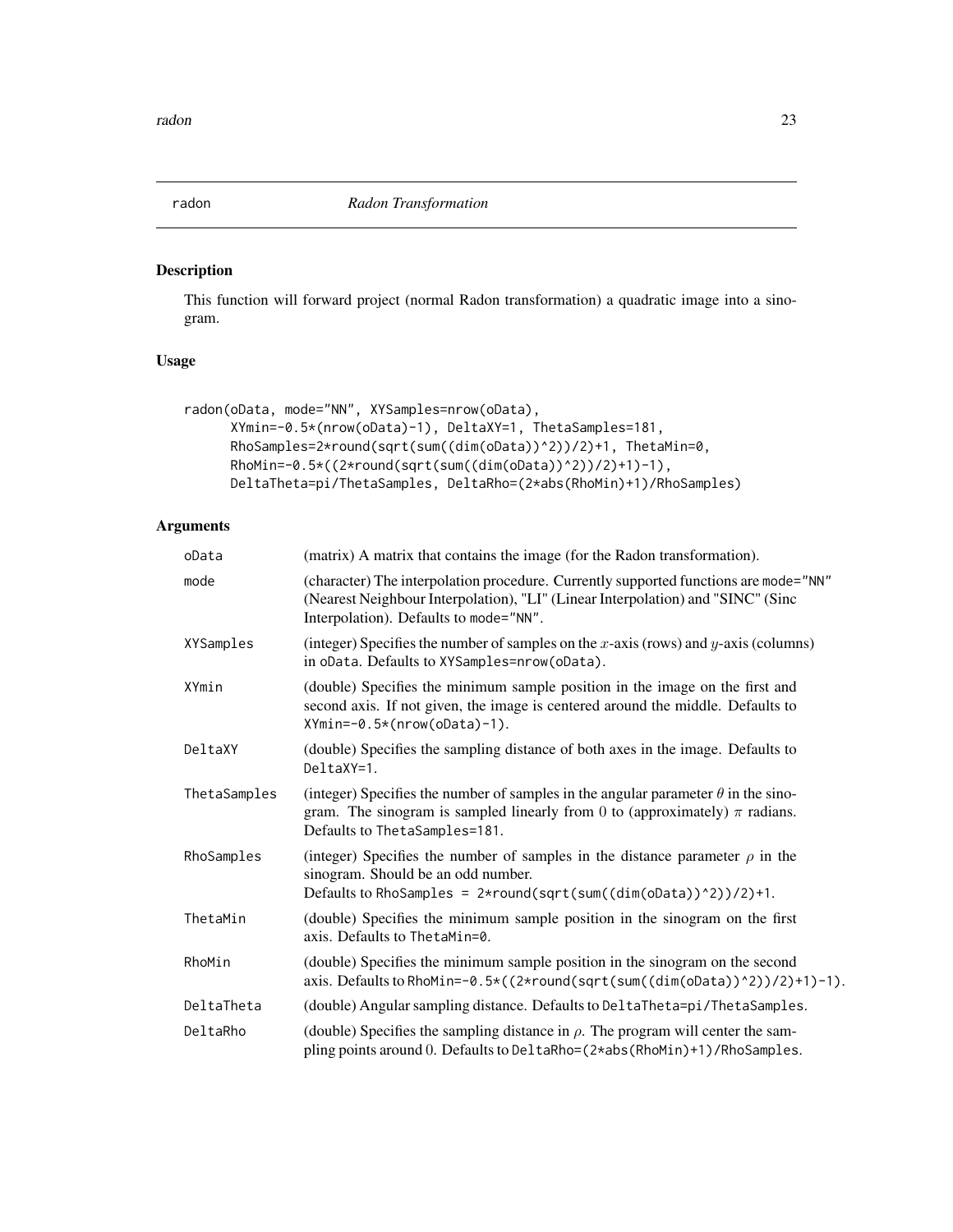#### Details

The function implements a forward projection of a quadratic image. The used projection is the Radon transformation, named after Johann Radon (1917). The normal form of a line is given by

$$
\rho = x \cos(\theta) + y \sin(\theta).
$$

There are different ways to define a Radon transformation of a two dimensional continuous function  $f$ . One possibility is to integrate values of  $f$  along lines, whereas the location of the line is determined by the parameter  $\rho$ , the shortest distance from the origin of the coordinate system to the line, and  $\theta$  an angle corresponding to the angular orientation of the line. If negative values of  $\rho$  are introduced the parameter domain is bounded by  $0 \le \theta < \pi$  and  $-\rho_{max} \le \rho \le \rho_{max}$ . Numerical computations use the discrete Radon transformation. Therefore all parameters are sampled linearly

$$
x = x_m = XMin + m * DeltaX, m = 0, ..., XSamples - 1,
$$
  
\n
$$
y = y_n = YMin + n * DeltaY, n = 0, ..., YSamples - 1,
$$
  
\n
$$
\rho = \rho_r = RhoMin + r * DeltaRho, r = 0, ..., RhoSamples - 1
$$
  
\n
$$
\theta = \theta_t = ThetaMin + t * DeltaTheta, t = 0, ..., ThetaSamples - 1.
$$

Given the digitally sampled image a fundamental problem arises. The discrete Radon transformation requires samples that are not found in the digital image, because linear sampling of all variables implies that sampling parameter in the Radon transformation in general never coincides with the sampling parameter of the digital image. That should be clear and it is necessary to approximate the x and y by using "NN" (nearest neighbour approximation), "LI" (linear interpolation) or "SINC" (sinc interpolation).

Several things must be fulfilled to ensure a reasonable performance. Firstly sampling must be adequate in all parameters (see to references to get detail information). This will imply bounds on the sampling intervals. Secondly it is assumed that the fundamental function  $f(x, y)$  to be reconstructed have compact support, or more precisely is zero if  $\sqrt{x^2 + y^2} > |\rho_{max}|$ . This demand will ensure that  $Rf(\rho, \theta) = 0$ , if  $|\rho| > |\rho_{max}|$ . If this cannot be fulfilled, numerical problems must be expected.

Assuming that  $f(x, y)$  has compact support, then  $(x, y) = (0, 0)$  should be placed to minimize  $|\rho_{max}|$ . This will reduce the size of the data array used for the discrete Radon transform.

The forward projection methods that are implemented in this function are developed by P. Toft (1996) and implemented in R by J. Schulz (2006). For example see to references to get more detailed theoretical information about the Radon transformation.

#### Value

| rData  | A matrix, that contains the Radon transformed data.             |
|--------|-----------------------------------------------------------------|
| Header | A list of following values:                                     |
|        | <b>SignalDim</b> The dimension of the rData.                    |
|        | XYmin The minimum x- and y-position in rData.                   |
|        | <b>DeltaXY</b> Sampling distance on the x- and y-axis in rData. |
| call   | Arguments of the call to radon.                                 |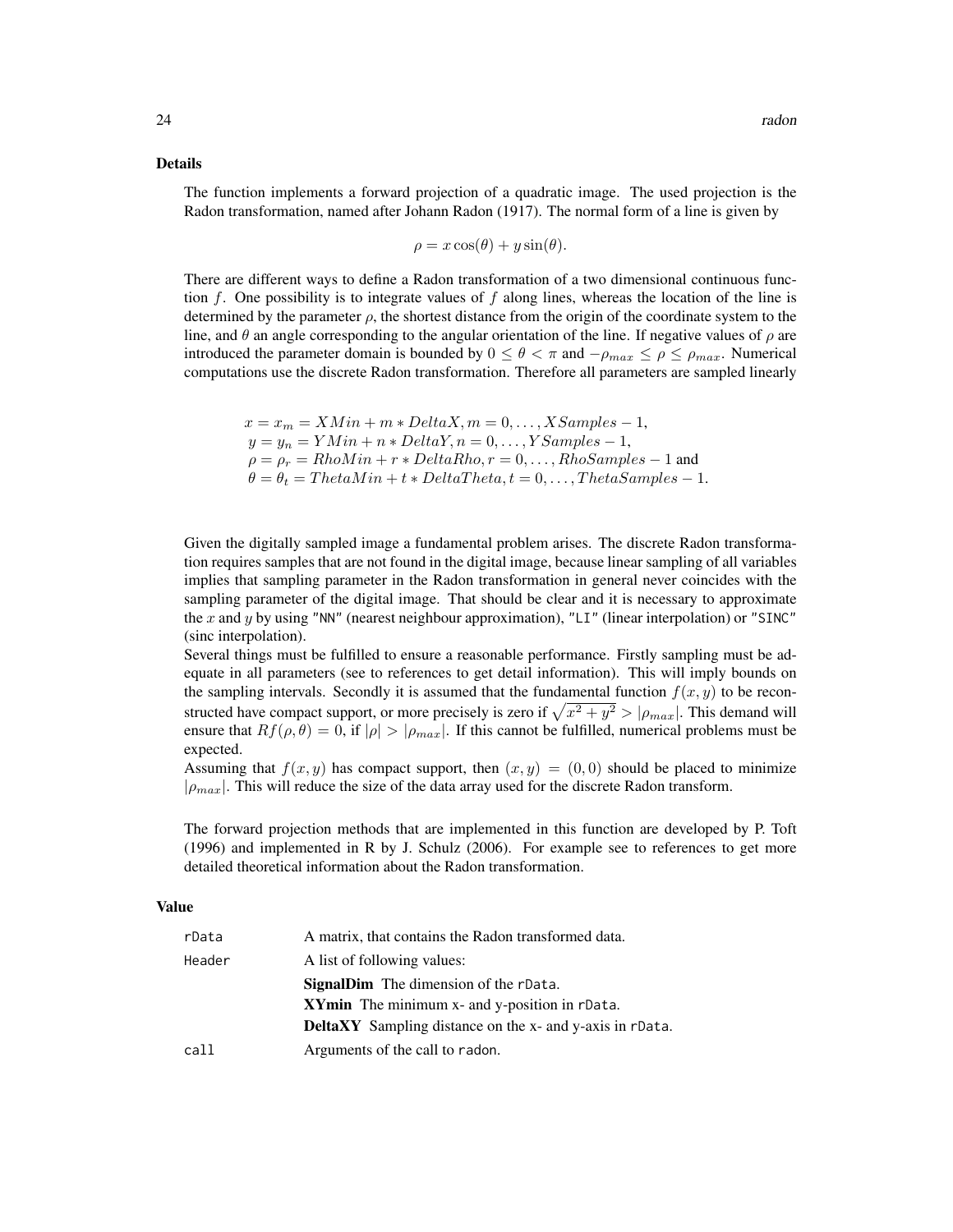#### <span id="page-24-0"></span>readData 25

#### Author(s)

Joern Schulz <jschulz78@web.de>, Peter Toft.

# References

Toft, Peter, *Ph.D. Thesis, The Radon Transform - Theory and Implementation*, Department of Mathematical Modelling Section for Digital Signal Processing, Technical University of Denmark, 1996. [http://eivind.imm.dtu.dk/staff/ptoft/ptoft\\_papers.html](http://eivind.imm.dtu.dk/staff/ptoft/ptoft_papers.html)

Schulz, Joern, *Diploma Thesis: Analyse von PET Daten unter Einsatz adaptiver Glaettungsverfahren*, Humboldt-Universitaet zu Berlin, Institut fuer Mathematik, 2006.

Radon, Johann, *Ueber die Bestimmung von Funktionen durch ihre Integralwerte laengs gewisser Mannigfaltigkeiten*, Berichte ueber die Verhandlungen der koeniglich saechsischen Gesellschaft der Wissenschaften zu Leipzig, Mathematisch-Physische Klasse, Band 69, 1917.

#### See Also

[markPoisson](#page-15-1), [iradon](#page-6-1), [iradonIT](#page-10-1)

#### Examples

```
P \leftarrow \text{phantom}()R1 \leftarrow \text{radon}(P)R2 <- radon(P, DeltaRho=0.5)
R3 <- radon(P, RhoSamples=501)
R4 <- radon(P, RhoSamples=251, RhoMin=-125, DeltaRho=1)
R5 <- radon(P, RhoSamples=451, RhoMin=-225, DeltaRho=1)
viewData(list(P, R1$rData, R2$rData, R3$rData, R4$rData, R5$rData),
         list("Phantom P with 256x256 voxels", "Default sinogram of P",
               "DeltaRho=0.5", "RhoSamples=501",
               "RhoSamples=251, RhoMin=-125, DeltaRho=1",
               "RhoSamples=451, RhoMin=-225, DeltaRho=1"))
rm(P,R1,R2,R3,R4,R5)
```
<span id="page-24-1"></span>readData *Reload Saved Datasets in different Formats.*

#### Description

The function offers the possibility to read a ".txt", ".dat", ".dat.gz", ".pet" or ".fif" file. Furthermore the graphics formats ".tif", ".tiff", ".pgm", ".ppm", ".png", ".pnm", ".gif", ".jpg" and ".jpeg" are supported.

#### Usage

```
readData(inputfile, DebugLevel = "Normal")
```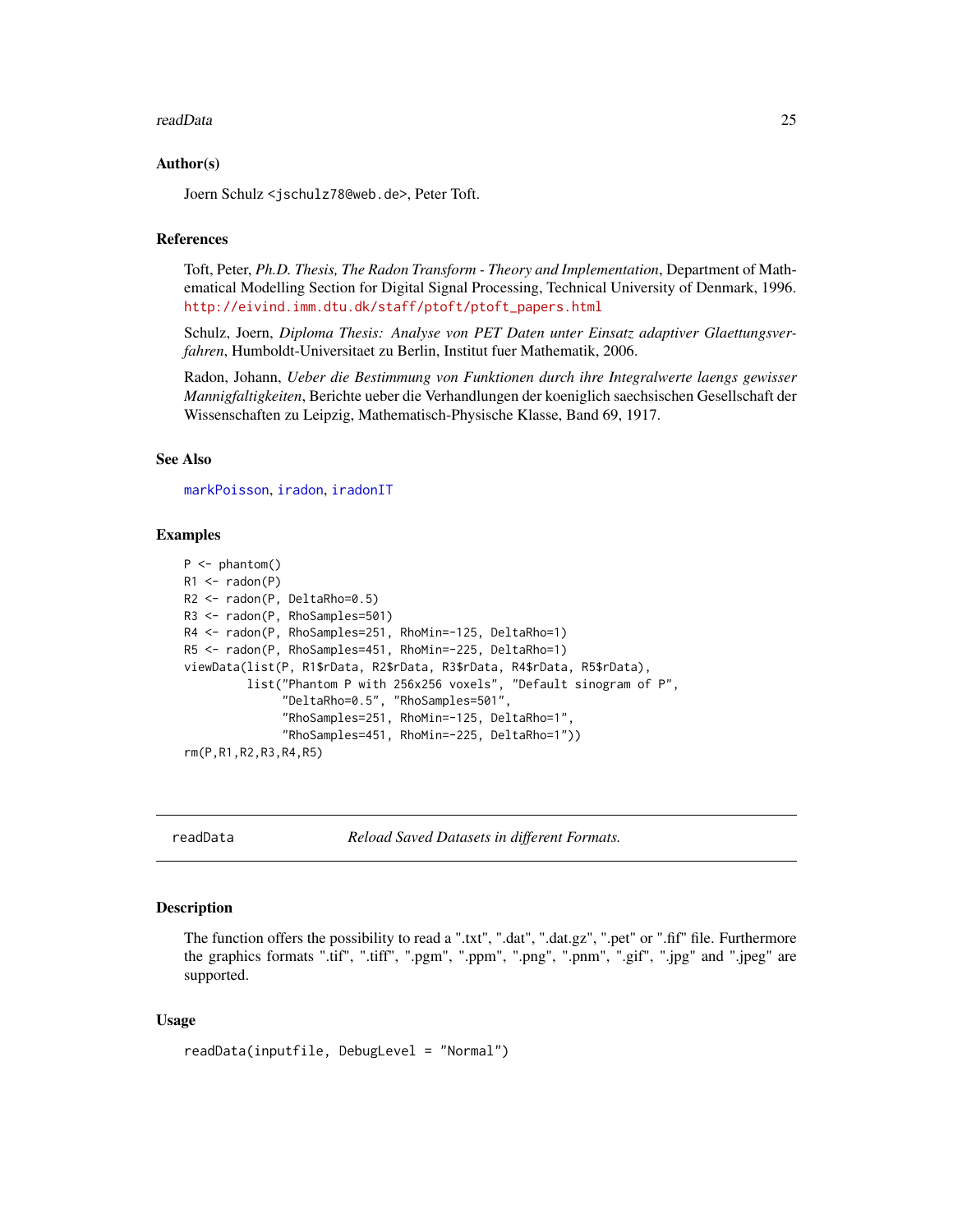#### **Arguments**

| inputfile  | (character) input file gives the name of the file to read, including the path-<br>name to the file. The extension of the name of the file specifies the format.<br>Currently ".txt", ".dat", ".dat.gz", ".fif", ".pet" and the graphic formats ".tif",<br>".tiff", ".pgm", ".ppm", ".png", ".pnm", ".gif", ".jpg" and ".jpeg" are supported.<br>See below to details to get more information about the formats. |
|------------|-----------------------------------------------------------------------------------------------------------------------------------------------------------------------------------------------------------------------------------------------------------------------------------------------------------------------------------------------------------------------------------------------------------------|
| DebugLevel | (character) This parameter controls the level of output. Defaults to DebugLevel="Normal"<br>for a standard level output. Alternative implementations are "Detail" if it is de-<br>sirable to show almost all output on screen or "HardCore" for no information at<br>all.                                                                                                                                       |

#### Details

In the following different supported formats of inputfile are explained.

```
".tif", ".tiff", ".pgm", ".ppm", ".png", ".pnm", ".gif", ".jpg" and ".jpeg"
```
For using these graphic formats the R package adimpro is necessary. See there, to get more information about these formats.

# ".txt"

Reads files in ASCII format without header, which contain only the raw data. The R-routine read.table is used. Returns a matrix.

#### ".dat" and ".gz"

Read files in ASCII format that contain a header with three or four rows followed by the data. Compared to ".txt" the advantage is that is possible to save and load higher-dimensional data. Furthermore important values are saved, that are needed for Radon and the inverse Radon Transformation. If the extension ".gz" is specified, then files in ".dat" format will be read which were additionally compressed by 'gzip'.

Assuming the data are two-dimensional, then the header has to be only of the following form:

Description: char (optional) SignalDim: int int XYmin: double double DeltaXY: double double ... and after the header follow the raw data

Explanation of the parameters:

| Can be a short description of the data. It is possible  |
|---------------------------------------------------------|
| to leave out this parameter. In this case the first     |
| line of the file begins with 'SignalDim'.               |
| In case of 2-dim data 'SignalDim' is the number of      |
| rows and columns of the array, but also a greater       |
| dimension is permissible.                               |
| Leftmost coordinate and lowest coordinate of the        |
| data.                                                   |
| Quantization steps in image, in $x$ and $y$ -direction. |
|                                                         |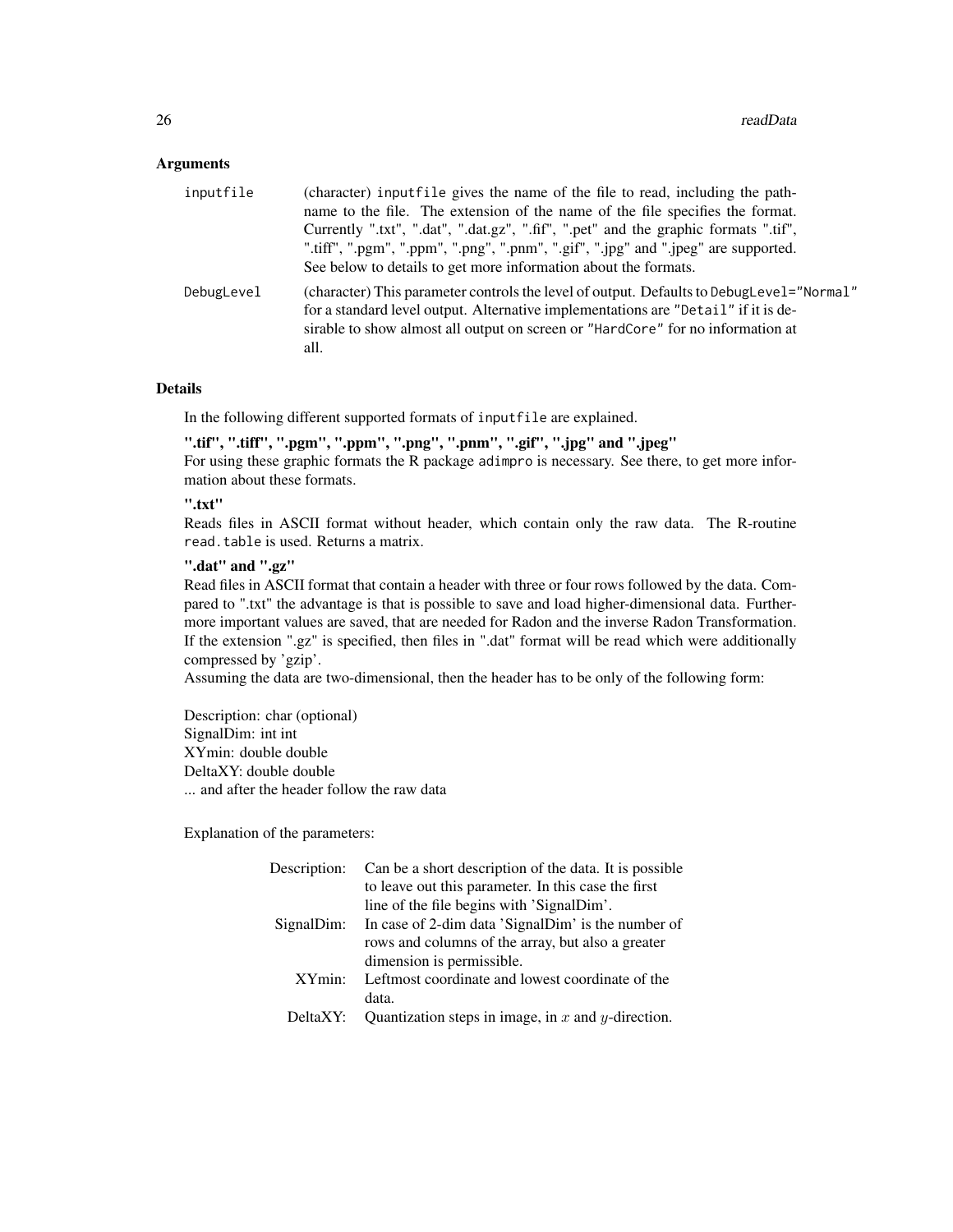#### readData 27

If the dimension of data is greater than two, the number of 'SignalDim', 'XYmin' and 'DeltaXY' should be increase appropriately.

#### .pet

Reads a picture in ".pet" format (raw float with header) from the file e.g. inputfile = "FileName.pet" (binary format). The ".pet"-file has to be of the following structure: The first part contains a header and the second part the data, e.g. an image. Only the values of the parameter are saved in the header and not the parameter names.

| Description:     | (80-byte character) Should be a short description |  |  |
|------------------|---------------------------------------------------|--|--|
|                  | of image.                                         |  |  |
| <b>XSamples:</b> | (integer) Number of rows of array.                |  |  |
| YSamples:        | (integer) Number of columns of array.             |  |  |
| Xmin:            | (float) Leftmost coordinate in original image.    |  |  |
| Ymin:            | (float) Lowest coordinate in original image.      |  |  |
| DeltaX:          | (float) Quantization steps in original image (x). |  |  |
| DeltaY:          | (float) Quantization steps in original image (y). |  |  |
|                  |                                                   |  |  |

The dimension of the data should be not greater than two.

The ".pet" and the sequencing ".fif" format will be used in the iradonIT method to store iterationsteps and to read a references image.

# .fif

Reads a picture in ".fif" format (raw float with header) from the file e.g. inputfile = "FileName.fif" (binary format). The ".fif"-file has to be of the following structure: The first part contains a header and the second part the data, e.g. an image. At first, the values of the following parameters are saved in the file:

| (integer) ID used to restore FIF:17737: $\sqrt{0}$ . $0$ . $0$ . $E$ . I'. |
|----------------------------------------------------------------------------|
| (100-byte character) Name used for saving this image.                      |
| See above.                                                                 |
| (10-byte character) Date (YYYY-MM-DD).                                     |
| See above.                                                                 |
| See above.                                                                 |
| (integer) Defines the format number: 1 for Real or                         |
| 2 for Complex. Complex matrices are determined by $A = a_{i,j}$            |
| where $a_{i,2n}$ is the imaginary part to the real value                   |
| $a_{i,2n-1}, i = 1, \ldots, M, j = 1, \ldots, 2N, n = 1, \ldots, N.$       |
| (float) See above.                                                         |
| (float) See above.                                                         |
| (float) See above.                                                         |
| (float) See above.                                                         |
| (float) Lowest signal value in the array.                                  |
| (float) Highest signal value in the array.                                 |
|                                                                            |

After this header the data are following.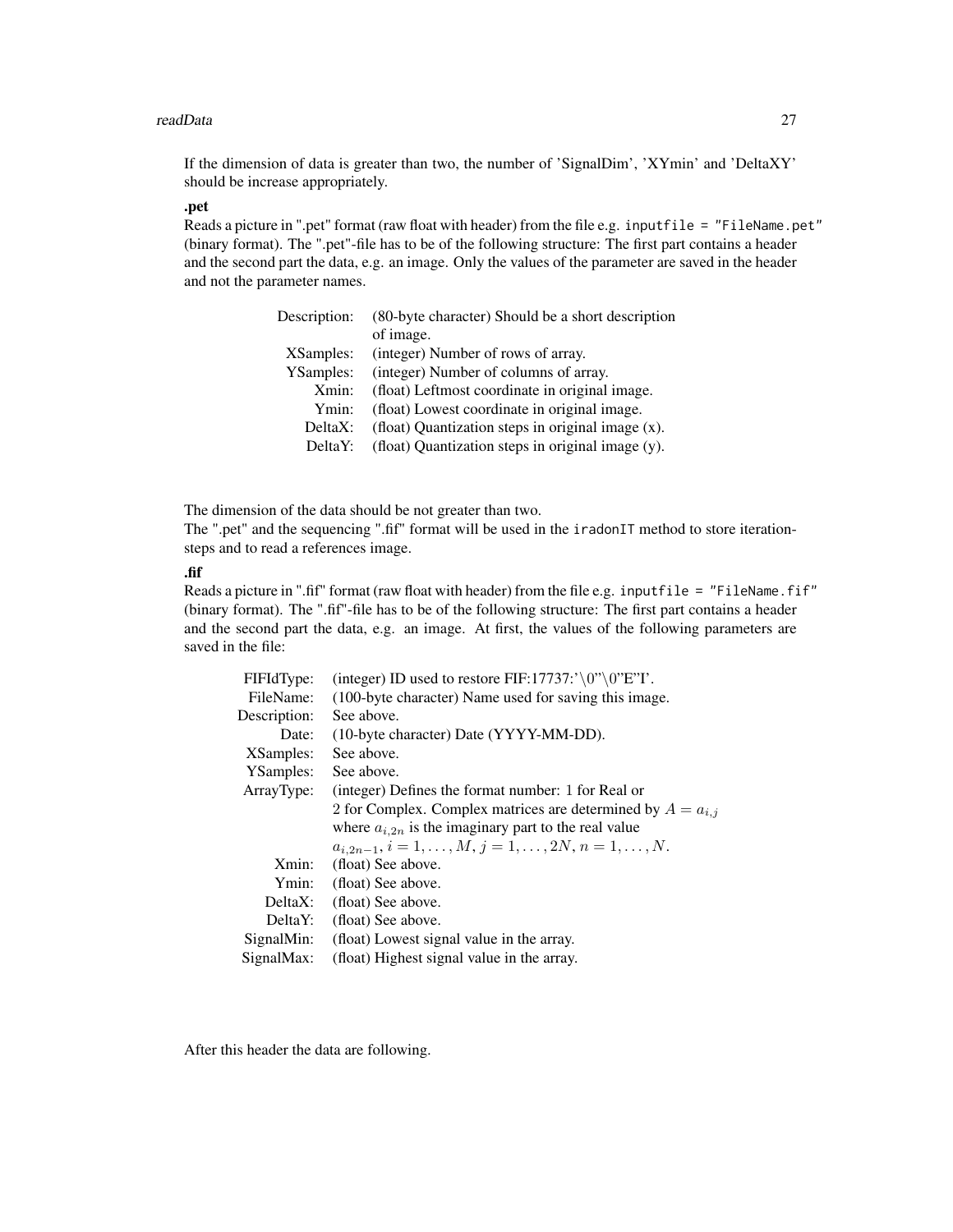#### <span id="page-27-0"></span>Value

In case of inputfile="/.../FileName.txt", ".tif", ".tiff", ".pgm", ".ppm", ".png", ".pnm", ".gif", ".jpg" and ".jpeg" only a matrix (image) will be returned.

In case of inputfile="/.../FileName.dat", ".dat.gz", ".pet" and ".fif" a list will be returned, with

| Signal | The image or the array that was read. |  |
|--------|---------------------------------------|--|
|--------|---------------------------------------|--|

Header Is a list of values specified through the file format.

In case of inputfile="/.../FileName.dat", ".dat.gz" and ".pet" \$Header contain the following list elements: Description (if ".dat" or ".dat.gz" is used then optional), SignalDim, XYmin and DeltaXY.

In case of inputfile="/.../FileName.fif" \$Header contain the following list elements: FIFId-Type, FileName, Description, Date, SignalDim, ArrayType, XYmin, DeltaXY and SignalMinMax.

#### Author(s)

Joern Schulz, <jschulz78@web.de>.

### References

Schulz, Joern, *Diploma Thesis: Analyse von PET Daten unter Einsatz adaptiver Glaettungsverfahren*, Humboldt-Universitaet zu Berlin, Institut fuer Mathematik, 2006.

#### See Also

[writeData](#page-32-1), [iradon](#page-6-1)

#### Examples

```
P \leq -\text{phantom}()writeData(P, "Phantom.pet", fileOverwrite="YES" )
P.new <- readData("Phantom.pet", DebugLevel = "Normal")
viewData(P.new$Signal)
rm(P, P.new)
```
readSifData *Reloaded System Matrix*

# **Description**

The function reloaded a system matrix stored by iradonIT.

#### Usage

```
readSifData(filename, DebugLevel = "Normal")
```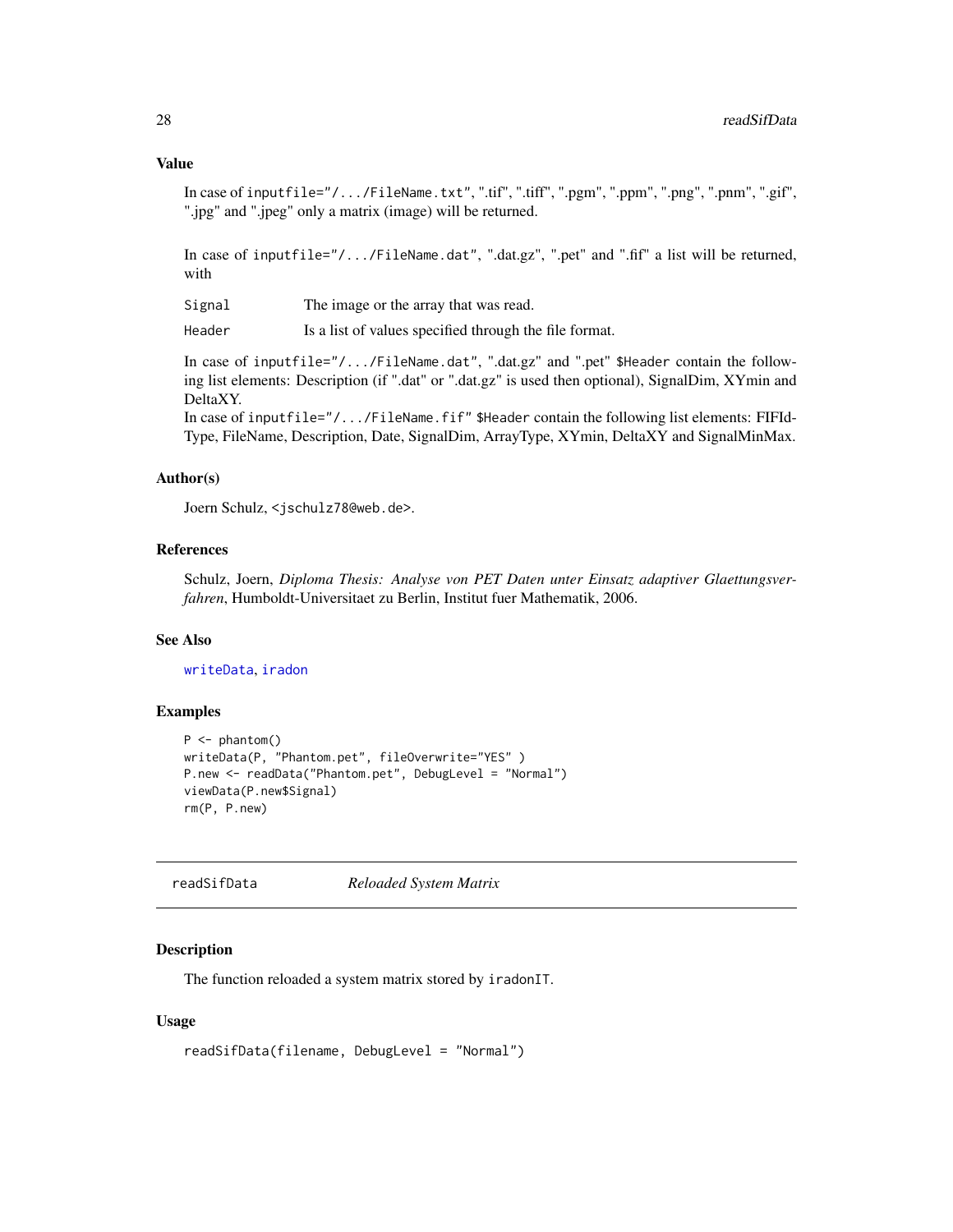#### readSifData 29

#### **Arguments**

| filename   | (character) filename gives the name of the "sif"-file to read, including the path-<br>name to the file.                                                                                                                                                                   |
|------------|---------------------------------------------------------------------------------------------------------------------------------------------------------------------------------------------------------------------------------------------------------------------------|
| DebugLevel | (character) This parameter controls the level of output. Defaults to DebugLevel="Normal"<br>for a standard level output. Alternative implementations are "Detail" if it is de-<br>sirable to show almost all output on screen or "HardCore" for no information at<br>all. |

### Details

If fast iterative reconstruction methods (iradonIT with parameters UseFast  $= 1$  and KernelFileSave  $= 1$ ) are used, the system matrix will be saved with the name KernelFileName. See to help of iradonIT to get detail information about these parameters. The speed of the reconstruction can obviously be increased by using of an existing system matrix.

The system matrix will be stored as a binary ".sif"-file with the following structure: At first a header is defined, then the raw data follows. The form of the header is shown below. The raw data will be stored in a ".sif"-file in the following form:

At first M integers  $N_m$ ,  $m = 1, \ldots, M$  are stored, which specify the number of value in each row m. Then the  $N_m$  indicies (integers) follow alternatingly for the appropriate columns and  $N_m$  accordingly (float) values for each row. Thus, a sparse matrix is defined, i.e. a  $(M, N)$ -matrix without zero-elements.

Header:

| $[1]$  | XSamples (integer)     | $[18]$             | mode (integer)                          |
|--------|------------------------|--------------------|-----------------------------------------|
| $[2]$  | YSamples (integer)     | [19]               | UseFast (integer)                       |
| $[3]$  | DeltaX (float)         | [20]               | ConstrainMin (float)                    |
| [4]    | DeltaY (float)         | [21]               | ConstrainMax (float)                    |
| $[5]$  | Xmin (float)           | $[22]$             | Alpha (float)                           |
| [6]    | Ymin (float)           | [23]               | Beta (float)                            |
| [7]    | ThetaSamples (integer) | $[24]$             | IterationType (integer)                 |
| [8]    | RhoSamples (integer)   | [25]               | Kernel FileSave (integer)               |
| [9]    | DeltaRho (float)       | [26]               | SaveIterations (integer)                |
| [10]   | DeltaTheta (float)     | [27]               | RefFileName (200-byte character)        |
| [11]   | ThetaMin (float)       | [28]               | KernelFileName (200-byte character)     |
| [12]   | RhoMin (float)         | [29]               | InFileName (200-byte character)         |
| [13]   | LowestALevel (float)   | [30]               | OutFileName (200-byte character)        |
| $[14]$ | RadonKernel (integer)  | $\lceil 31 \rceil$ | SaveIterationsName (200-byte character) |
| $[15]$ | OverSamp (integer)     | $[32]$             | M (integer)                             |
| [16]   | Regularization (float) | [33]               | N (integer)                             |

- [17] Iterations (integer)
- M = RhoSamples\*ThetaSamples, N = XSamples\*YSamples, InFileName = "InputData" and OutFileName = "OutputData".

The other parameters are described in detail in the function iradonIT, but note that RadonKernel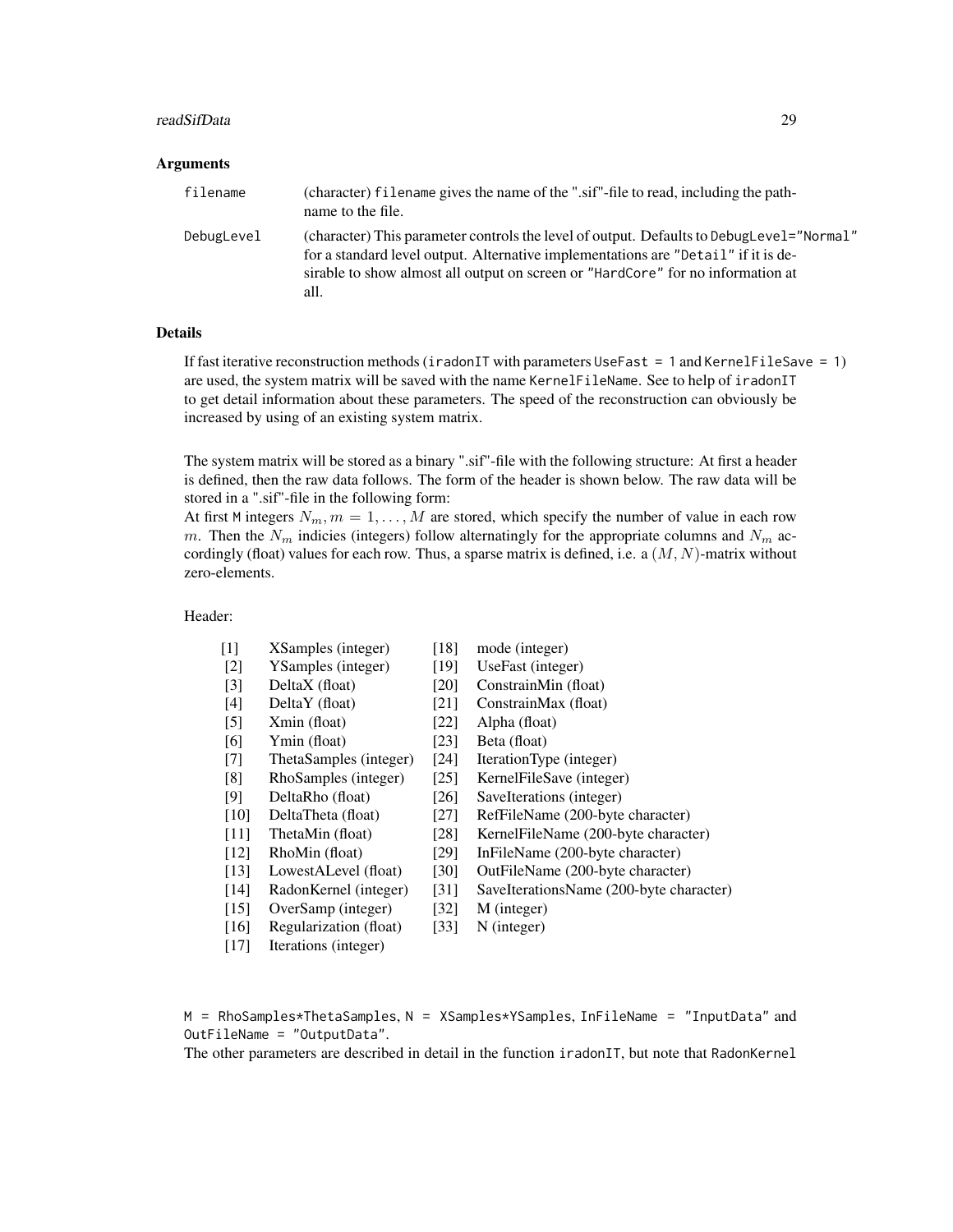#### 30 readSifData and the contract of the contract of the contract of the contract of the contract of the contract of the contract of the contract of the contract of the contract of the contract of the contract of the contrac

will be stored as an integer ("NN" = 1, "RNN" = 2, "RL" = 3, "P1" = 4 and "P2" = 5), mode will be stored as an integer ("ART" =  $0$ , "EM" =  $1$ , "CG" =  $2$ ) and IterationType will be stored as an integer ("random" =  $0$ , "cyclic" =  $1$ ).

# Value

| MIndexNumber | A vector of M integers $N_m$ , $m = 1, , M$ , that specify the number of values in<br>each row $m$ . |
|--------------|------------------------------------------------------------------------------------------------------|
| SparseIndex  | A list of $N_m$ indicies (integers) for the appropriate columns.                                     |
| SparseSignal | A list of $N_m$ accordingly (float) values for each row.                                             |
| Header       | A list of all values defined above in Header.                                                        |

# Author(s)

Joern Schulz, <jschulz78@web.de>.

# References

Toft, Peter, *Ph.D. Thesis, The Radon Transform - Theory and Implementation*, Department of Mathematical Modelling Section for Digital Signal Processing, Technical University of Denmark, 1996.

Schulz, Joern, *Diploma Thesis: Analyse von PET Daten unter Einsatz adaptiver Glaettungsverfahren*, Humboldt-Universitaet zu Berlin, Institut fuer Mathematik, 2006.

#### Examples

```
## Not run:
P \leftarrow \text{phantom}(n=101)rP <- markPoisson(P, nSample=1800000)
irP <- iradonIT(rP$rData, 101, 101, KernelFileSave=1,
              KernelFileName="SystemMatrix.sif")
rm(irP,P,rP)
# reading the sif-matrix:
SysMat <- readSifData("SystemMatrix.sif")
names(SysMat)
SysMat$Header
rm(SysMat)
## End(Not run)
```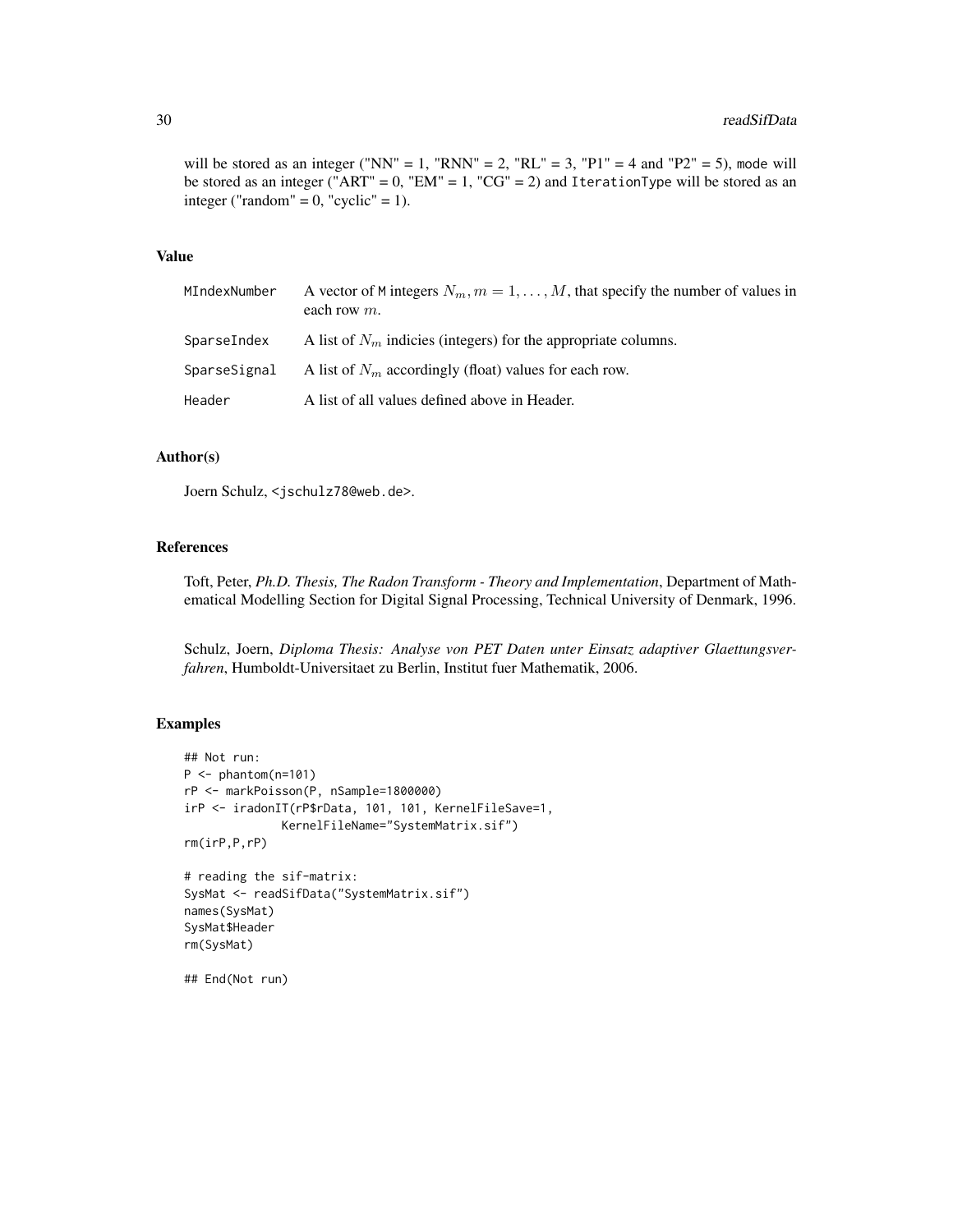<span id="page-30-0"></span>rotate *Rotates Data*

# Description

The function implements the rotation of a vector, a matrix or a 3-dimensional array.

# Usage

rotate(A, grad = 90)

# Arguments

|      | Is a vector, a matrix or a 3-dimensional array.                          |
|------|--------------------------------------------------------------------------|
| grad | Can be set to 0, 90, 180, 270, -90, -180 or -270. Defaults to grad = 90. |

# Value

Returns the rotated data.

# Author(s)

Joern Schulz, <jschulz78@web.de>.

# Examples

```
# Rotation of a vector
(x < -c(1:5))rotate(x,270)
rm(x)# Rotation of a matrix
(A <- matrix(1:15, nrow=3))
rotate(A, -90)
rm(A)
# Rotation of an array
(A \leq -\arctan(1:20, c(2,5,2)))rotate(A, 180)
rm(A)
```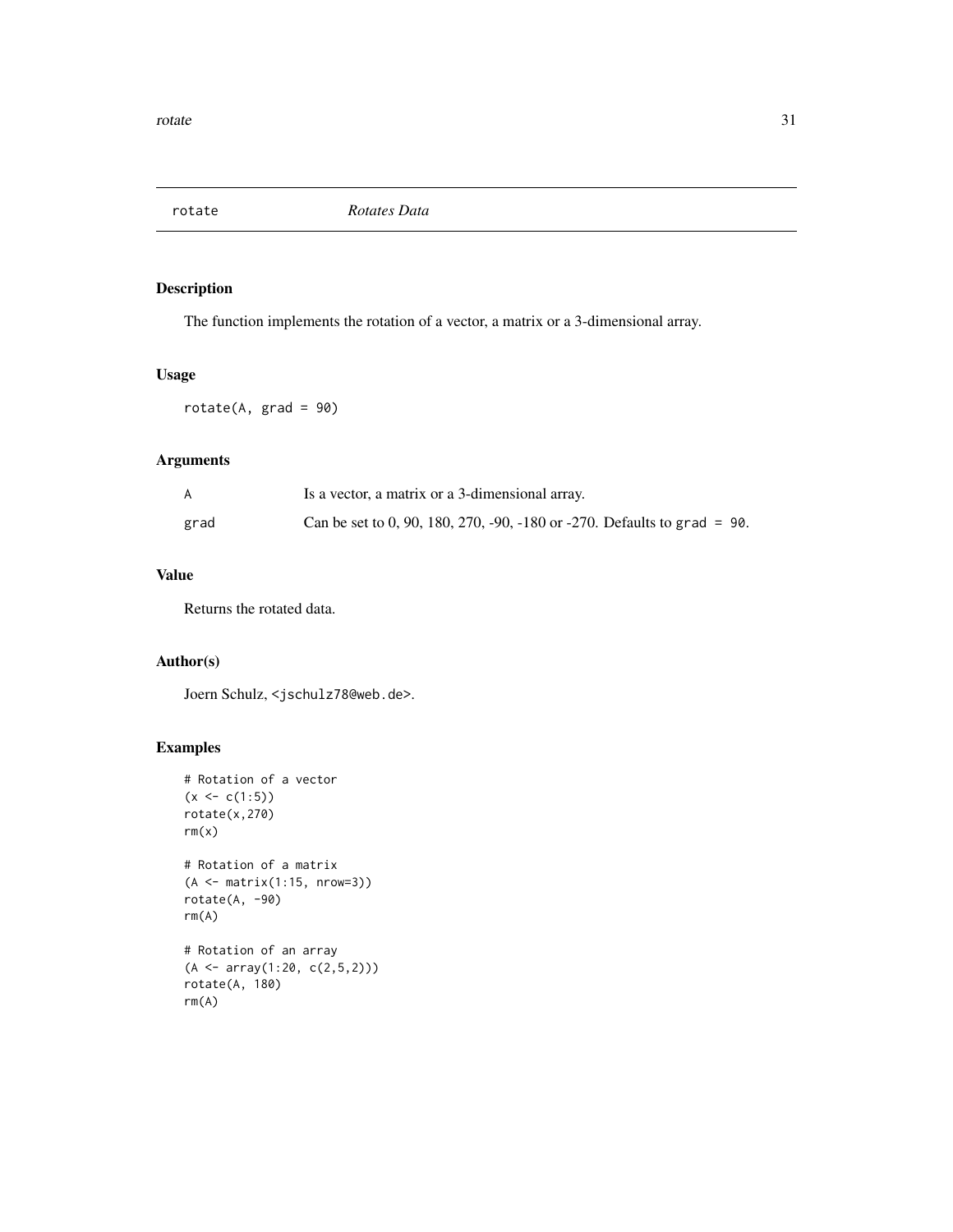<span id="page-31-0"></span>

#### Description

Scales the minimum of an image to 0 and the mean or the maximum to 1.

# Usage

```
scaleImage(image, mode = "mean")
```
# Arguments

| image | The raw image data.                                                                                             |
|-------|-----------------------------------------------------------------------------------------------------------------|
| mode  | mode specifies if mean or maximum will be scaled to 1. Defaults to mode="mean".<br>Alternative choice is "max". |

# Value

Returns the scaled data.

#### Author(s)

Joern Schulz, <jschulz78@web.de>.

#### Examples

```
(A <- matrix(-9:10,nrow=4))
scaleImage(A)
rm(A)
```
viewData *Display Several Images.*

# Description

This function prints 1 up to 8 images in a new window on the display or in a current window curWindow. The function uses the R function image to display the images. Note the conditions of this function.

#### Usage

```
viewData(Data, Title = NULL, curWindow = TRUE,
         colors = gray((0:255)/255), s = 1)
```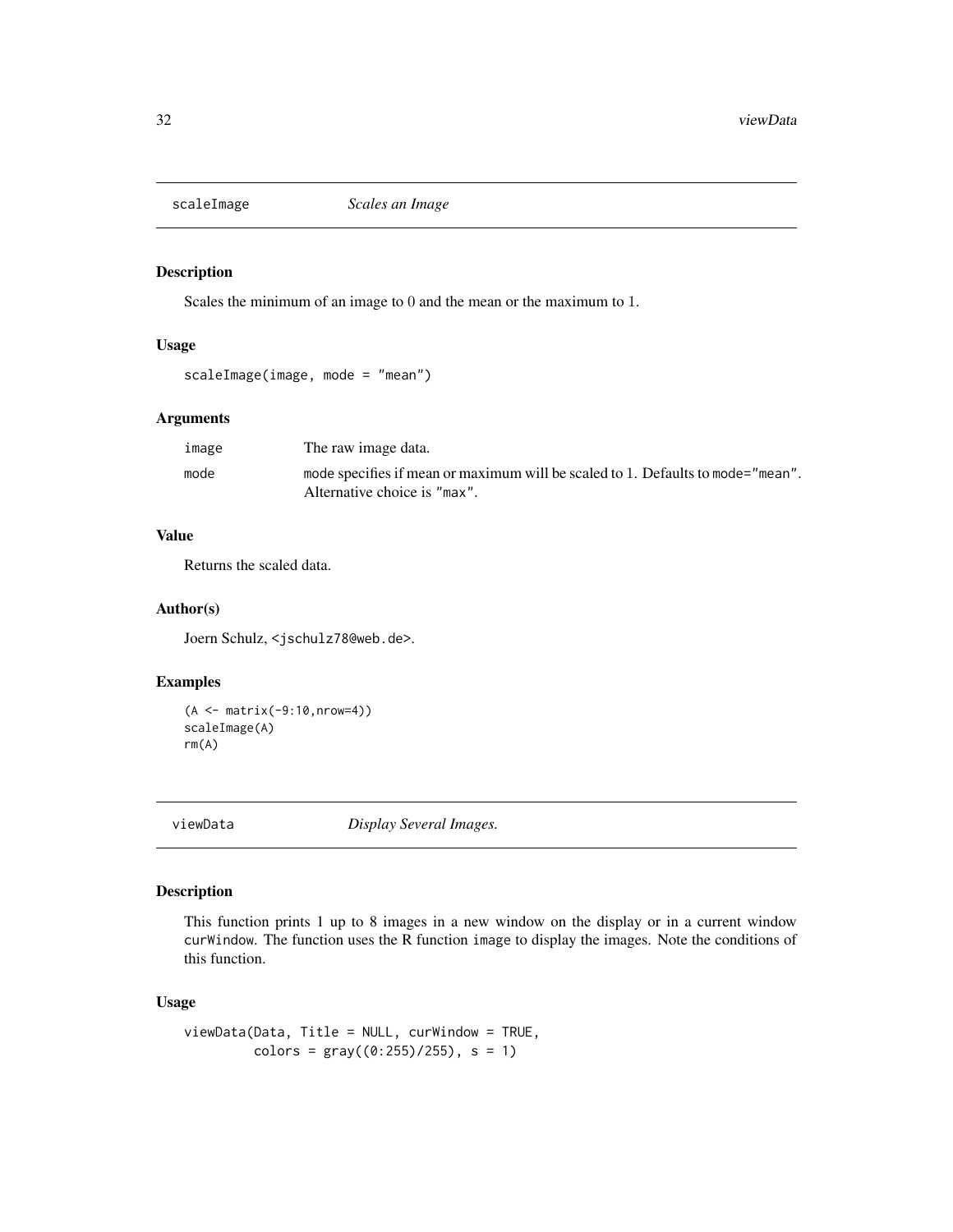#### <span id="page-32-0"></span>writeData 33

#### Arguments

| Data      | Has to be a matrix or a list of matrices. One, two, up to eight image are possible.                                                                                                                                                                          |
|-----------|--------------------------------------------------------------------------------------------------------------------------------------------------------------------------------------------------------------------------------------------------------------|
| Title     | A character or a list of titles, that specify the title of the images. Note if Data<br>and Title are of type list then length (Data) == length (Title). Defaults to<br>Title=NULL (no title is uses).                                                        |
| curWindow | If curwindow=TRUE or curwindow=i then the current active window is used or<br>the specified window i. In these cases the size of the corresponding window is<br>used. Otherwise if curWindow=FALSE then a new window is open. Defaults to<br>curWindow=TRUE. |
| colors    | Corresponds to the parameter col of the function image. Defaults to colors = $\frac{1}{2}$ ((0:255)/255).                                                                                                                                                    |
| S         | Scaling parameter for the size of a new window. Defaults to s=1.                                                                                                                                                                                             |

#### Value

Returns the current window.

# Author(s)

Joern Schulz, <jschulz78@web.de>.

# Examples

```
P \leftarrow \text{phantom}()R <- markPoisson(P)
viewData(list(P, R$Data, R$rData), list("Phantom",
          "Marked Poisson Data", "Simulated PET Data"))
rm(P,R)
```
#### <span id="page-32-1"></span>writeData *Write Datasets in different Formats*

#### Description

The function offers the possibility to write ".txt", ".dat", ".dat.gz", ".pet" or ".fif" files. Furthermore the graphic formats ".tif", ".tiff", ".pgm", ".ppm", ".png", ".pnm", ".gif", ".jpg" and ".jpeg" are supported. The function was especially written to handle sinograms and datasets, that are processed with the functions radon, iradon and iradonIT of the R package 'PET'.

# Usage

```
writeData(data, outputfile, fileHeader = NULL, imType = "normal",
          fileOverwrite = "ASK", DebugLevel = "Normal")
```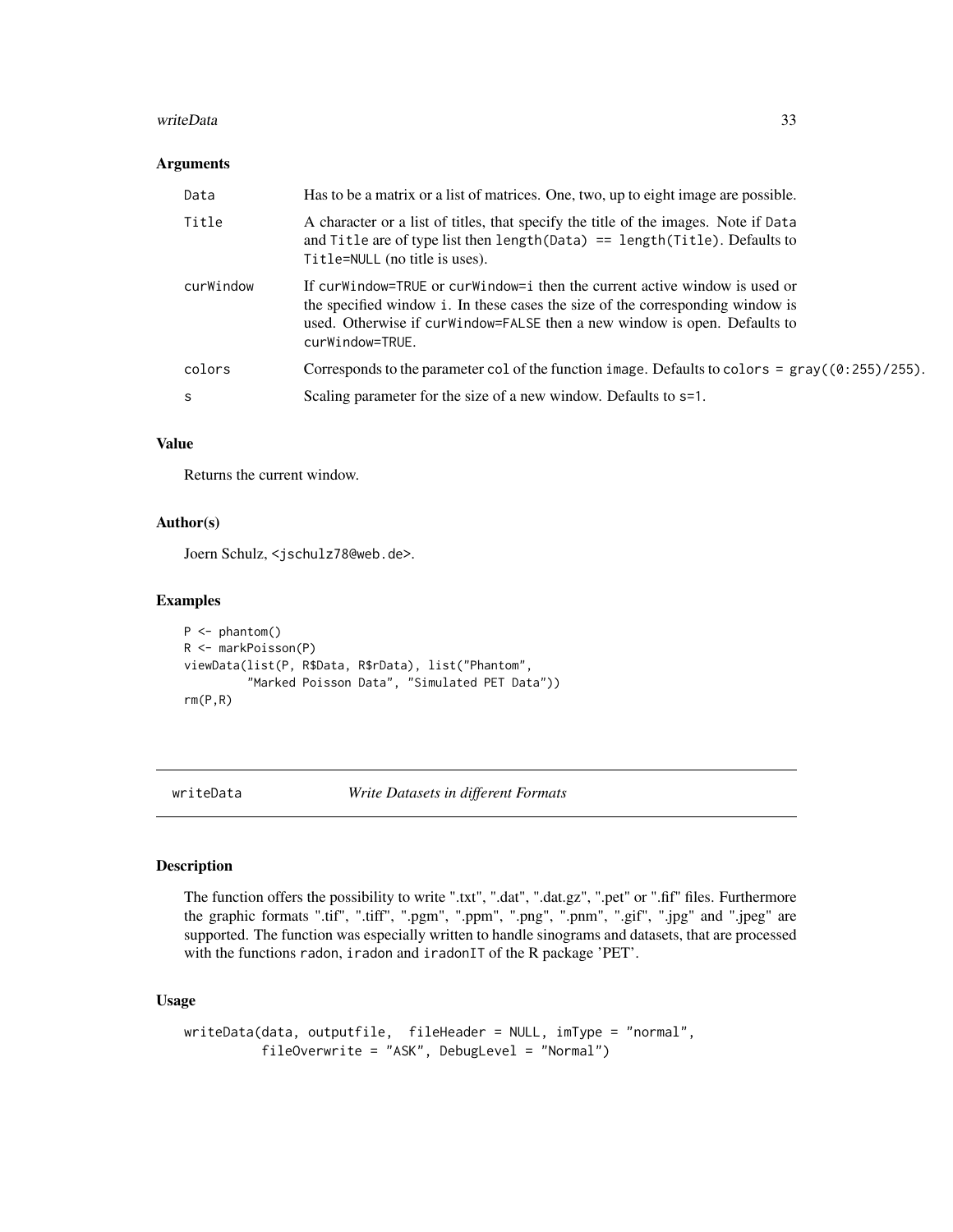#### **Arguments**

| data          | (matrix) The data to be written out.                                                                                                                                                                                                                                                                                                                                                                                                                                                                                 |
|---------------|----------------------------------------------------------------------------------------------------------------------------------------------------------------------------------------------------------------------------------------------------------------------------------------------------------------------------------------------------------------------------------------------------------------------------------------------------------------------------------------------------------------------|
| outputfile    | (character) output file naming the file to write to, including the pathname. The<br>path has to be given relatively to the working-directory of your R-session or it<br>contains the full path of the file. The extension of the filename specifies the<br>format. Currently, ".txt", ".dat", ".dat.gz", ".fif", ".pet" and the graphic formats<br>".tif", ".tiff", ".pgm", ".ppm", ".png", ".pnm", ".gif", ".jpg" and ".jpeg" are sup-<br>ported. See below to details to get more information about these formats. |
| fileHeader    | (list) If the file format "is .dat", ".dat.gz", ".pet" or ".fif", then fileHeader is<br>necessary. If in these cases file Header=NULL, default values will be generated<br>dependent on imType. See below to details to get more information.                                                                                                                                                                                                                                                                        |
| imType        | (character) imType specifies the type of data and thus the default values of<br>fileHeader. Default is imType="normal". Additional implementation is imType="radon",<br>i.e. that the image is a sinogram (Radon transformed image).                                                                                                                                                                                                                                                                                 |
| fileOverwrite | (character) Control the behaviour for overwriting a file. Supported are "NO",<br>"YES" and "ASK". If fileOverwrite = "ASK" the routine will ask you in case of<br>an existing outputfile with this name. Default is "ASK".                                                                                                                                                                                                                                                                                           |
| DebugLevel    | (character) This parameter controls the level of output. Defaults to DebugLevel="Normal"<br>for a standard level output. Alternative implementations are "Detail" if it is de-<br>sirable to show almost all output on screen or "HardCore" for no information at<br>all.                                                                                                                                                                                                                                            |

#### Details

In the following different supported formats of inputfile are explained. For ".dat", ".dat.gz", ".pet" and ".fif" the default values dependent on imType are defined.

# ".tif", ".tiff", ".pgm", ".ppm", ".png", ".pnm", ".gif", ".jpg" and ".jpeg"

For using these graphic formats the R package adimpro is necessary. See there, to get more information about these formats.

# ".txt"

Writes files in ASCII format without header, which contain only the raw data. The R-routine write.table is used.

# ".dat" and ".gz"

Write files in ASCII format where files contain a header with three or four rows followed by the data. Compared to ".txt" the advantage is that is possible to save and load higher-dimensional data. Furthermore important values are saved, that are needed for Radon and the inverse Radon transformation. If the extension ".gz" is specified, then files in ".dat" format will be stored which are additionally compressed by 'gzip'.

Assuming the data are two-dimensional, at first fileHeader will be written out. Default values will be defined (dependent on imType) for not specified parameters. The file has only the following form:

Description: char (optional) SignalDim: int int XYmin: double double DeltaXY: double double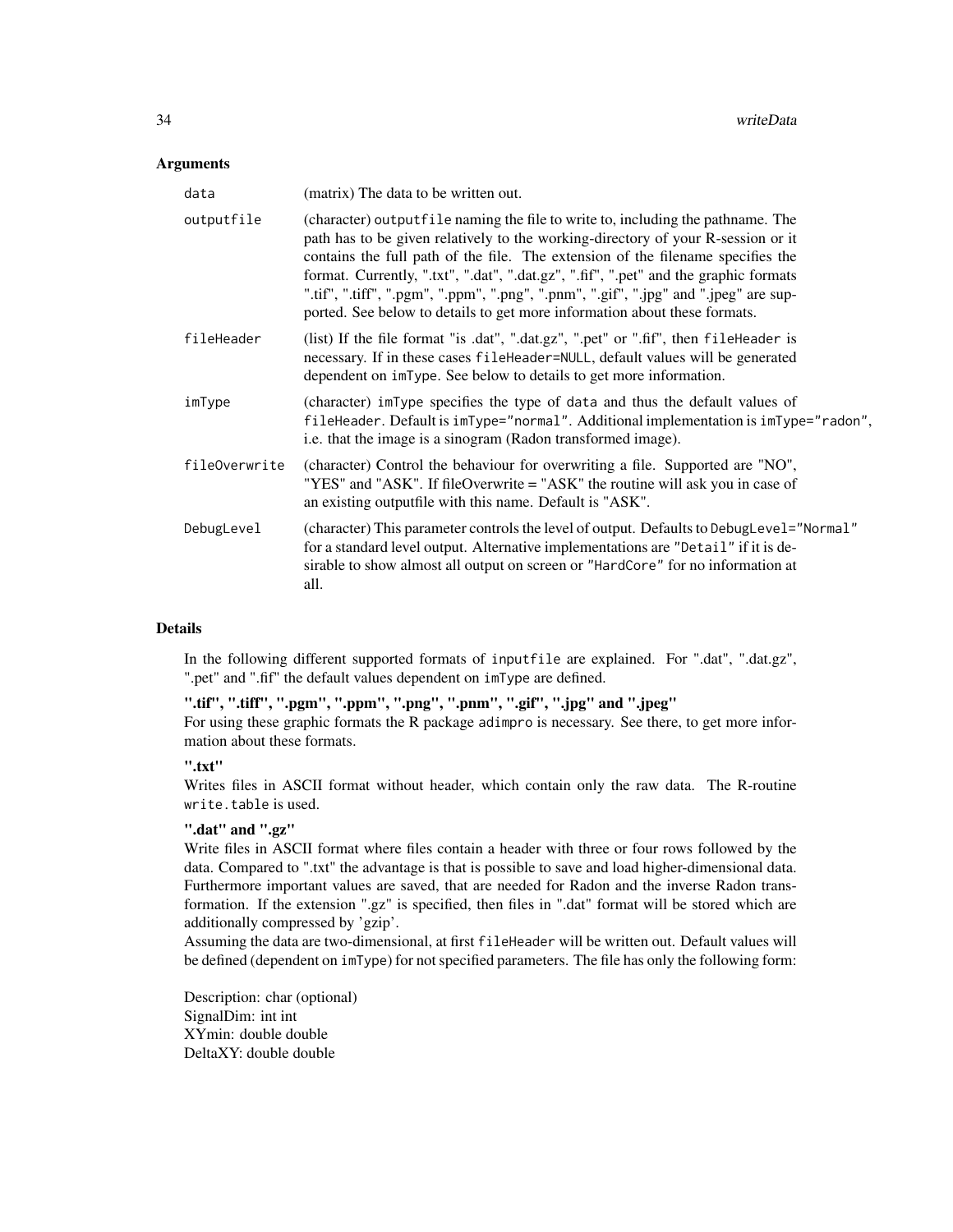#### writeData 35

... and after the header data will be written out

Explanation of the parameters:

| Description: | Can be a short description of the data. It is possible |
|--------------|--------------------------------------------------------|
|              | to leave out this parameter. In this case the first    |
|              | line of the file begins with 'SignalDim'.              |
| SignalDim:   | In case of 2-dim data, 'SignalDim' is the number of    |
|              | rows and columns of the array, but also a greater      |
|              | dimension is permissible.                              |
| XYmin:       | Leftmost coordinate and lowest coordinate of the       |
|              | data.                                                  |
| DeltaXY:     | Quantization steps in image, in x and y-direction.     |
|              |                                                        |

Defaults to:

|            | $imType="normal"$    | imType="radon"             |
|------------|----------------------|----------------------------|
| SignalDim: | dim(data)            | dim(data)                  |
| XYmin:     | $-0.5*(dim(data)-1)$ | $c(0,-0.5*(ncol(data)-1))$ |
| DeltaXY:   | c(1,1)               | c(pi/(nrow(data)), 1)      |

If the dimension of data is greater than two, the number of 'SignalDim', 'XYmin' and 'DeltaXY' should be increased appropriately. Note in this case you must define the fileHeader.

".pet"

Writes a picture in ".pet" format (raw float with header) to the file e.g. inputfile = "FileName.pet" (binary format). The ".pet"-file has to be of the following structure: The first part contains a header and the second part the data, e.g. an image. Only the values of the parameters are saved in the header and not the parameter names.

| Description: | (80-byte character) Should be a short description of            |
|--------------|-----------------------------------------------------------------|
|              | image. Defaults to Description="}\eqn{\backslash 0}{\0}\code{". |
| XSamples:    | (integer) Number of rows of array. Defaults                     |
|              | to XSamples=nrow(data).                                         |
| YSamples:    | (integer) Number of columns of array. Defaults                  |
|              | to YSamples=ncol(data).                                         |
| Xmin:        | (float) Leftmost coordinate in original image.                  |
|              | If $imType="normal"$ then defaults to $Xmin=$                   |
|              | $-0.5*(nrow(data)-1)$ or if imType="radon"                      |
|              | then $Xmin=0$ .                                                 |
| Ymin:        | (float) Lowest coordinate in original image.                    |
|              | Defaults to $Ymin=-0.5*(ncol(data)-1)$ .                        |
| DeltaX:      | (float) Quantization steps in original image $(x)$ .            |
|              | If $imType="normal"$ then defaults to Delta $X=1$               |
|              | or if imType="radon" then DeltaX=pi/(nrow(data)).               |
| DeltaY:      | (float) Quantization steps in original image (y).               |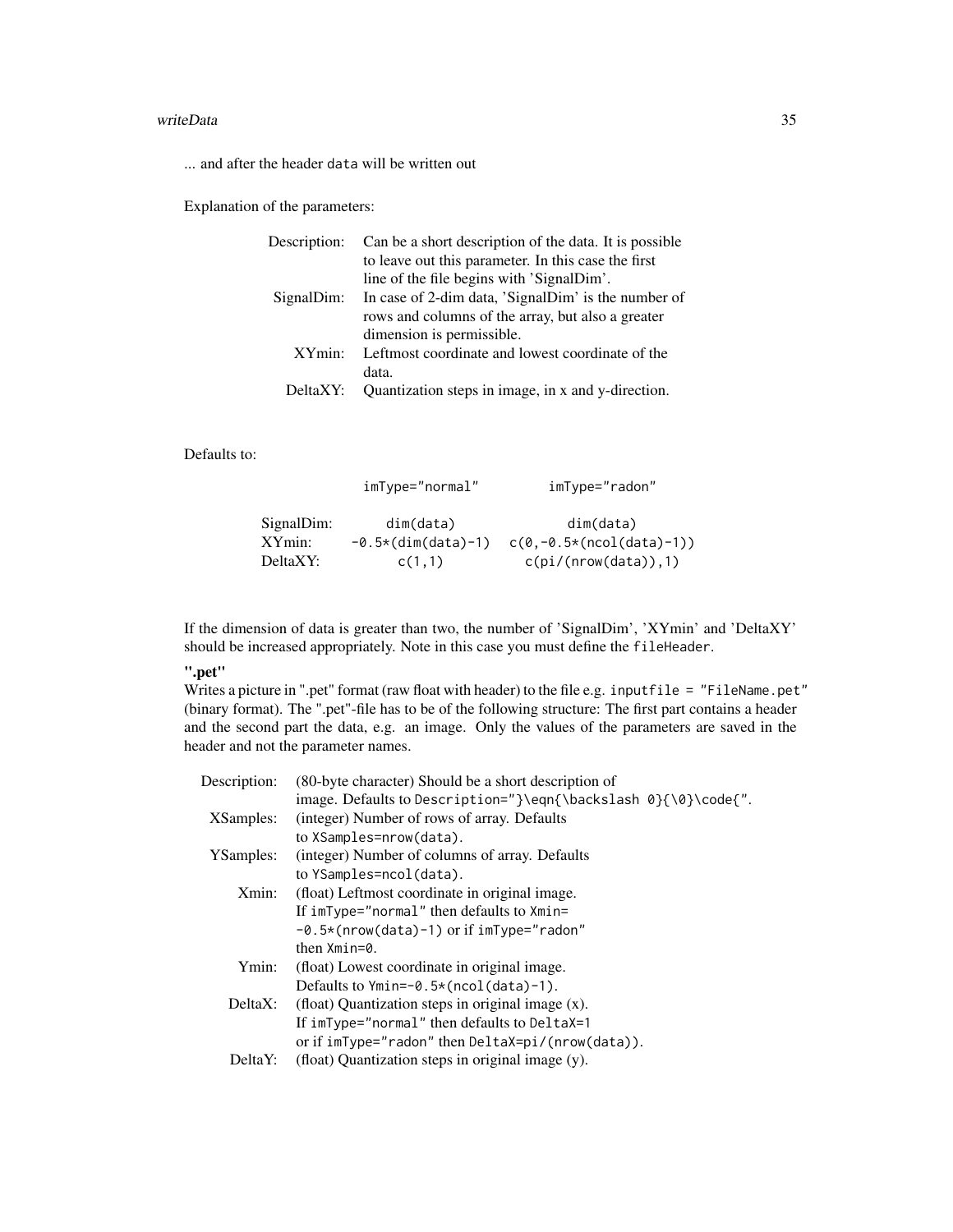Defaults to DeltaY=1.

The dimension of the data should be not greater than two.

The ".pet" and the sequencing ".fif" format will be used in the iradonIT method to store iterationsteps and to read a references image.

".fif"

Writes a picture in ".fif" format (raw float with header) to the file e.g. inputfile = "FileName.fif" (binary format). The ".fif"-file has to be of the following structure: The first part contains a header and the second part the data, e.g. an image. At first the values of the following parameters are saved in the file:

| FIFIdType:           | (integer) ID used to restore FIF:17737:'\0"\0"E"I'.                  |
|----------------------|----------------------------------------------------------------------|
|                      | Defaults to FIFIdType=17737.                                         |
| FileName:            | (100-byte character) Name used for saving this image.                |
|                      | Defaults to FileName=outputfile.                                     |
| Description:         | See above.                                                           |
| Date:                | (10-byte character) Date (YYYY-MM-DD). Defaults to                   |
|                      | Date=as.character(Sys.Date()).                                       |
| XSamples:            | See above.                                                           |
| YSamples: See above. |                                                                      |
| ArrayType:           | (integer) Defines the format number: 1 for Real or                   |
|                      | 2 for Complex. Complex matrices are determined by $A = a_{i,j}$      |
|                      | where $a_{i,2n}$ is the imaginary part to the real value             |
|                      | $a_{i,2n-1}, i = 1, \ldots, M, j = 1, \ldots, 2N, n = 1, \ldots, N.$ |
|                      | Defaults to ArrayType=1.                                             |
| Xmin:                | (float) See above.                                                   |
| Ymin:                | (float) See above.                                                   |
| DeltaX:              | (float) See above.                                                   |
| DeltaY:              | (float) See above.                                                   |
| SignalMin:           | (float) Lowest signalvalue in array. Defaults                        |
|                      | to SignalMax=max(data).                                              |
| SignalMax:           | (float) Highest signalvalue in array. Defaults                       |
|                      | to SignalMax=max(data).                                              |

After this header data are following.

# Value

writeData creates a file, but returns nothing.

# Author(s)

Joern Schulz, <jschulz78@web.de>.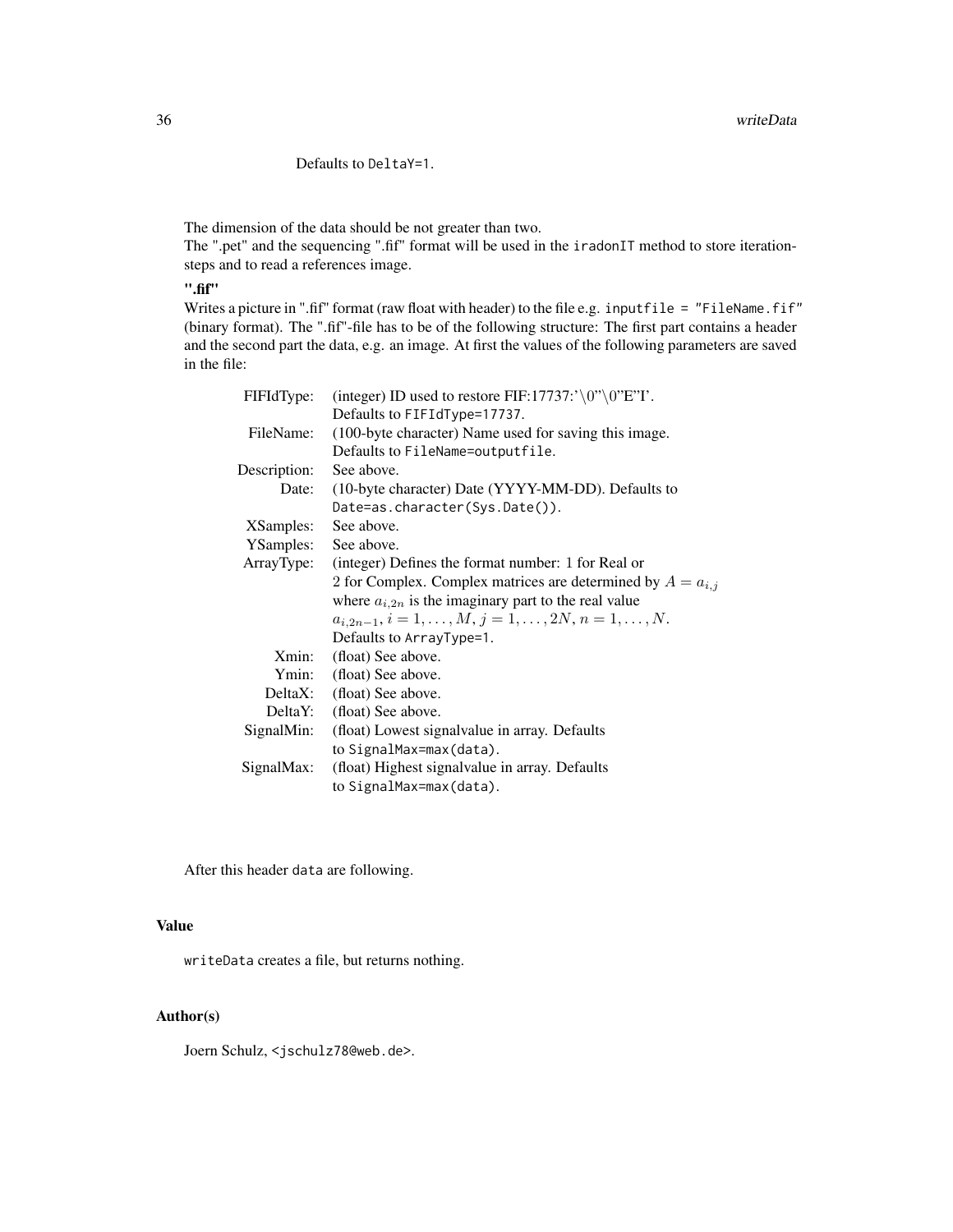#### <span id="page-36-0"></span>writeData 37

# References

Schulz, Joern, *Diploma Thesis: Analyse von PET Daten unter Einsatz adaptiver Glaettungsverfahren*, Humboldt-Universitaet zu Berlin, Institut fuer Mathematik, 2006.

# See Also

[readData](#page-24-1), [radon](#page-22-1)

#### Examples

```
## Not run:
P <- phantom(addIm="blurred1")
rP <- radon(P, RhoSamples=401)
irP <- iradon(rP$rData, 257, 257)
# Saving 'P' as a 'jpeg'-file
writeData(P, "Phantom.jpeg")
# Saving 'rP' as a 'pet'-file
writeData(rP$rData, "RadonPhantom.pet", fileHeader=rP$Header)
# Saving 'irP' as a 'dat.gz'-file'
writeData(irP$irData, "RecPhantom.dat.gz", fileHeader=irP$Header)
rm(irP,P,rP)
Image1 <- readData("Phantom.jpeg")
Image2 <- readData("RadonPhantom.pet")
Image3 <- readData("RecPhantom.dat.gz")
viewData(list(Image1,Image2$Signal,Image3$Signal))
```
rm(Image1,Image2,Image3)

## End(Not run)